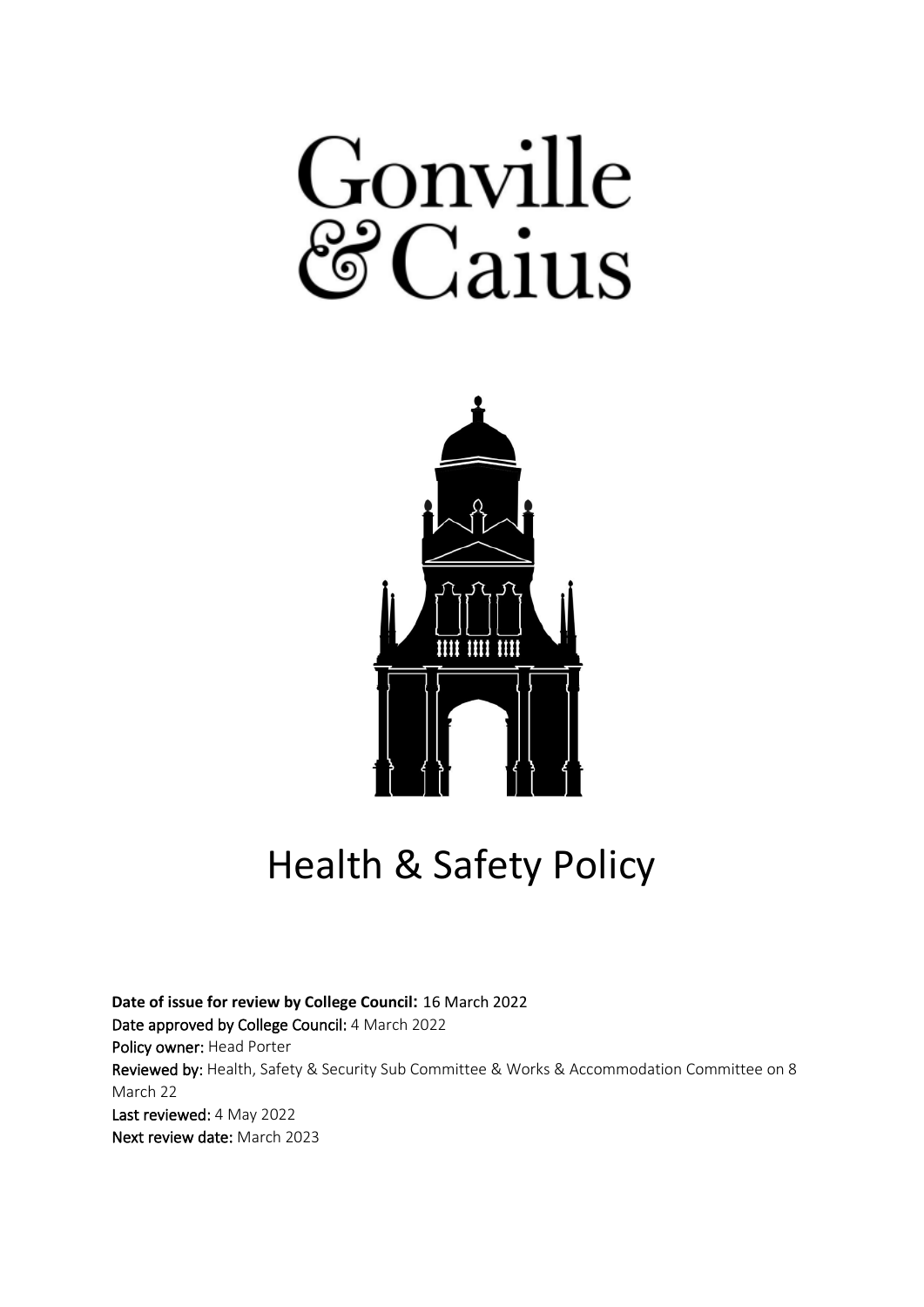

#### **1. HEALTH AND SAFETY POLICY STATEMENT**

#### **2. ROLES AND RESPONSIBILITIES**

#### **3. HEALTH AND SAFETY ARRANGEMENTS**

Procedures and systems necessary for implementing the policy

- 3.1 Accident reporting and investigation
- 3.2 Asbestos
- 3.3 Communication and Consultation
- 3.4 Confined spaces
- 3.5 Construction Design & Management
- 3.6 Contractors
- 3.7 Display screen equipment
- 3.8 Fire safety
- 3.9 First aid
- 3.10 Hazardous substances
- 3.11 Infectious dieses
- 3.12 Legionella
- 3.13 Lifts
- 3.14 Lone Working
- 3.15 Manual handling
- 3.16 Noise
- 3.17 Permits to work
- 3.18 Personal protective equipment
- 3.19 Personal safety
- 3.20 Risk Assessment
- 3.21 Training
- 3.22 Transport
- 3.23 Tree management
- 3.24 Vibration
- 3.25 Welfare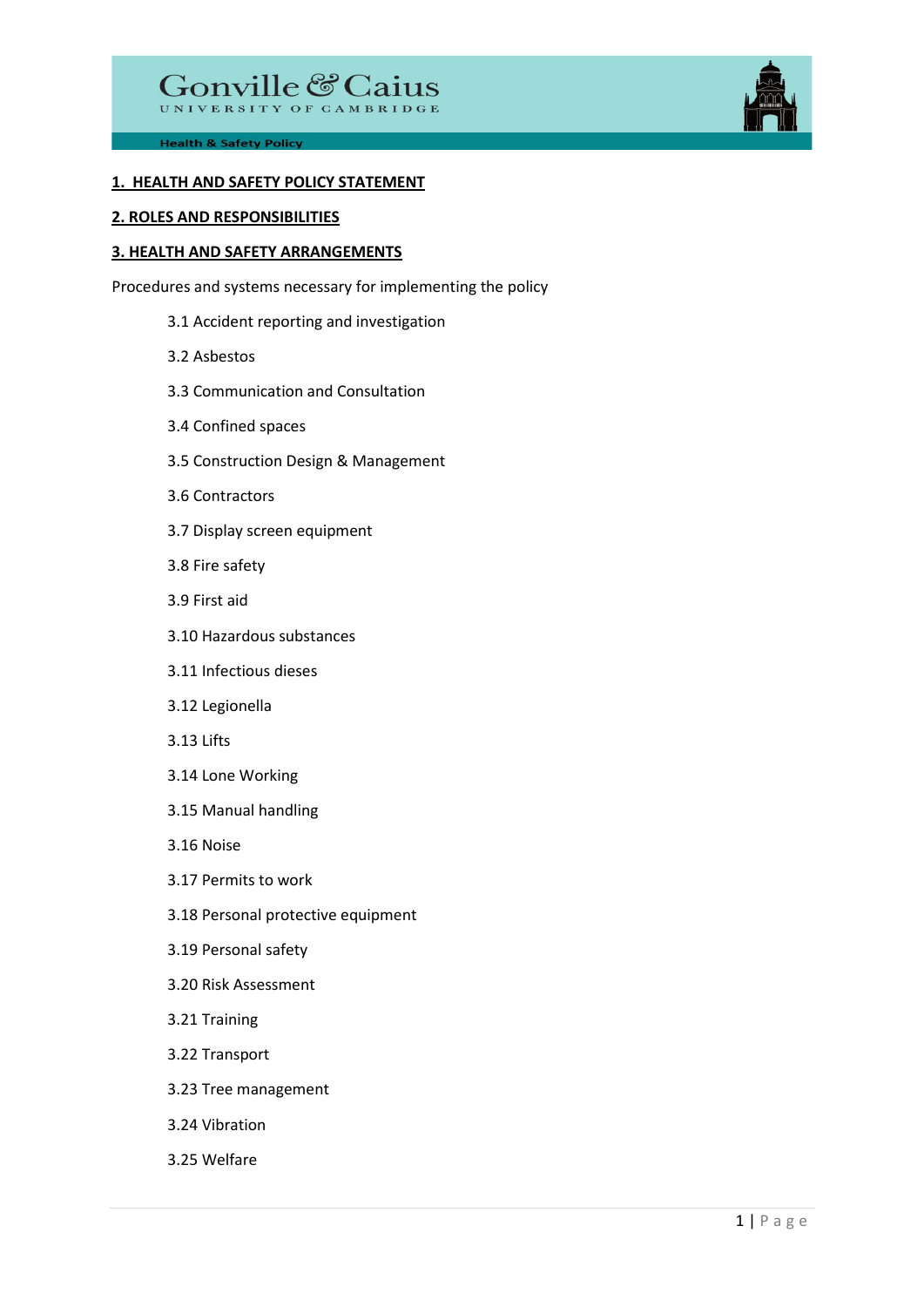

- 3.26 Work equipment
- 3.27 Working at height

# **4. PERFORMANCE AND MONITORING**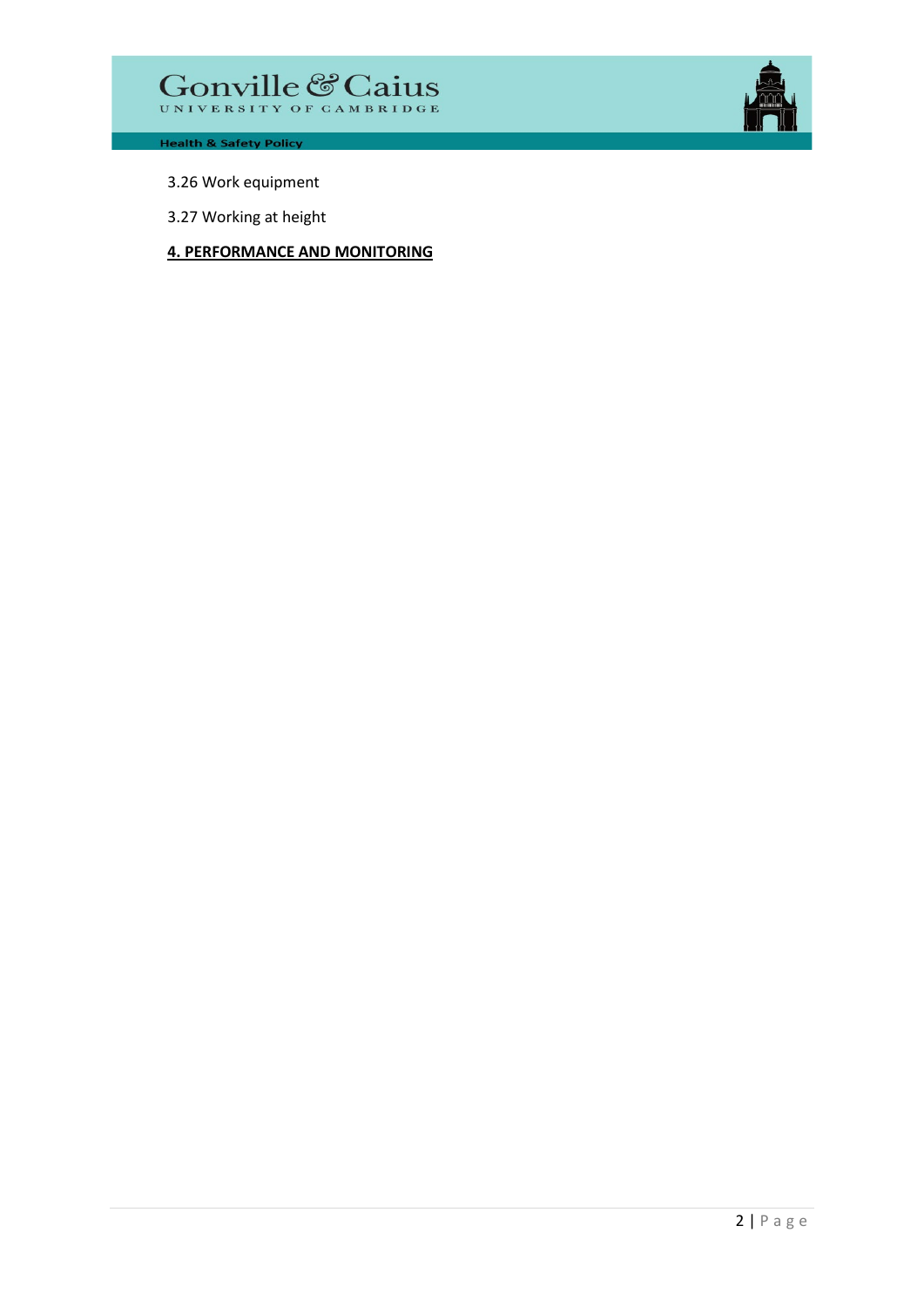

# **1. Health and Safety Policy Statement**

It is the intention of Gonville and Caius College to meet all the responsibilities and statutory requirements placed on employers by the Health and Safety at Work Act 1974, the Management of Health and Safety at Work Regulations 1999 and all other relevant legislation.

The primary aim of this policy is to take all reasonable steps to prevent, as far as is reasonably practicable, injury or ill health to Staff, Fellows, Students, contractors, visitors and members of the public who are or may be affected by our working practices.

Through this policy Gonville and Caius College aims to develop a positive health and safety culture across the estate and recognises the benefits this brings to all. We are open minded and actively seek ways to improve. Our approach is based on assessment, implementation and maintenance of robust management systems to comply with our legal and moral obligations to provide a safe place to work and visit.

The policy applies to and will be made available to all existing permanent employees, contract and temporary staff working for Fellows and students at Gonville and Caius College. Heads of Department are responsible for ensuring that they develop policies and procedures for their areas of responsibility that are consistent with the requirements of this Policy. Such policies should outline the local organisation, responsibilities and procedures in place in their particular department.

The College Council as the governing body has overall responsibility for the health and safety within the College. The Domestic Bursar is the College Health and Safety Officer and accountable to the College Council.

The College Council will ensure sufficient resources are available for the successful implementation of the policy.

The policy will be communicated in several ways to ensure all relevant safety matters are brought to the attention of those who need to know. Supporting documentation will be available to further assist.

Performance against our stated aims will be managed though internal reviews by competent people with the option to consult external specialists and engage with audit services and their equivalent where deemed necessary.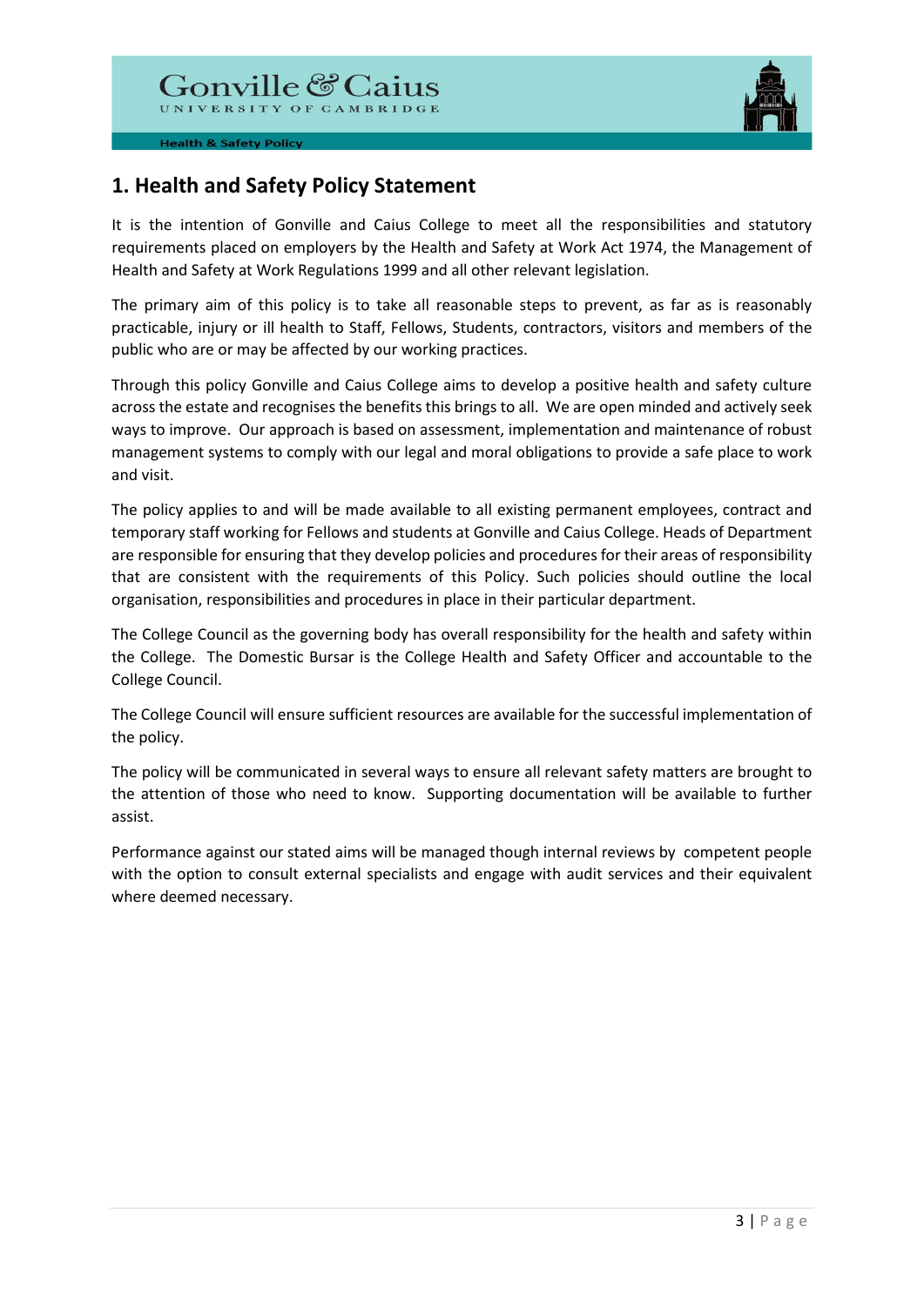



# **2. Roles and Responsibilities**



It will be the responsibility of all individuals to take care of their own health and safety and that of others who may be affected by their actions. All staff, Fellows, students, visitors and contractors are expected to follow all health and safety guidance and procedures.

The **College Council** has ultimate legal responsibility for the health and safety of staff, Fellows, students and other people affected by the College's activities. They will be advised through the Health, Safety and Security Subcommittee who advise both the Works and Accommodation and Domestic and Catering subcommittees.

The **Domestic Bursar** is the Health and Safety Officer overseeing health, safety matters on the College Estate and welfare on behalf of the College Council and Master. Duties include ensuring that:

- Members of staff of the College are advised of all appropriate health and safety legislation.
- Health and safety standards and procedures for all departments are planned, implemented, maintained and audited through an annual review of this policy by the Head Porter with the relevant Head of Department (HOD). Any necessary amendments will be made and put to the Health, Safety and security sub-committee for consideration.
- Health and safety standards and procedures are reviewed annually and updated. Where necessary, members of staff are informed of any such changes.
- Risk assessments are undertaken to identify hazards and to eliminate or mitigate the level of risk of the activities carried out within the College. All assessments must be reviewed regularly, monitored and findings communicated to affected members of staff. A discussion regarding awareness of health and safety practice including the awareness of relevant risk assessments will take place as part of annual appraisals and be recorded on the relevant document.
- Training in all aspects of health and safety necessary for the job is provided for members of staff.
- Accidents and dangerous occurrences are investigated, recorded and reported to the relevant authority (when appropriate) in accordance with the relevant Regulations.
- First aid facilities are sufficient to meet the needs of staff, students and visitors.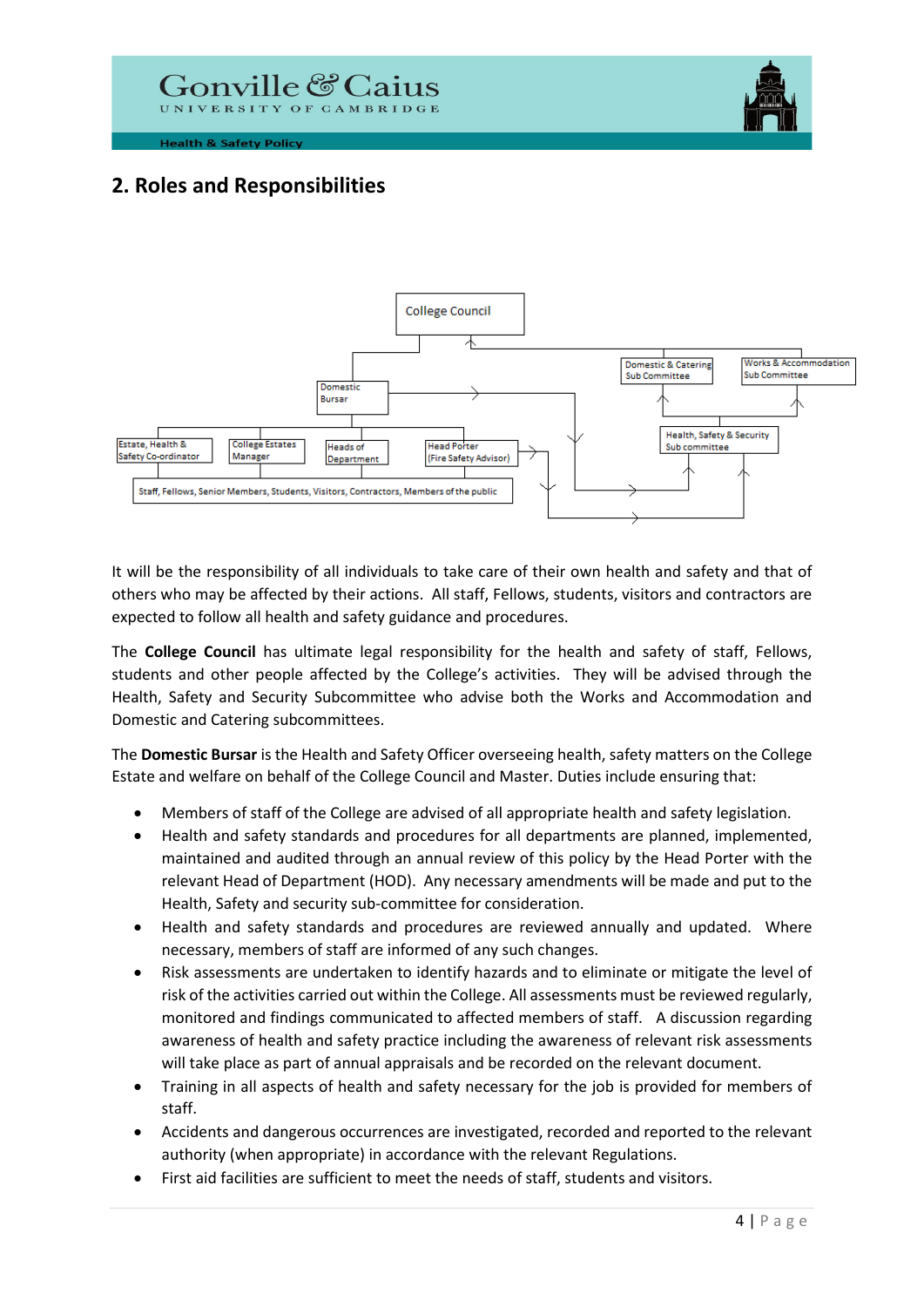

- Safety concerns are reported appropriately.
- This will be reflected in the job description for the Domestic Bursar, and that of the Head Porter who will share some of the responsibilities.

The **Head Porter** duties will include ensuring that:

- Health and safety policy documents are updated where legislation or circumstances change.
- Accidents and dangerous occurrences are investigated, recorded and reported to the relevant authority (when appropriate) in accordance with the relevant Regulations.
- First aid facilities are sufficient to meet the needs of staff, students, Fellows and visitors.
- Safety concerns are reported appropriately.
- Maintaining fire safety standards across all premises. Including maintenance and management of all fire prevention systems (alarms, smoke vents, fire doors and signage), firefighting equipment and liaison with relevant authorities.

The **College Health and Safety Adviser,** which may be an internal role or an external consultant, is responsible through the Domestic Bursar for:

- Advising on relevant legislation.
- Providing professional advice on matters of general health and safety.
- Advising the College Council on the strategy and formulation of its Health and Safety Policy.

# **Heads of Departments** (HODs) are expected to:

- Familiarise themselves with the Health, and Safety Policy
- Ensure the implementation of all health and safety policies and procedures by their teams.
- Maintain, as far as is reasonably practical, a safe and healthy working environment.
- Identify hazards in their department and take appropriate measures to assess, eliminate, minimise or control the level of risk in order to comply with statutory duties.
- Produce and maintain risk assessment and safety procedures relevant to their department.
- Make arrangements to monitor and review safety measures introduced.
- Ensure members of staff are informed of all hazards, are properly briefed on the health and safety standards and procedures relevant to their job and receive the necessary training to perform their job safely.
- Carry out adequate training, suitable and appropriate for each task and individual.
- Maintain accurate training records
- Monitor members of staff to ensure they comply with health and safety standards, procedures and follow safe working practices.
- Record accidents and incidents which occur within their workplace and inform the Head Porter of any reportable accidents or dangerous occurrences, so that they may be reported in accordance with the relevant regulations (the Head Porter will liaise with the Domestic Bursar accordingly).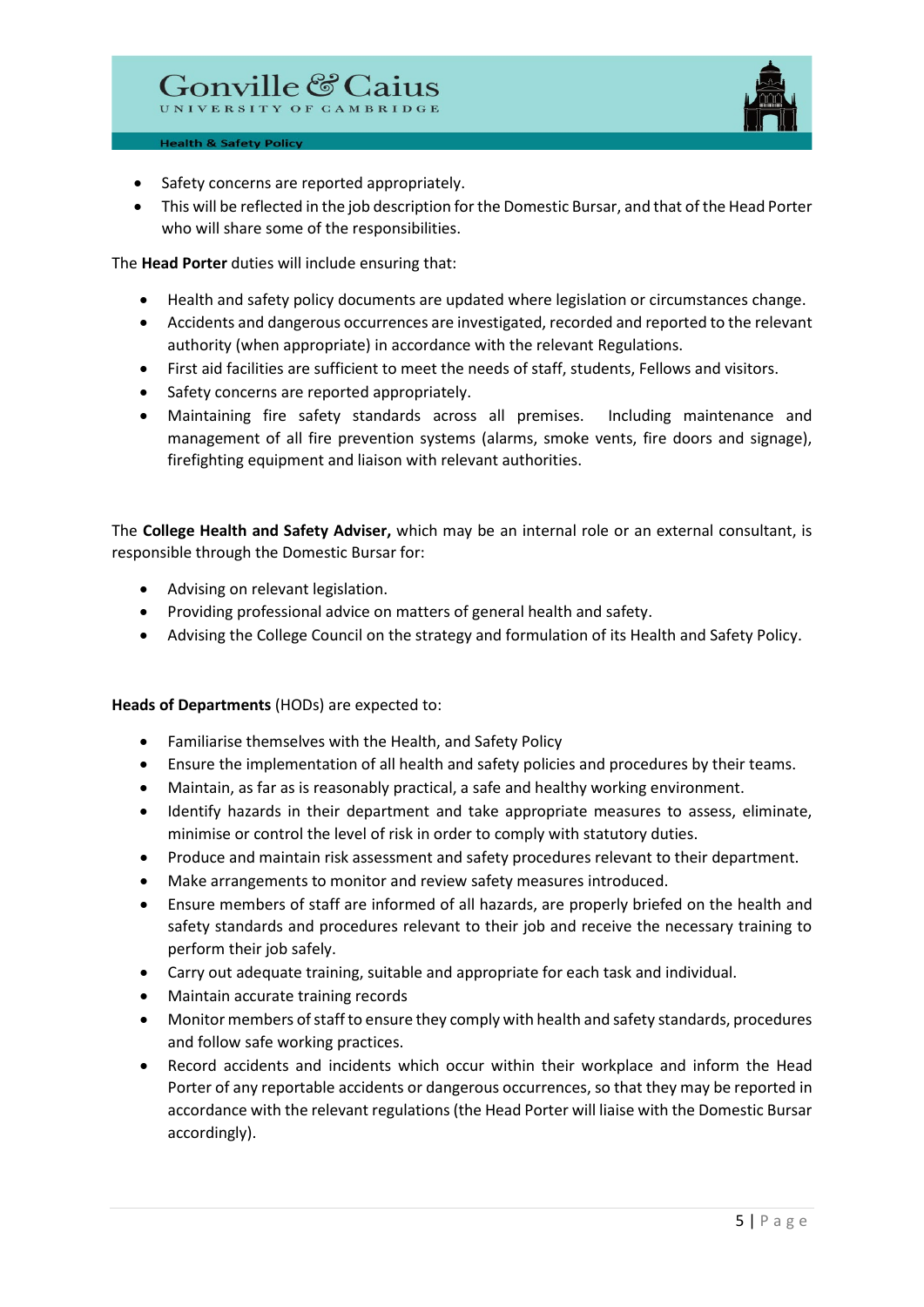

- Ensure that arrangements are made for the safe use, handling, storage and transport of plant, equipment, materials and substances used in their department, including that which may be brought in and used by external contractors.
- Ensure all members of staff are familiar with the fire evacuation procedures, know where fire equipment and exits are located and take part in fire and emergency training.
- Provide suitable protective clothing and equipment (and record a signature for issue) for all members of staff where appropriate, and instruct and train people in its use and check regularly that it is being used.
- Manage and control contractors and suppliers to ensure their activities are undertaken in a safe manner and safety procedures are followed.

#### All **Members of Staff** must:

- Familiarise themselves with the Health and Safety Policy.
- Follow all work and safety procedures and any training which has been received.
- Co-operate with heads of departments and supervisors to ensure that all health and safety standards and work practices are complied with.
- Take care of their own health and safety whilst at work and not compromise the health and safety of any other person who may be affected by their acts and omissions.
- Report all accidents, incidents or near misses that happen to themselves, or that they witness, to their immediate supervisor or Head of Department as soon as possible.
- Report any hazard to health and safety immediately to the Head Porter or Head of Department so that action can be taken to remove, minimise or control it.
- Ensure that all personal protective clothing and equipment is well maintained and used for the purpose intended.
- Not intentionally or recklessly misuse or interfere with any equipment or materials provided in the interest of health and safety. If any such abuse is witnessed, it must be reported immediately.
- Employees are required to notify changes in their health that might affect performance under any policy.

# **All Students / Senior Members / Fellows** must:

- Familiarise themselves with the Health and Safety Policy Statement.
- Work and behave in accordance with the guidance given in the manual and any training which has been received.
- Report any dangerous occurrence, accident or incident to health and safety to the Porters Lodge immediately.
- Take care of their own health and safety whilst at the College or its premises and not compromise the health and safety of any other who may be affected by their acts and omissions.
- Not intentionally or recklessly misuse or interfere with any equipment or materials provided in the interest of health and safety. If any such abuse is witnessed, it must be reported immediately.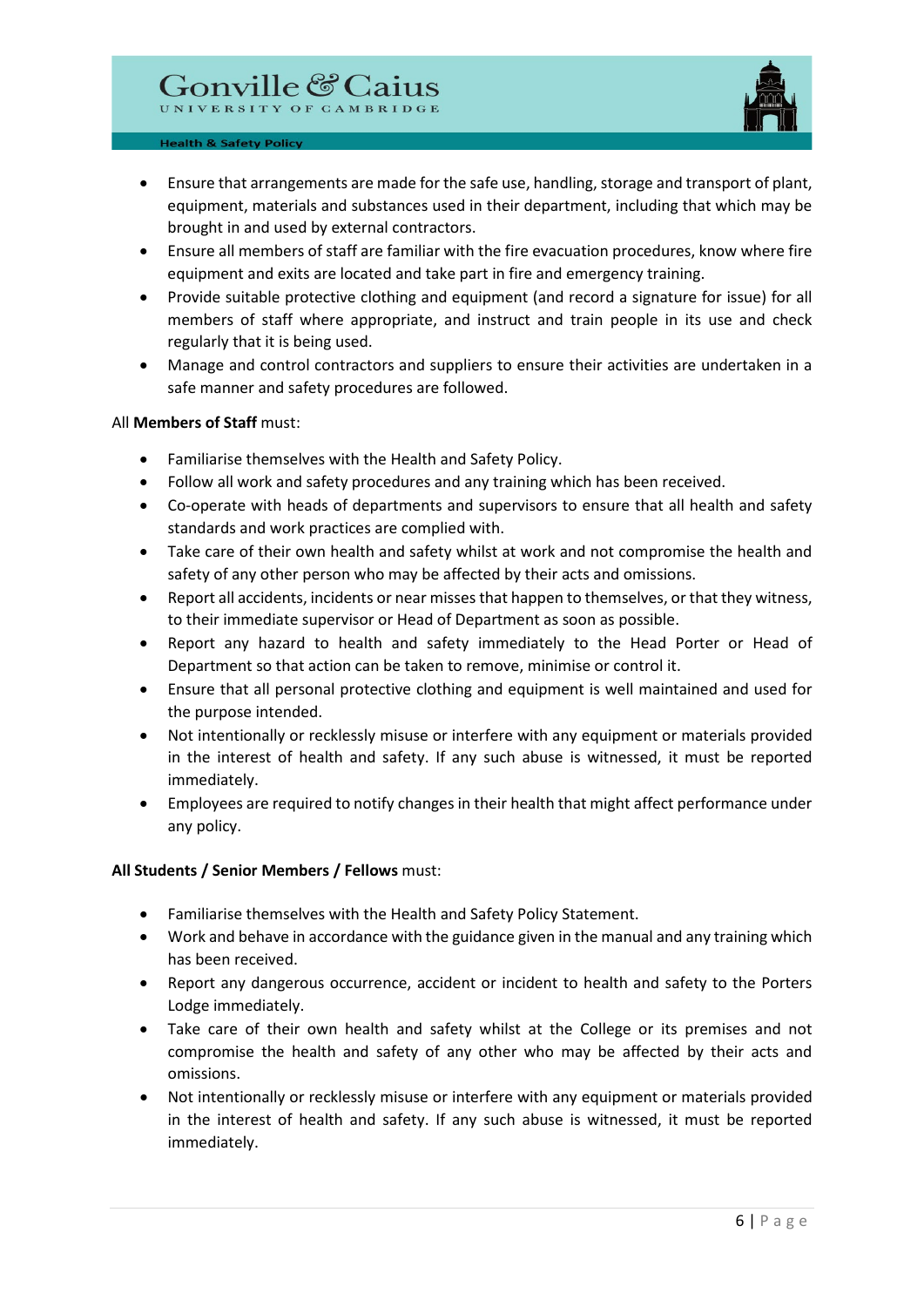

- If appointed as student accommodation Representative or other GCSU or MCR senior post, students will assist in a two way flow of information between students and various subcommittees.
- Take responsibility to accurately risk assess events they are planning and organising with the support of the Head Porter. This applies especially where a non-standard activity is involved, which will be identified in the planning stages with the assistance of the Conference Office and the current booking system.

**Visitors / Contractors** to the College and its premises are expected, while they are on College premises, to:

- Follow any health and safety guidance given to them.
- Report any dangerous occurrence, accident or incident to health and safety to the Porters Lodge immediately.
- Take responsibility to accurately risk assess events they are planning and organising with the support of the Head Porter. This applies especially where a non-standard activity is involved, which will be identified in the planning stages with the assistance of the Conference Office and the current booking system.

# **Advisory Responsibilities**

Qualified **Occupational Health Professionals**, may from time to provide Occupational Health advice for College employees. This service is available through the Human Resources Manager. It may be provided by Occupational Health Department, Cambridge University or by third party suppliers.

The **College Estates Manager** is responsible for advice through the Domestic Bursar to the College Council on the physical safety of buildings and property under the control of the College, and for their safe management. They are additionally responsible for advising on relevant legislative matters, and providing professional advice on construction and building related matters, asbestos and legionella management. They liaise closely with the Estates Health and Safety Coordinator accordingly.

The **College Fire Safety Advisor,** a role held by the Head Porter, is responsible through the Domestic Bursarfor advising on relevant legislation and providing professional guidance, as well as operationally responsible for matters of fire safety and its management.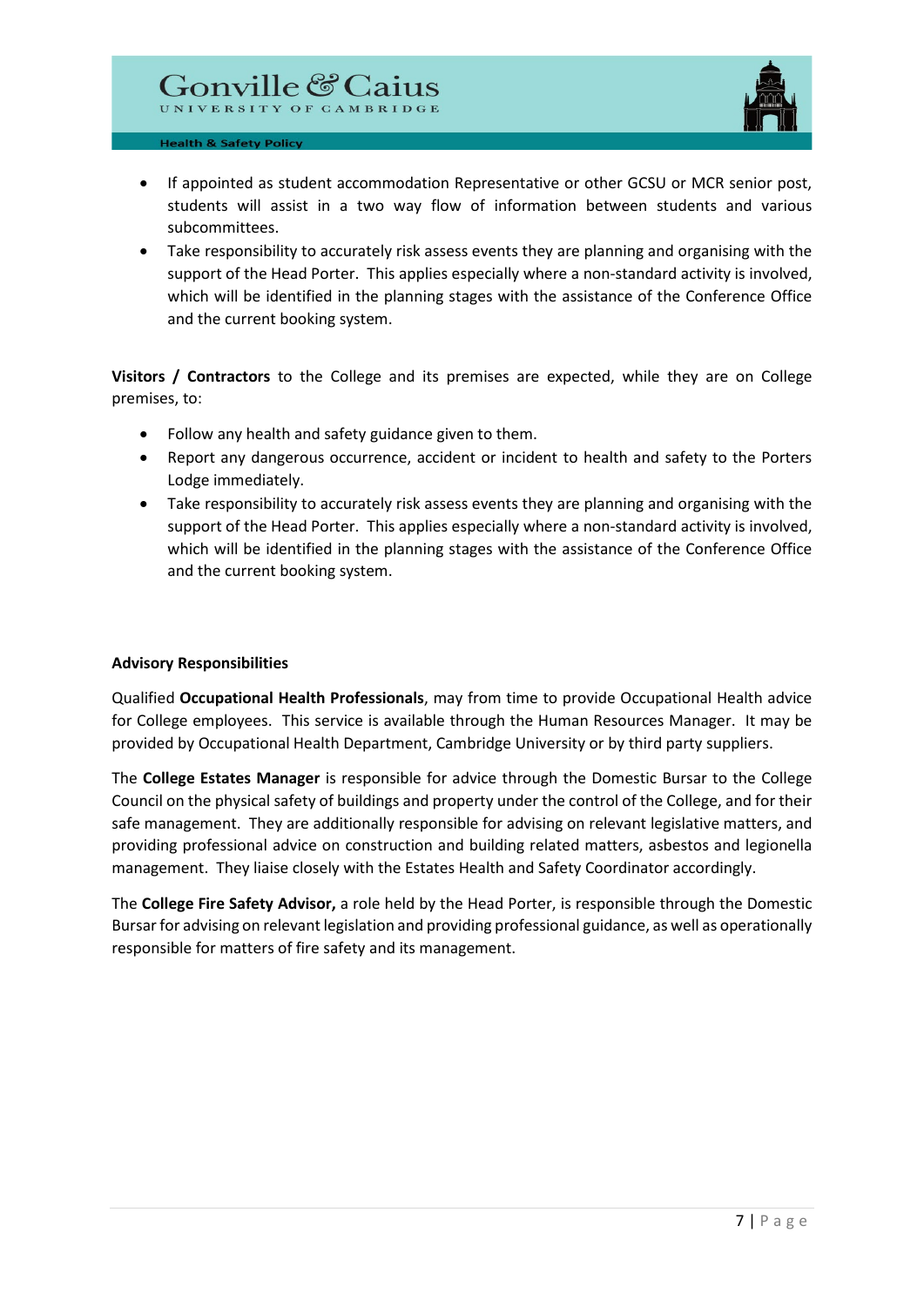

# **3. Health and Safety Arrangements**

# 3.1 Accident reporting and investigation

Primary Legislation: The Reporting of Injuries, Diseases and Dangerous Occurrences Regulations 2013

<https://www.hse.gov.uk/riddor/index.htm>

# **Accidents and incidents**

Whilst the prevention of accidents, ill health and dangerous occurrences is the primary objective of this health and safety policy, it is recognised that they can still occur.

In the event of an accident/incident or instance of ill health arising from a work related activity, the following will apply

- All accidents and significant incidents will be recorded in the bound paper accident book in each Porters Lodge. For those staff working in outside properties without access to a Lodge can complete a paper form which will then be submitted to the Head Porter who will subsequently add it to the accident book.
- The details of any such record will be reported to the Domestic Bursar within one working day of the occurrence.
- The Domestic Bursar or in their absence the Senior Bursar or Master must be notified immediately of accidents that result in significant harm or damage to individuals and/or property.
- The Domestic Bursar is formally responsible for informing the relevant authorities under the regulations of Reporting of Incidents, Dangerous Occurrences and Diseases Regulation. In practice this duty will fall to the Head Porter along with the long term storage of documentation.
- Regular reporting of accident and incident numbers will take place at the Health, Safety and Security Sub Committee meetings termly. College Council will be informed annually within the Domestic Bursars annual report.

# **Accident Investigation**

All accidents or incidents resulting in injury or damage, or having the potential to cause harm, disease or damage will be investigated by the College. The investigation and subsequent findings will be appropriate to the scale and significance of the incident.

In the event of a serious incident, accident, near miss or dangerous occurrence the College will liaise with its insurers and carry out an investigation to:

- Make safe any equipment or substances involved.
- Protect the scene and not disturb any evidence until the HSE has released the area (if the HSE or other authorities are called to attend).
- Prevent recurrence.
- Obtain full details of the incident to enable a report to be compiled, or to assist the investigating HSE Inspector, or provide information for insurance purposes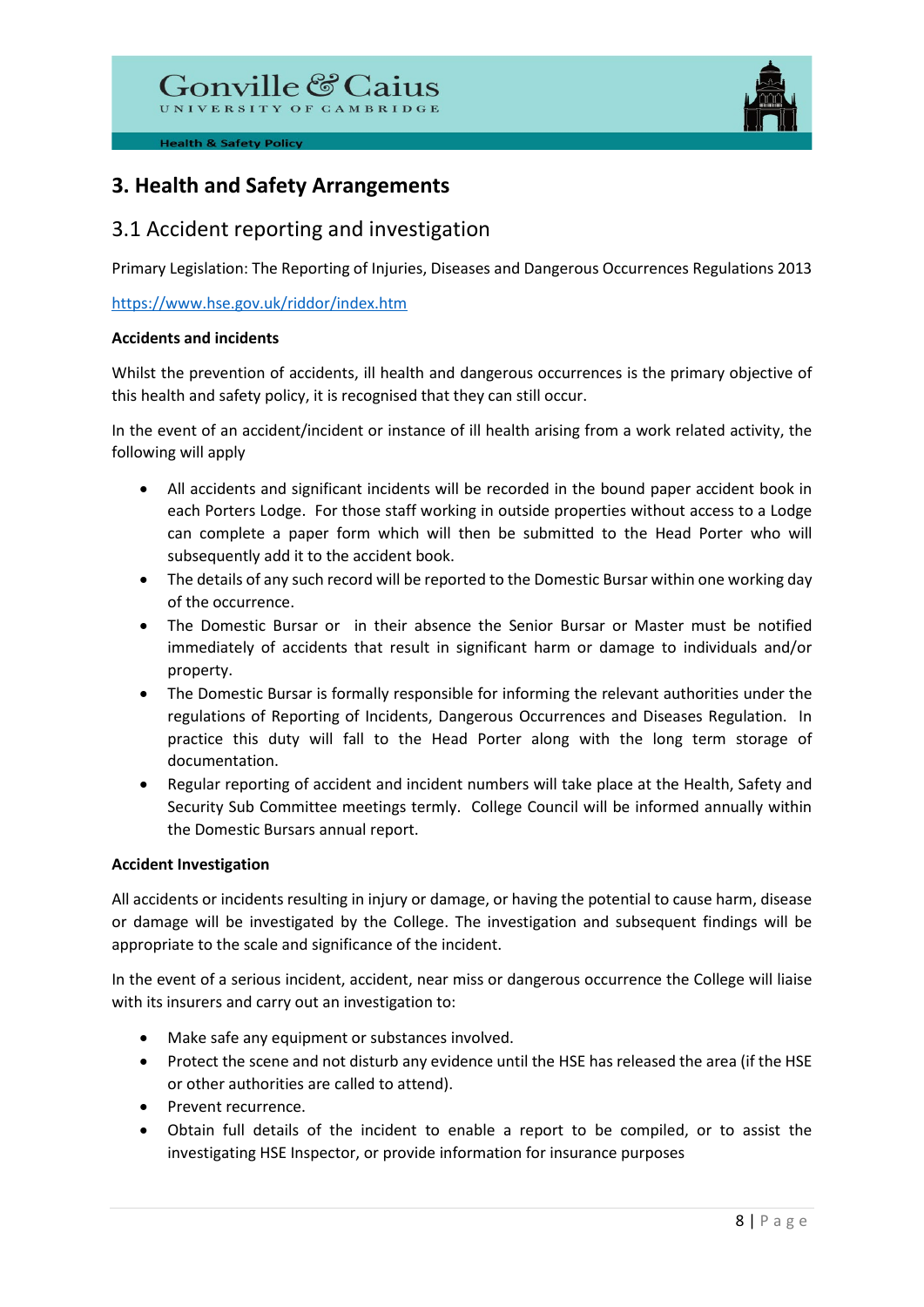

Information relating to reportable incidents and ill health can be found here: <https://www.hse.gov.uk/riddor/reportable-incidents.htm>

Each accident report will be reviewed by the Head Porter in conjunction with the relevant Head of Department to see if improvements in working practices, training, estate safety or personal responsibility need to be made.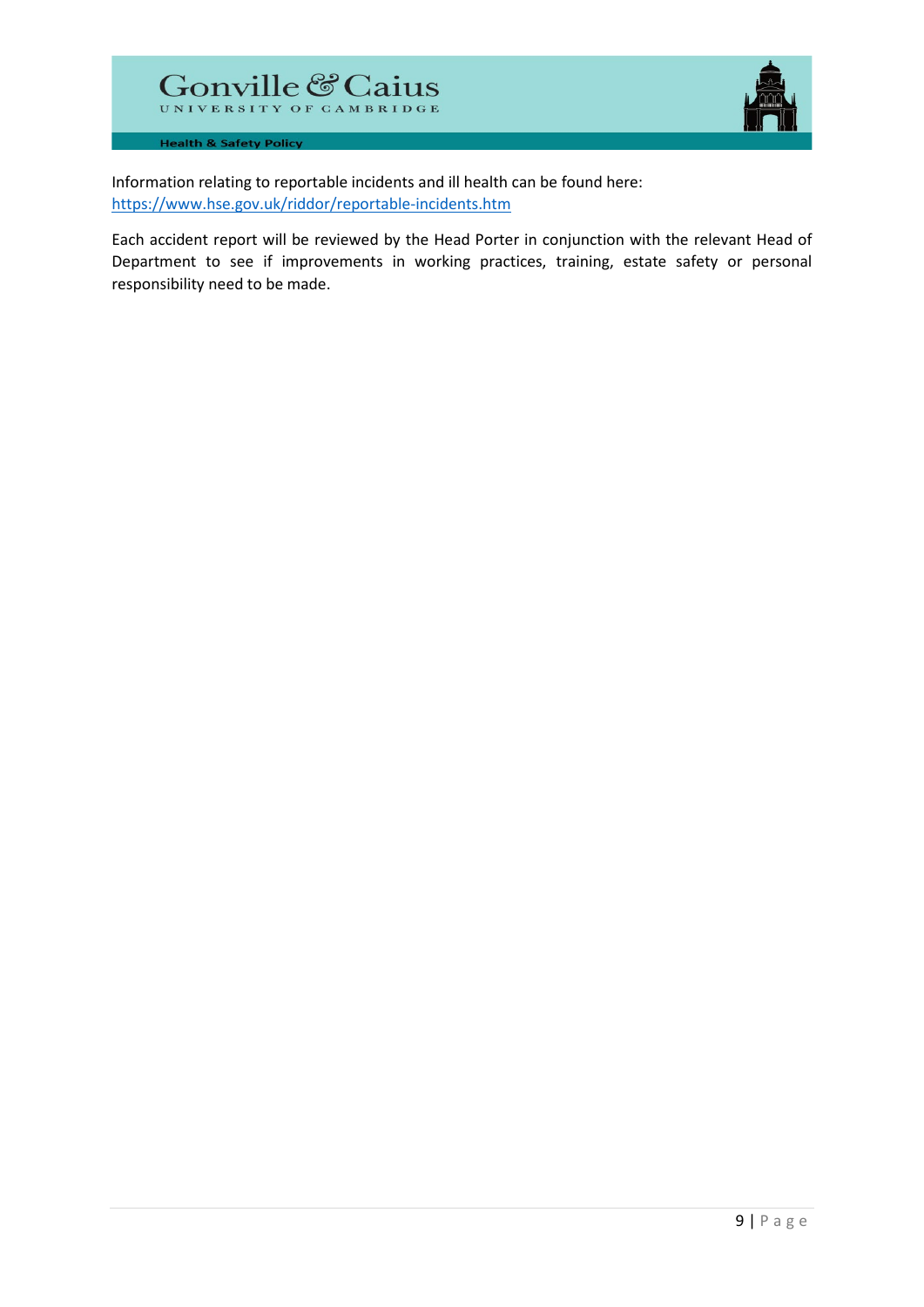

# 3.2 Asbestos

Primary Legislation: Control of Asbestos Regulations 2012.

Many buildings contain asbestos in various forms for purposes of heat or acoustic insulation, for fire protection.

Hazard identification and risk assessment are the basis for introducing practical preventive policies and control measures in the workplace.

# **Management Plan**

To minimise the risk of asbestos the college has developed an asbestos register which summarises the outcome of asbestos surveys of the estate. In 2007 a comprehensive study was completed. This is further supported by individual property information packs containing specific information on each property, updated as appropriate when subsequent surveys occur. This list is managed by the Estates Health and Safety Coordinator. These reports are paper based and stored in the Maintenance Office which is accessible 24 hours a day, via the Porters Lodge.

Regular checks of the register will take place and amendments made as required, following updated asbestos surveys of Estate property.

The College has an ongoing programme of removal and seeks to reduce the scale of asbestos presence in all refurbishment projects. The Estate Manager and the Estates Health and Safety Coordinator maintain planning and oversight records for such removal.

# **Staff and Contractors**

Staff must access the property information packs and will be further assisted by a quick reference guide held by the Estates Health and Safety Coordinator prior to starting work at a location. The quick reference guide is not a substitute for a check of the pack where asbestos is present.

Contractors must be given the specific information by the Estate Health and Safety Co-ordinator and sign a register to show they have been briefed and understood the potential hazards in the location they will be working.

# **Managing asbestos**

Where existing properties contain asbestos, within containing material which is sound, in good condition and has not been, or is not likely to be subject to abrasion or deterioration, the material shall be labelled and left undisturbed, its position noted in the Asbestos Management Plan and its condition monitored and periodically reassessed.

Where existing installations or parts of property contain damaged, deteriorating or inadequately sealed asbestos-containing material, the material shall be:

- 1. Enclosed, sealed or encapsulated.
- 2. Removed and replaced by suitable material not containing asbestos.
- 3. In the case of vacant or unoccupied property, the property, or the affected parts of the property, will be secured to prevent access.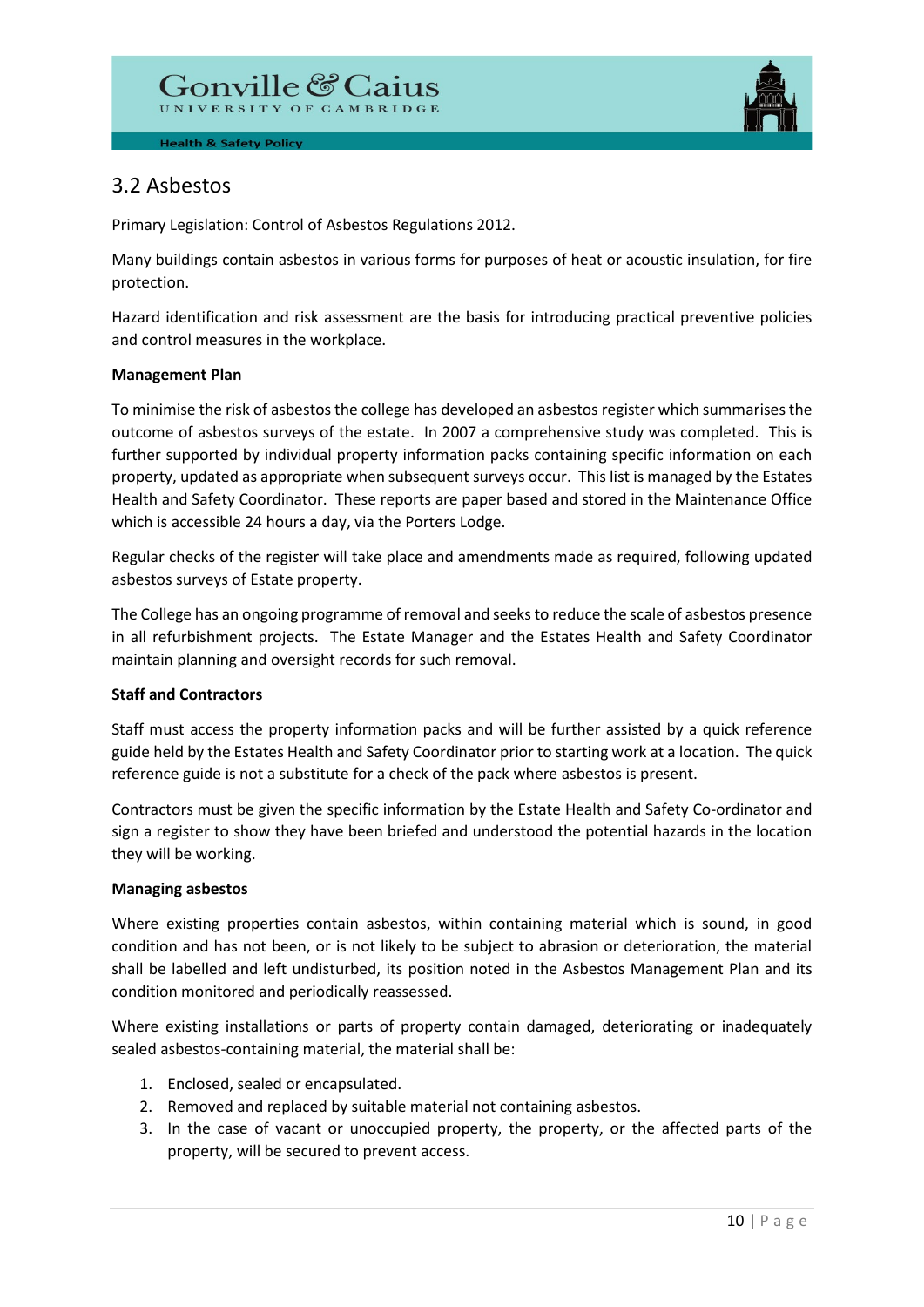

#### **Training on asbestos**

Training will be provided to relevant members of staff on their induction which will be organised by the HR Manager. Ongoing and refresher training will be planned and managed by the HOD. A training record will be completed and signed by both the trainer and the trainee. The signed record will be placed on the employee's personal file.

Within the College the roles most likely to routinely apply these principles are:

- Estates.
- Maintenance.
- $\bullet$  IT.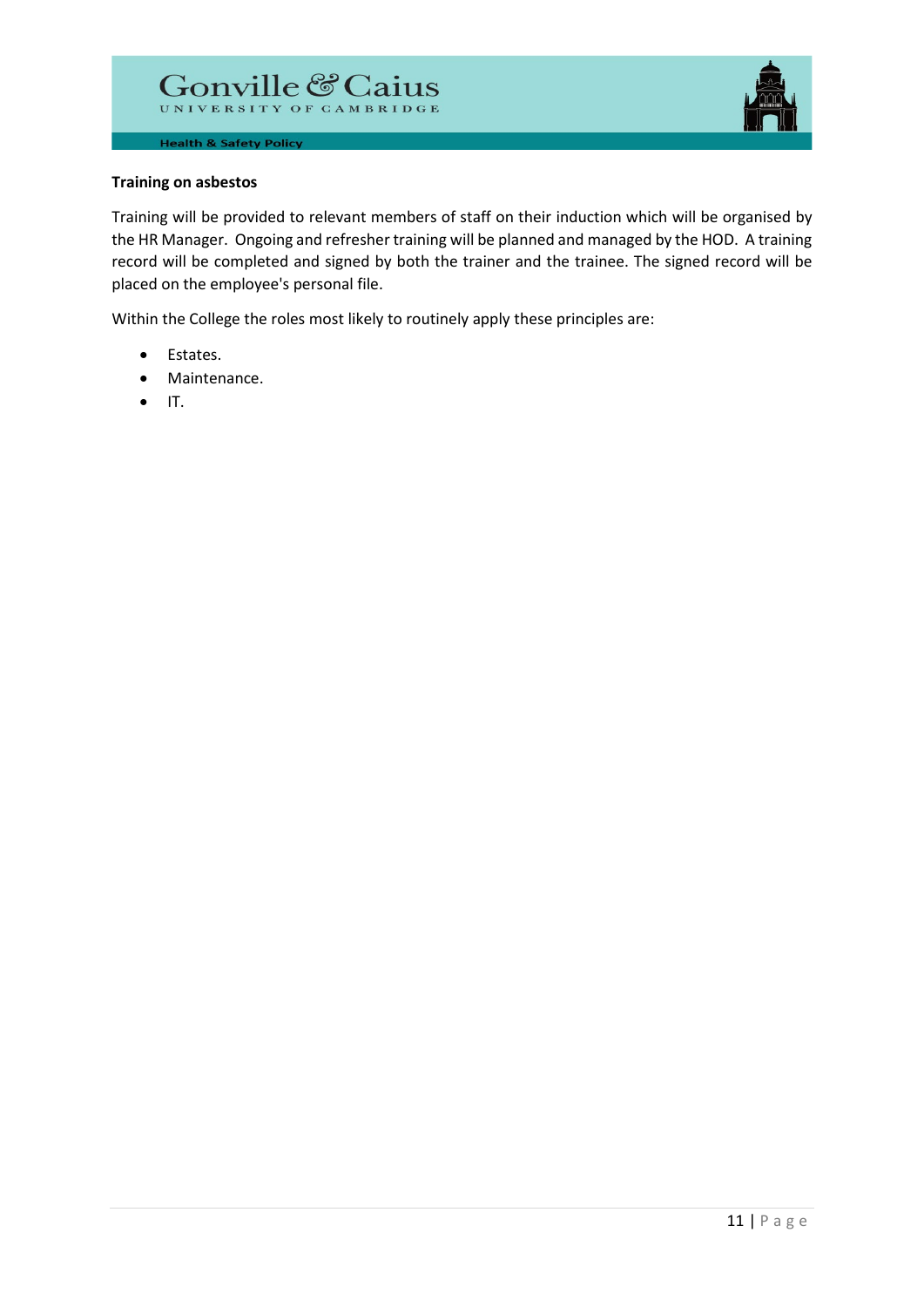

# 3.3 Communication and Consultation

Primary Legislation: The Information and Consultation of Employees Regulations 2004 <https://www.hse.gov.uk/pubns/indg232.pdf>

#### **Communication**

The most common definition of communication in relation to Health and Safety issues is "the right information, to the right people at the right time to enable them to make appropriate decisions."

All staff are given an appropriate health and safety induction when they first join the College and this covers:

- Individual responsibilities.
- Emergency procedures.
- General arrangements for health and safety, e.g. welfare facilities; first aid arrangements, accident reporting, PPE etc.

Gonville and Caius College use several communication methods which are always available to Staff, Fellows and Students to provide information on a number of matters, these include.

- The Venn (noting this is less accessible to non-office workers) will be used to display departmental content.
- College or department notice boards (regular review processes are needed to keep messages up to date and an annual review must be performed by the relevant HOD accordingly).
- House notice boards in residential properties (annually reviewed by Porters).
- Posters for immediate visual impact.
- The Health & Safety law poster is displayed in the following locations:

Old Courts

Q Tree Court (outside the Domestic Bursar's Office) Main kitchen, Gonville Court Pantry, Gonville Court Maintenance workshop, St. Michaels Court Maintenance restroom , St. Michaels Court Boathouse Workshop

West Road Site Gardeners compound Maintenance workshop, Harvey Court Kitchen, Harvey Court

Health and safety matters will be communicated to staff by a combination of e-mails, notice boards, group meetings / departmental briefings or individual consultation. All staff are given a College e mail address and are expected to check it, but this must not be relied upon for the communication of key changes, and should be combined with other methods.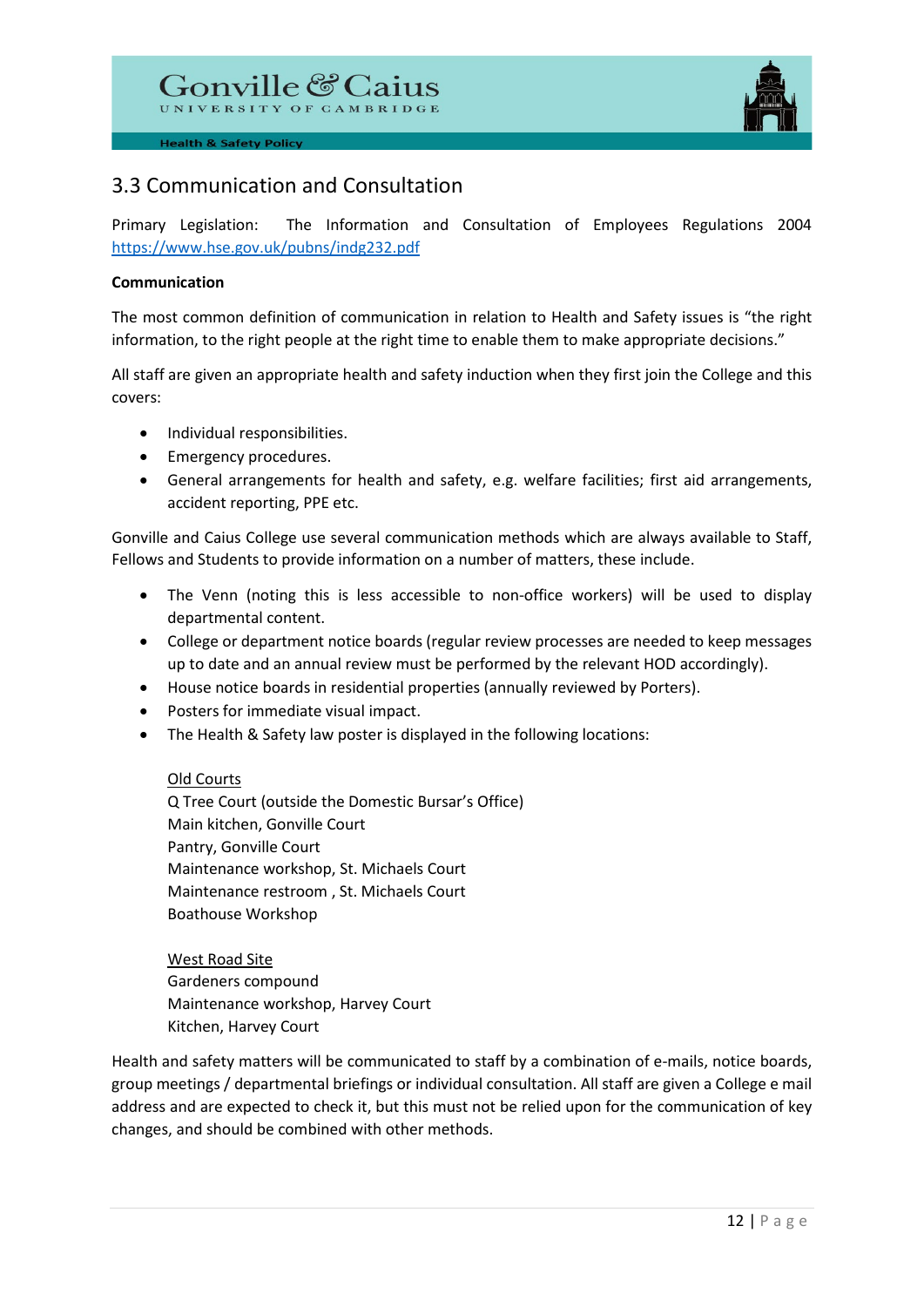

The Senior Bursar holds a meeting with all the staff annually. At this meeting the staff will be given information on general news and have the opportunity to ask any questions or raise any topics they wish.

Operational Heads of Departments meet on a weekly basis and will feed information back to their staff should it arise.

When communicating with staff allowance must be made for those persons who have reading and writing difficulties and for those who may not understand English. In such situations written instruction should be supported by images and symbols and, where necessary, the use of a translator or a translation may be considered.

These processes will be used by all departments across the College.

#### **Consultation**

The College has a duty to consult with employees or their appointed representatives on health and safety matters.

Employees of the College are not in a trade union as such we must comply with the Health and Safety (Consultation with employees Regulations 1996.

The College with consult with staff through the termly Staff Consultative Committee to achieve the following:

- A healthier and safer workplace.
- Better decisions about health and safety can be made.
- Build a strong commitment to implementing decisions of actions.
- Builds greater cooperation and trust
- Provide a joint problem solving solution.

The College must provide employees or their representatives with all necessary information to allow them to participate fully and effectively in consultations on several matters:

- The introduction of any measures which may substantially affect their health and safety at work (new equipment or systems).
- Arrangements for getting competent people to help them comply with health and safety laws.
- The information that must be given to employees on the risks and dangers arising from their work, measures to reduce or get rid of these risks and what employees should do if they are exposed to risk.
- Planning and organising health and safety training.
- The health and safety consequences of introducing new technology.

The College will not have to provide information to employees or their representatives if:

- It would be against the law to do so.
- It is about someone who has not given their permission for it to be shared.
- It would, other than for reasons f its effect on health and safety, cause substantial injury to the organisation.
- The information has been obtained for the purpose of any legal proceeding.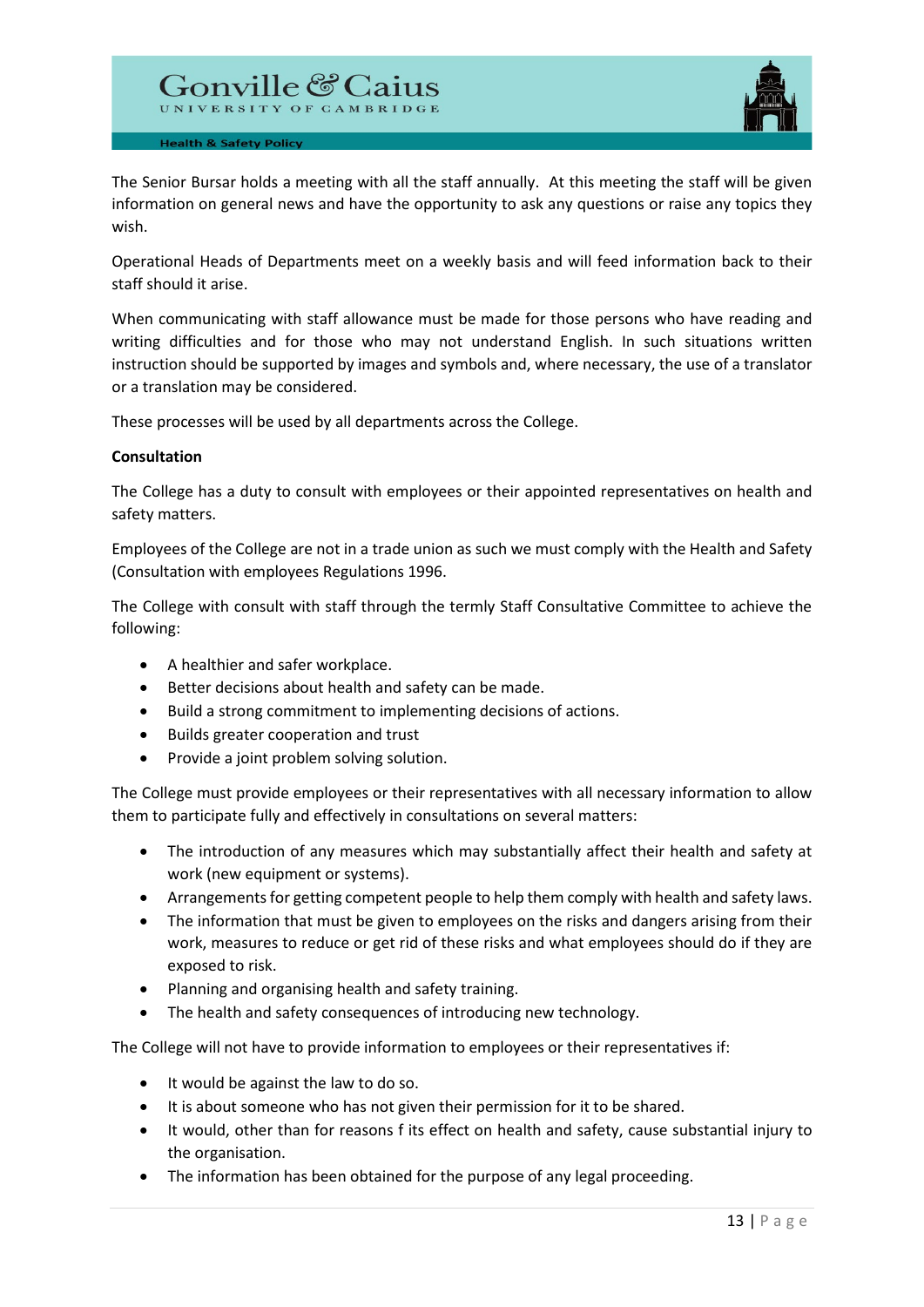

The college will not only giving information to employees but will listening to them and take account of what they say before making and health and safety decisions. Consultation will not remove the right of the College to manage its employees and will always have the final decision.

The college is required to provide any health and safety representative with:

- A telephone and a quiet area where they can have private conversations.
- A lockable cabinet or desk for paperwork, records or reference material.
- Internet facilities.
- A photocopier and a notice board to circulate information to the employees they represent.
- Time with the employer to discuss health and safety issues.

In addition to the appointed Health and Safety representatives. HOD's will use the opportunity of the annual appraisal to discuss health, and safety issues with all staff members. This will allow the opportunity for two way conversation about issues and allow HODS to publicise this policy and areas that are relevant to their staff. Details of this conversation should be recorded on the appraisal form.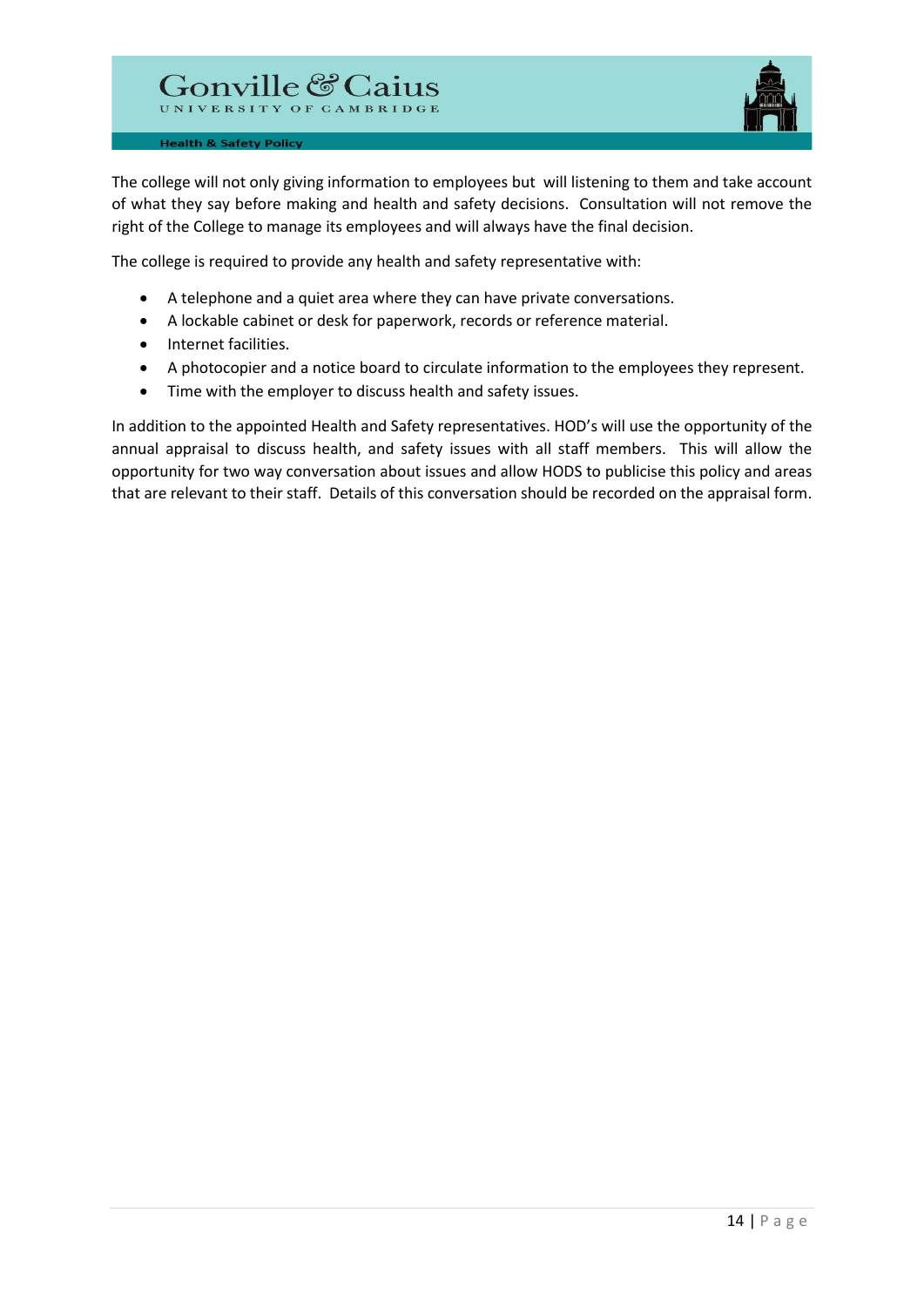

# 3.4 Confined spaces

Primary legislation: The confined spaces regulations 1997.

# <https://www.hse.gov.uk/confinedspace/legislation.htm>

Definition of a confined space includes enclosed rooms such as basements, pits, open manholes, trenches, pipes, flues, ducts, ceiling voids, tanks and other places where there is inadequate natural ventilation.

Examples of these spaces in College are:

- Chapel roof space.
- Bateman carpark, sub ground level section.
- Non accommodation basements throughout residential properties.
- Aston Webb Crawl tunnel.

This is not an exhaustive list and additional precautions should be taken in any space fitting this criteria. Known confined spaces are locked, and subjected to a permit to work prior to obtaining the key.

# **Dangers**

Dangers can arise in confined spaces through:

- Lack of oxygen.
- Poisonous gas, fumes or vapour arising in poorly ventilated areas eg around gas boilers or  $CO<sup>2</sup>$  cylinders (located in area under the bar).
- Fire and Explosions.
- Dust.
- Hot working conditions.

Work must only be carried out within a confined space when absolutely necessary or where it cannot be undertaken from outside of the space. By planning tasks adequately and utilising the correct tools and equipment, the need for confined space working should be eliminated as far as is practical.

Heads of Departments should establish when working in a confined space cannot be avoided and produce a risk assessment and safe system of working. These will be made available to those who need them.

# **Risk assessment for confined spaces**

Depending on the level of risk associated with the task, a permit to work (see separate section) and permit to enter system may be required. Any assessment must include consideration of:

- The task.
- The working environment.
- Cleaning and purging processes.
- Working materials and tools.
- The suitability of the individual carrying out the task to work in a confined space.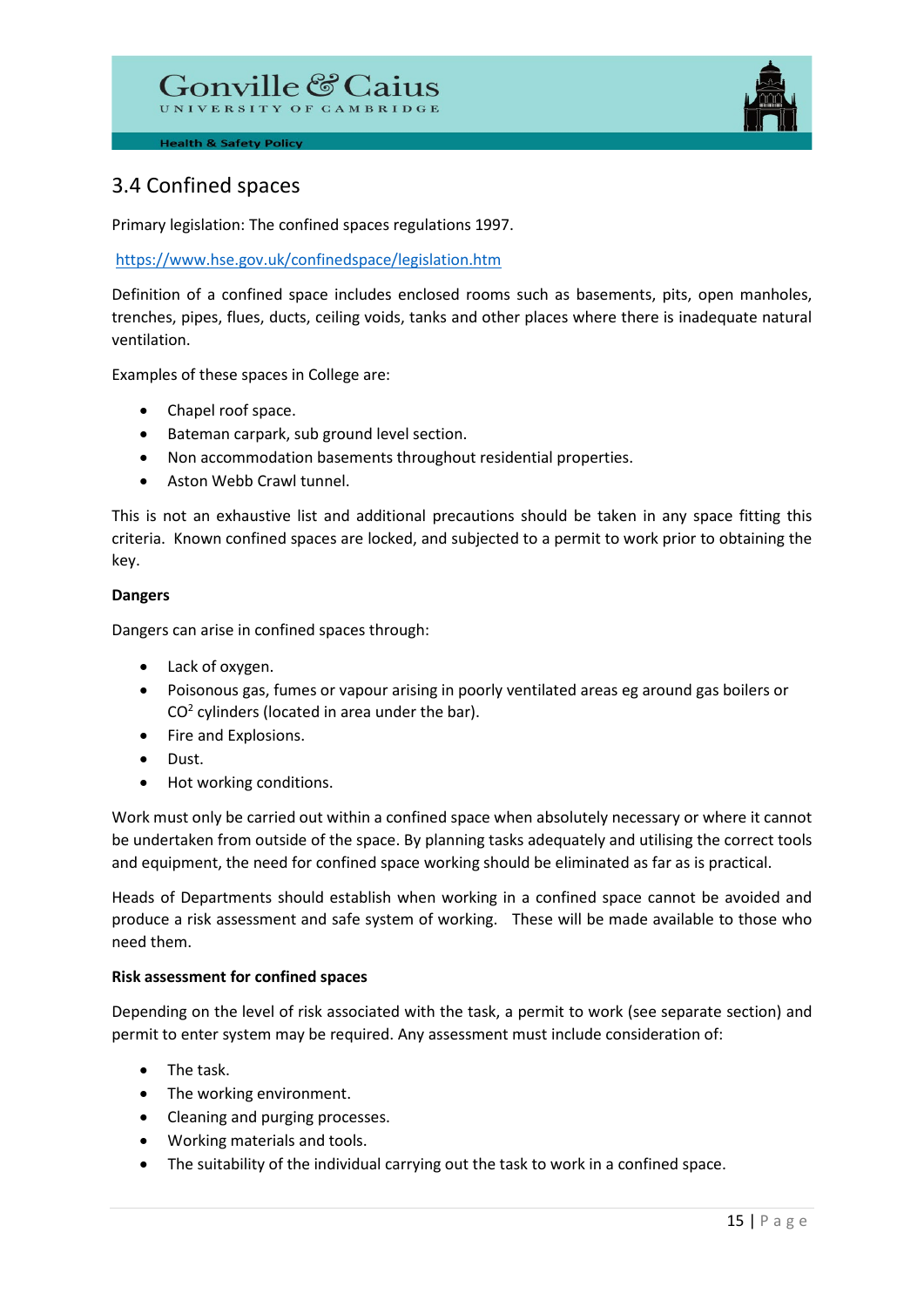

• Arrangements for emergency rescue.

The College strictly prohibits lone working in confined spaces.

#### **Training on confined spaces**

Training will be provided to relevant members of staff on their induction which will be organised by the HR Manager. Ongoing and refresher training will be planned and managed by the HOD. A training record will be completed and signed by both the trainer and the trainee. The signed record will be placed on the employee's personal file.

Within the College the roles most likely to routinely apply these principles are:

- Outside Porters.
- Maintenance.
- Housekeeping.

#### **Permit to work requirement**

A permit to work will be required by any person working in a confined space. This will be issued by the Estates Health and Safety Coordinator before any work can commence. As part of this process the dangers of the individual space will be discussed and suitable measures put in place if needed. At the end of the works the Permit to work will be closed and any issues reported.

Further information on permits to work are covered in section 3.17 of this document.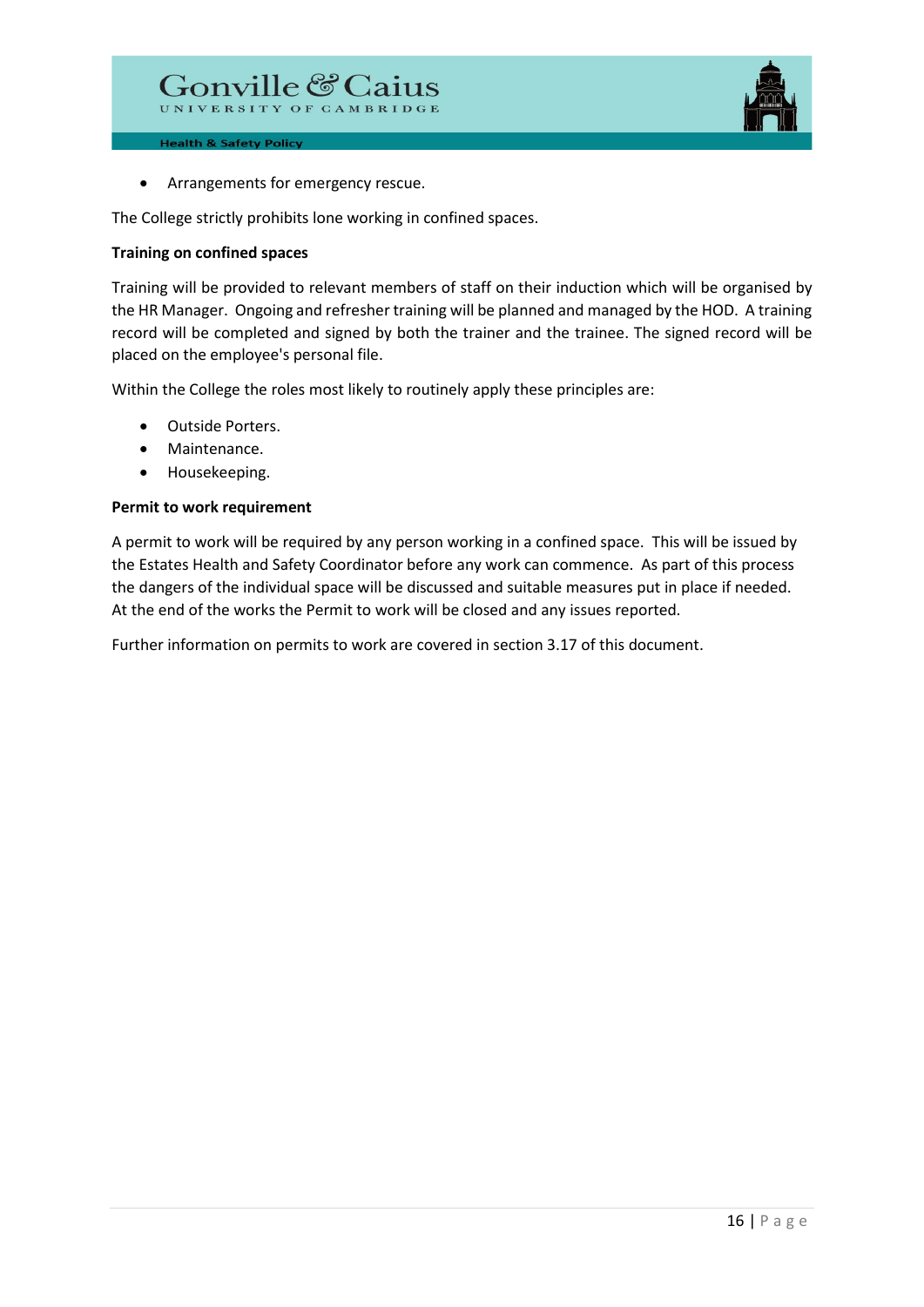# Gonville & Caius



# 3.5 Construction Design & Management (CDM)

Primary legislation: The Construction (Design & Management) regulations 2015

<https://www.legislation.gov.uk/uksi/2015/51/contents/made>

# **Definitions**

A **client** is the organisation or individual having a construction project carried out on behalf of the College.

A **principal designer** is appointed by the College through the Senior/Domestic Bursar and or the Estates Manager/Head of Maintenance. It can be an organisation or an individual with sufficient knowledge, experience and ability to carry out the role. In its simplest form the responsibility of the principal designer is, wherever possible, to "design out" health and safety risks inherent in the construction of the project, or resulting from the design in subsequent use.

# **Summary of role and main duties**

The CDM 2015 defines a client as anyone for whom a construction project is carried out. At Gonville & Caius, this may be the Master and Fellows; the Domestic Bursar; the Estates / Head of Maintenance or a working group or Committee depending on the scale and nature of the project. The client has responsibility to make suitable arrangements for managing a project. The size of the project is not a factor, the key consideration is whether coordination between multiple contractors applies. In the event that the client does not appoint a Principal Designer the role falls, by default, on the Client ie the College.

This means that the College, its appointed representative or a relevant committee must make sure that:

- Other duty holders are appointed appropriate to the design requirements of the project.
- Sufficient time and resources are allocated to permit full and careful design work.
- Relevant information is prepared and provided to other duty holders.
- The principal designer and principal contractor carry out their duties.

The principal designer also liaises with the principal contractor to help in the planning, management and monitoring of the health and safety in the construction phase.

# The **Principal Contractor's** duty is to:

- Plan, manage and monitor construction work under their control so that it is carried out minimising risks to health and safety of the workforce and public.
- For projects involving more than one contractor, co-ordinate their activities with others in the project team – in particular, comply with directions given to them by the principal designer.
- Prepare a construction phase plan.

Once a Principal Contractor has been appointed then responsibilities for safe construction processes transfer to that Contractor. Where design work is necessary such as for temporary works such as scaffolding or trenching then the Principal Designer must exercise his role as he did when working with the design team before the Principal Contractor was appointed.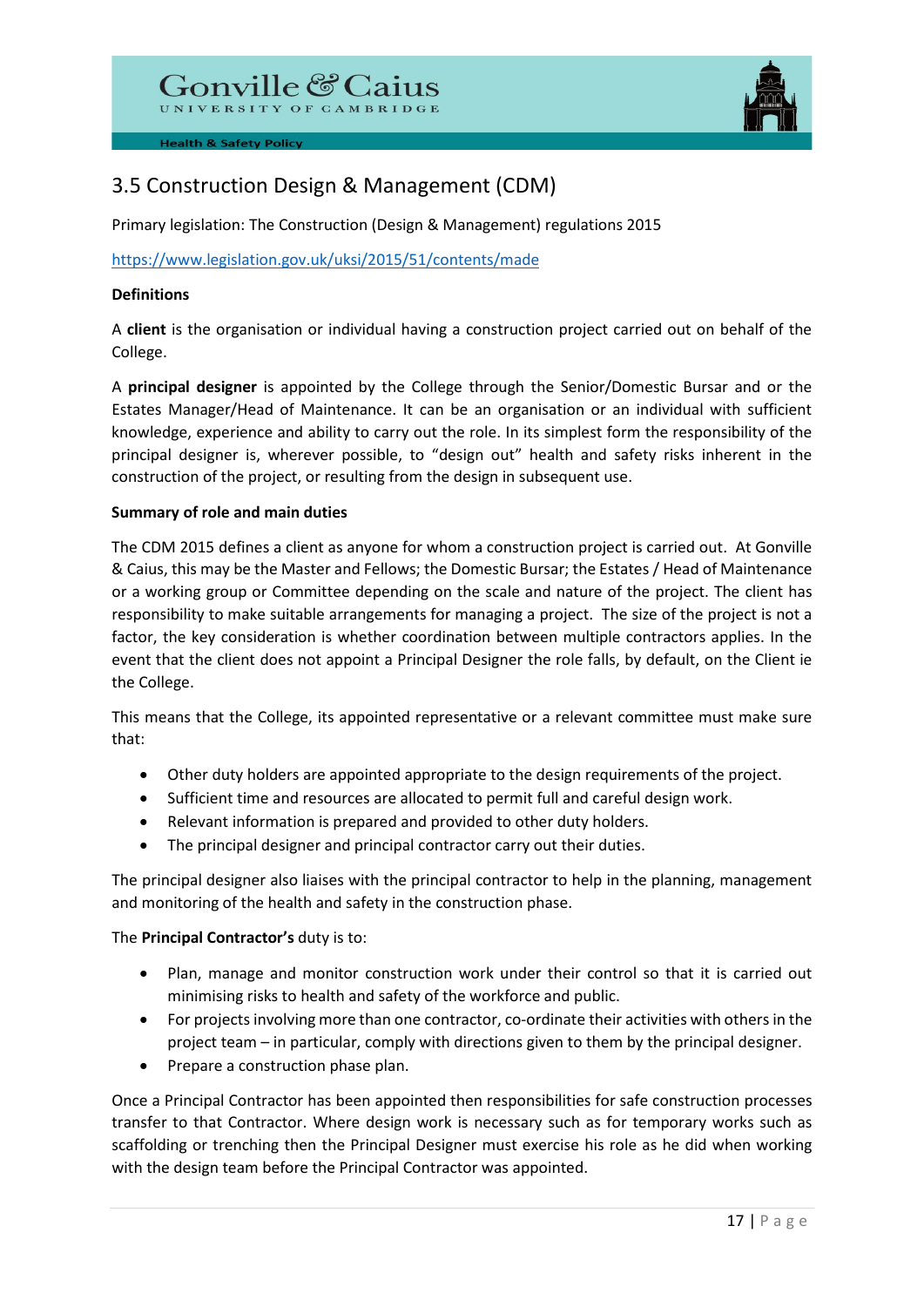

# 3.6 Contractors

Heads of Departments will be responsible for the overall control of their respective contractors and are to ensure:

- Contractors are carefully selected prior to being accepted.
- Contractors have been issued the relevant Contractor's Pass from the Porters Lodge and wear it at all times whilst on site.
- Provision is made for the issue of "Permits to Work" for work that requires enhanced supervision as necessary.
- The safe conduct of the work to be undertaken is discussed and a copy of the Safety rules, guidance and regulations are made available to all contractors.
- Together with the Contractor's Senior Site Representative, they investigate all accidents, incidents and near misses in connection with the contract work and report them to the College's Health and Safety Advisor.
- Regular contractors who are familiar with the site and are up to date on any relevant changes to the area they will be working in will not need to be briefed fully each and every time they attend the site. They will however, be required to sign in on and out as a visitor for each attendance. Where agreed between the Head Porter and the Head of Maintenance this can be amended so the contractor signs in for a set period of time.

Monitoring of standards will fall to the Head of Department or in the case of larger projects the Estates Manager. This will include their compliance with any permits to work and specific safety requirements such as working at height and in confined spaces.

Contractors will be expected to follow the same rules as Staff, Fellows and Students when on site. This will include not smoking other than in the provided location.

Contractors will only enter Student and Fellows rooms with permission which will be organised through the Head Porter or Head of Department. Contact with both groups should be kept to a minimum to limit disruption of academic work.

Times of access to the estate will be controlled to ensure that a suitable balance is maintained between being a domestic setting and a place of work.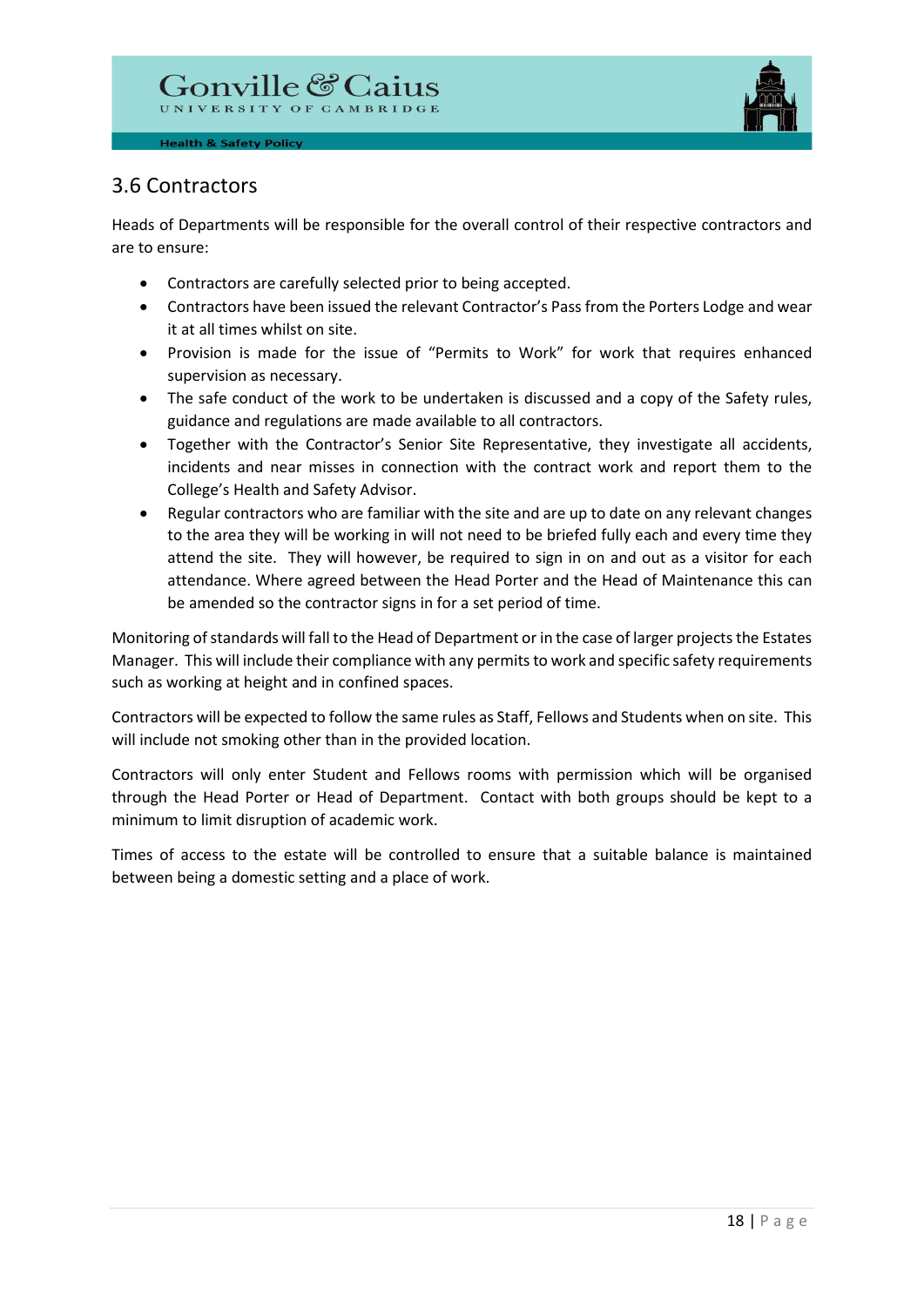

# 3.7 Display screen equipment

Primary legislation: The health and safety (Display screen equipment) regulations 2002

# <https://www.hse.gov.uk/msd/dse/>

Under the Regulations, display screens are defined to include any screen that provides information in a numbers, words or images format. Workplace display screens, therefore, include not only monitors but also microfiche readers and machine control screens as well.

The College expects to assess all workstations that include DSE (Display Screen Equipment), with the aim of reducing any health risks found.

Staff working remotely (from home or another location) may request an assessment by telephone using video where necessary. They are responsible for their own home setup unless the College has explicitly required them to work from home or another location outside of the Estate.

DSE regulations can apply to workers who:

- Work from home on a permanent or long-term basis at the request of the College.
- Routinely split their time between their workplace and home at the request of the College.

Similar to office workers a person working from home will be DSE users if they work on DSE daily, for continuous periods of an hour or more.

Staff can complete a self-assessment: Display screen equipment (DSE) workstation checklist [\(hse.gov.uk\)](https://www.hse.gov.uk/pubns/ck1.pdf) There is no need for them to be visited at home unless the HoD decides there is a reason to. The College will take practicable steps to reduce any risks identified balancing the level of risk against the measures needed to control the risk in terms of money, trouble or time.

Those working from home at College request do not need to be provided with office furniture if their own furniture at home is capable of them achieving a comfortable and sustainable, but may request it.

#### **Risks**

Ergonomic risks - associated with posture.

Eye strain - any habitual user (more than 3.5 hours daily) of DSE may request to have their eyes tested. The cost of each basic eye test (to be undertaken by a suitably qualified person) will be met by the College upon presentation of a receipt as an expenses claim.

# **Training on display screen equipment**

Initial training for new members of staff will be completed by an online training package approved for use by the College.

# **Assessments**

All staff will be required to carry out a Display Screen Equipment (DSE) assessment to ensure that they are working in an ergonomically sound way and to highlight any issues which may require further investigation.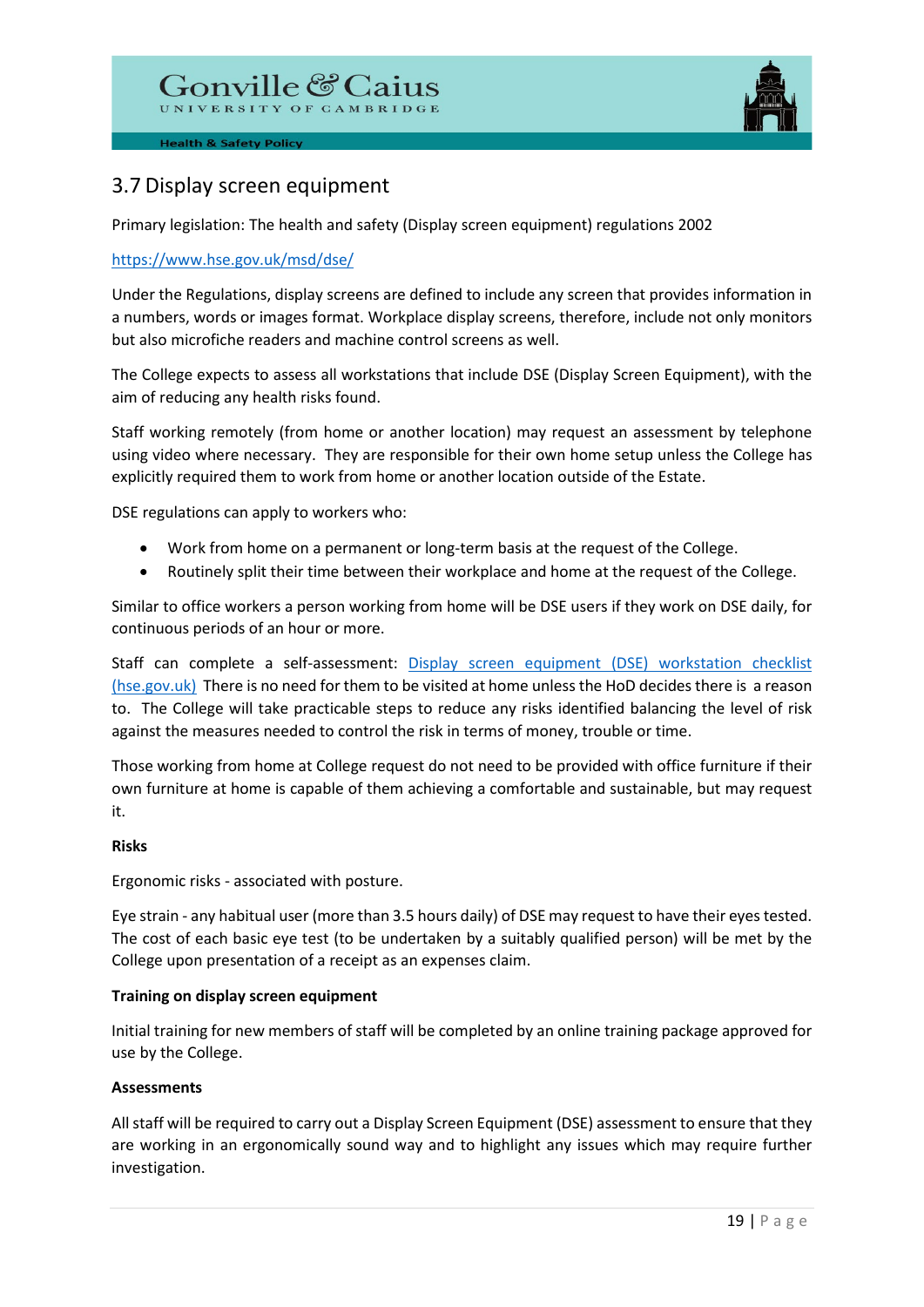

The Head Porter will be responsible for contacting the DSE assessors to ensure assessment is completed. A list of assessors is located on the Venn. Reports will be held on the individual staff member's record. A register of assessments will be held and reviewed bi-annually.

These arrangements will mainly affect office based staff but will be adhered to by all departments who use relevant equipment.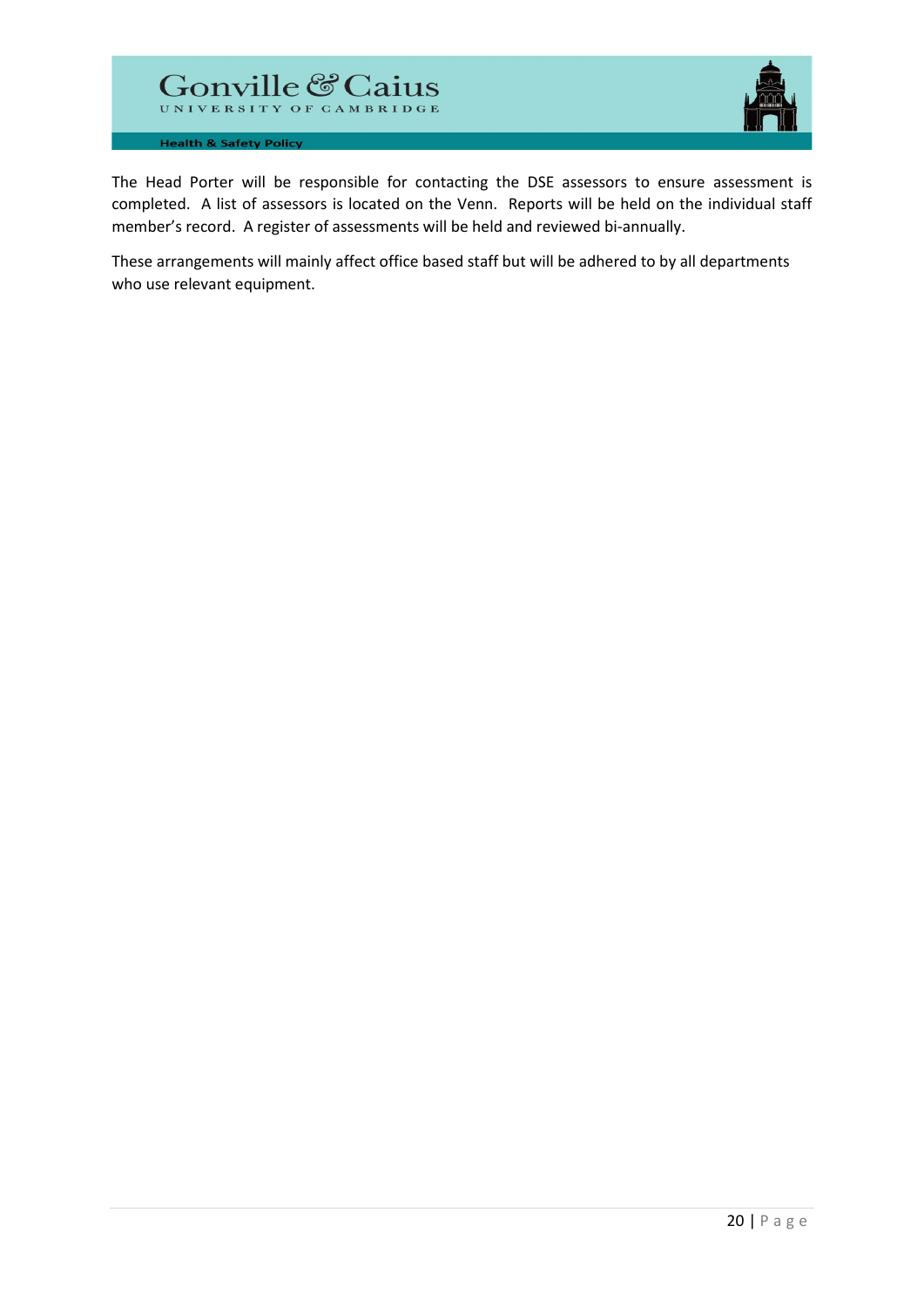

# 3.8 Fire safety

Primary Legislation: The Regulatory Reform (Fire Safety) Order 2005

<https://www.gov.uk/government/publications/fire-safety-risk-assessment-educational-premises>

The Head Porter will be responsible for ensuring all of the fire safety requirements are met on behalf of the College.

# **Fire risk assessments**

Under the terms of the Regulatory Reform (Fire Safety) Order 2005, the College is required to undertake a fire risk assessment to determine all potential fire hazards related to each of our premises, our type of work and the way in which this work is performed. This includes the provision of firefighting equipment, condition of fire doors and seals and general repair of the property that could affect the fire safety.

A reassessment will be completed on an annual basis (to fulfil our lawful obligations) or when there is a change of use or other significant alteration to the space.

The College is required to take action to reduce all risks to a reasonable minimum and to ensure that everyone is protected from remaining hazards and the dangers associated with fire should one break out.

The College is required to do this by providing:

- An appropriate fire detection and warning system.
- Safe means of escape. Including signage, lighting and safe routes.
- Appropriate fire-fighting equipment.

# **Testing**

Testing and maintenance of fire detection and warning systems and equipment will take place on an annual basis or more frequently if achievable. For all residential and office properties the College aims to test all fire alarms weekly. More extensive checks or testing of equipment such as fire extinguishers, fire blankets and evacuation chairs will take place annually. Annual testing of fire evacuation procedures will be completed at all of our premises. Responsibility for these checks will fall to the Head Porter.

The College will ensure a plan is in place for all those in each of its buildings stating exactly what will happen should a fire occur. This will also include relevant details concerning the above points (for example, how the fire warning (alarm) system is activated, the location of emergency exits and what type of fire-fighting equipment is to be used for which types of fire).

The College will ensure a fire evacuation plan and relevant notices are placed next to each fire exit. Responsibility for this falls to the Head Porter.

# **Training on fire safety**

The following training will be organised by the Head Porter

• Porters, on their response to fire alarms.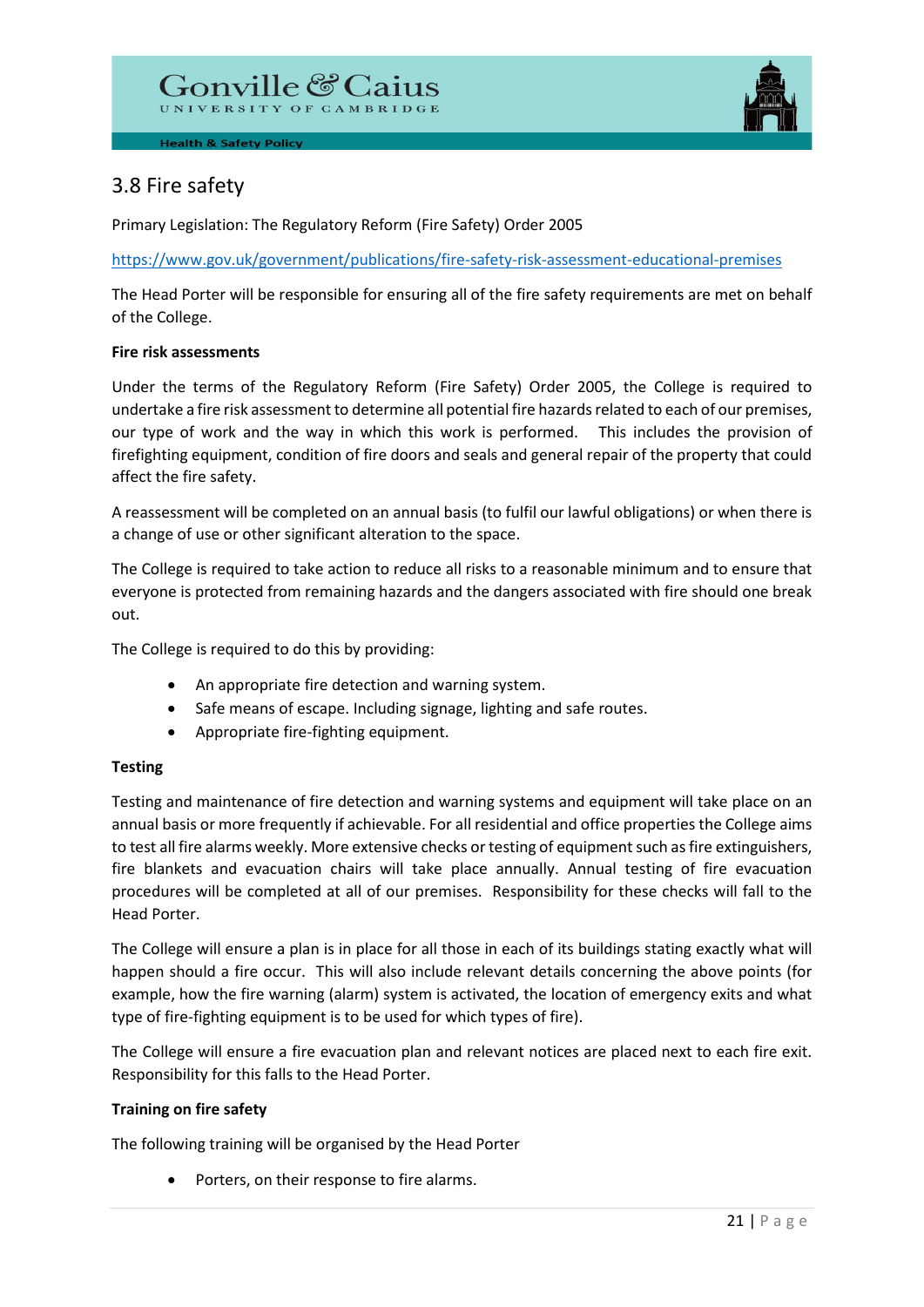

- Firefighting, for those whose role requires it.
- Staff, on fire policy and evacuation procedures specific to College.
- Students, with a fire safety briefing delivered in Freshers week and fire alarm tests used as regular reminders thereafter.
- Porters, on specialist equipment training such as evacuation chair.

#### **Prevention**

- Student electrical items are required under the terms of their accommodation licence to be PAT tested on entry to College if more than two years old.
- No smoking is allowed in any College room, nor anywhere on the estate other than specifically designated areas.
- No heating of food is allowed in College rooms other than those designed and equipped by the College for that purpose (eg kitchens).
- A strict list of prohibited items in College rooms is maintained and briefed to Staff, Fellows and Students to reduce the risk of fire starting when they join the College. Any prohibited items found will be removed.
	- Sandwich toasters.
	- **Grilling machines.**
	- Cooking hobs.
	- Electric blanket.
	- Portable heaters (unless supplied by College).
	- Fridges (unless supplied by College).
	- Extension cable reels.
	- Unfused multi plug extensions leads.
	- Kettles or water heating vessels.
	- Coffee machines (unless singles delivery).
	- Deep fat fryers / chip pans.
	- Printers.
	- Incense / Oil burners.
	- Fireworks.
	- Candles.
	- Shisha pipes.

Additional training will be given to Housekeeping and Maintenance staff on identifying items likely to cause fire. Members of these departments are regularly in student rooms and are asked to feed back to the Head Porter should prohibited items or dangerous practices be witnessed.

Prevention will be supported by the Domestic Bursar's annual review of properties and by the Head Porter completing visits to properties on an ad hoc basis.

# **Personal Emergency Evacuation Plan (PEEP)**

Detailed plans will be developed for those requiring additional assistance in a fire situation at the request of the relevant individual, the conference office or a student's tutor. This will be completed by the Porters team in consultation with the College Nurse and Senior Tutor as required.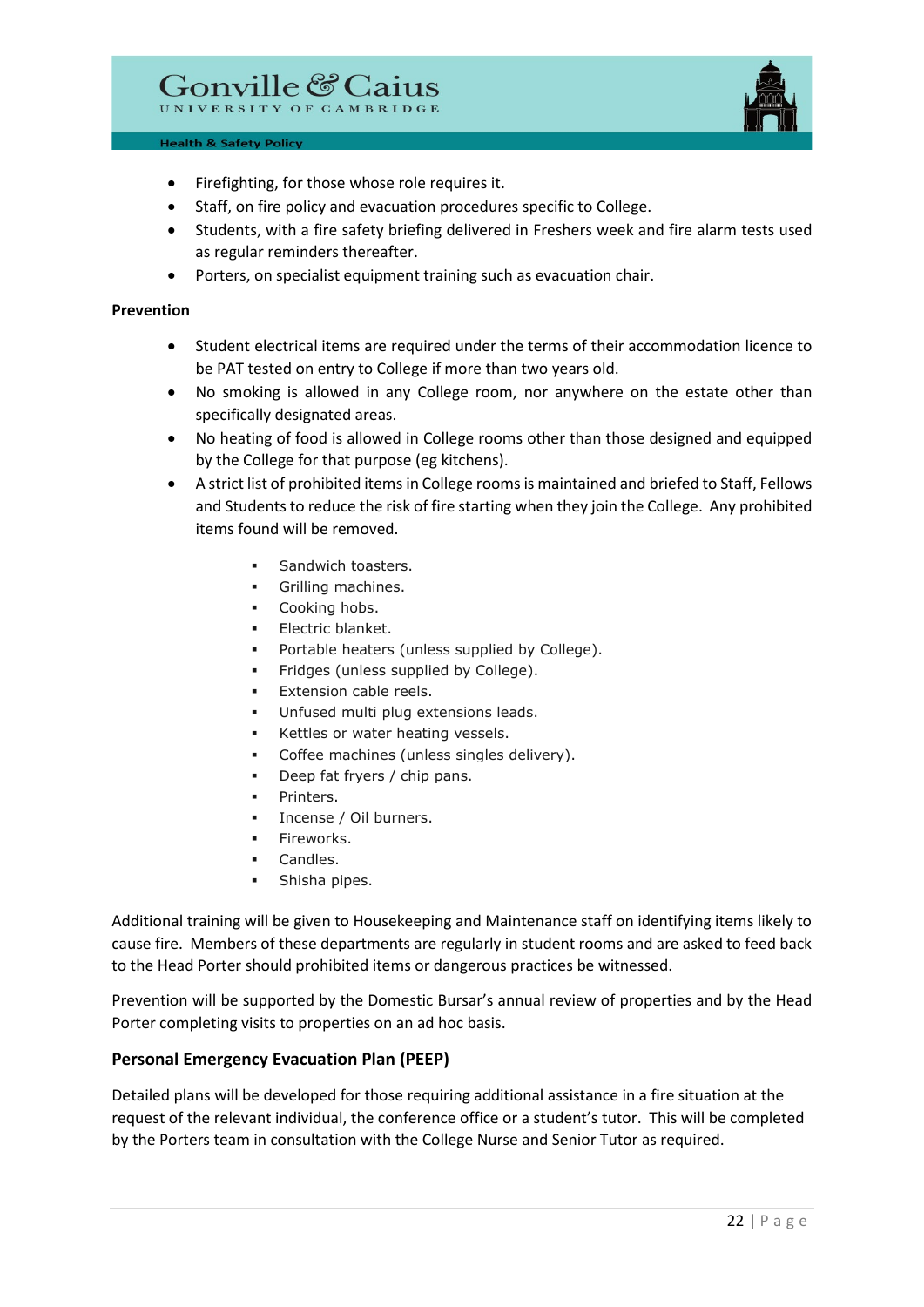

#### **Electrical inspection**

Electrical Inspection will be carried out by suitably trained operators and identified issues rectified. A routine of checks will be in place to ensure the entire College estate is checked on a regular basis. Responsibility for this falls to the Estates Health and Safety Co-ordinator.

# **Events**

Where events such as balls, weddings, room hire and filming are arranged it will be the responsibility of the organiser through the Head Porter to ensure that any equipment used is suitable for the purpose, PAT tested and conforms to fire standards.

# **Estate and fire prevention work**

The College owns and occupies a significant number of buildings of varying ages and construction methods. Some are protected by heritage listings and change can be challenging. Nevertheless, the College seeks to continually improve its fire safety in areas such as:

- Door closures to limit the spread of fire. For example in kitchens and gyp rooms.
- Using periodic building projects to improve fire stopping, fire compartments and other measures to avoid the spread of fire.
- All relevant building projects should consider fire stopping as an important aspect of all work that is being completed. Wherever work is carried out that penetrates a wall, ceiling or floor then firestopping methods must be considered and applied if applicable.

No college building has flammable cladding (As of 14<sup>th</sup> January 2022).

#### **Fire alarm system**

Whilst some fire alarm systems are hardwired to the Porters lodge other areas such as outside properties are connected to the lodge by a remote, radio controlled system. These remote systems work by sending a radio signal to the Porters lodge when a fire alarm is activated. These systems will communicate faults through to the lodge computer so that they can be monitored remotely but all work that requires the panel being used needs to be done at the location.

If one of these remote alarm sounds due to fire or a fault then a Porter will attend the location. Occupants are instructed to call the Lodge if the alarm sounds for a known reason, for example burnt toast. If this is the case and there is clearly no fire then then instructions can be given to building occupants as to how to mute the alarm. A Porter will still however need to attend to reset the system. Between the alarms being silenced and the system being reset it will still work and will sound again should another fire be detected.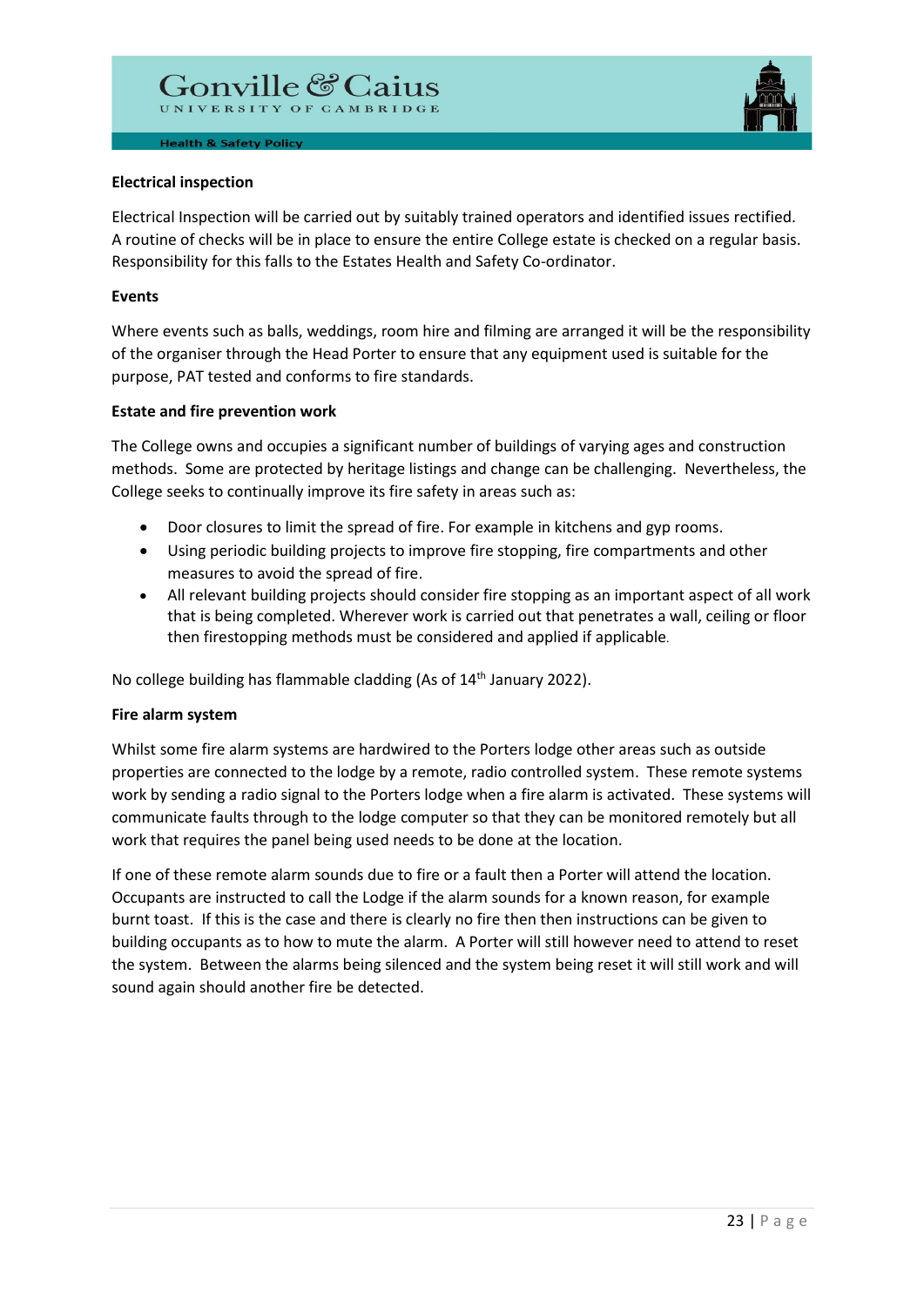

# 3.9 First aid

Primary Legislation: The Health and Safety (First Aid) Regulations 1981. <https://www.hse.gov.uk/pubns/indg214.pdf>

The college is required to provide equipment, facilities and people adequate and appropriate for treating individuals who are injured or who fall ill. This will include staff, Fellows, students and members of the public who are visiting the College.

Special requirements will be considered for events and functions with a higher risk of injury and these will be risk assessed to determine if additional specialist first aid provision is required. Common events of this type include May Balls, student and staff sports days, dances and 'bops' if on a large scale.

# **Record Keeping Arrangements**

First Aiders and or appointed persons should enter details of all incidents that occur in the paper accident book (see 3.3 Accident reporting and investigation for details).

Where first aid is given, the following additional details will be added to the accident report:

- The nature of the first aid assistance provided and name of the first aider.
- The outcome immediately after the first aid was provided.

# **First Aid Equipment including Automated External Defibrillator (AED)**

First Aiders should familiarise themselves with the location of the first aid boxes and the AED. A designated Senior Porter is responsible for ensuring the first aid provisions held in the Lodge are restocked. Any HOD who holds a First Aid Box is responsible for replacing items have been used which may be requested through the Porters.

The College has several AED devices which are checked weekly by the Senior Porters. They are located in the Porters Lodges and sports pavilion.

# **Type and Number of First Aiders**

Each department will have a number of staff who are first aid trained to the level of either "Emergency first aid at work" or "First aid at work". Their training will be co-ordinated by the Head Porter.

- First Aid at work (FAW). First Aiders are employees who have been assessed by the respective HOD as being suitable for training and appointment as a nominated First Aider. They are qualified personnel who have received intensive training and passed an examination in accordance with Health and Safety Executive requirements. On successful completion, First Aiders are registered for 3 years, thereafter, refresher training is conducted and an examination to ensure that their skills are maintained.
- Emergency First Aider. An Emergency First Aider attends a one day Emergency First Aid at Work training course recommended by the Health and Safety executive to provide the person to gain a basic knowledge of first aid enabling them to maintain basic life support until emergency services arrive and to assist a registered First Aider. There is no examination, however, on successful completion, the candidate will receive a certificate valid for three years.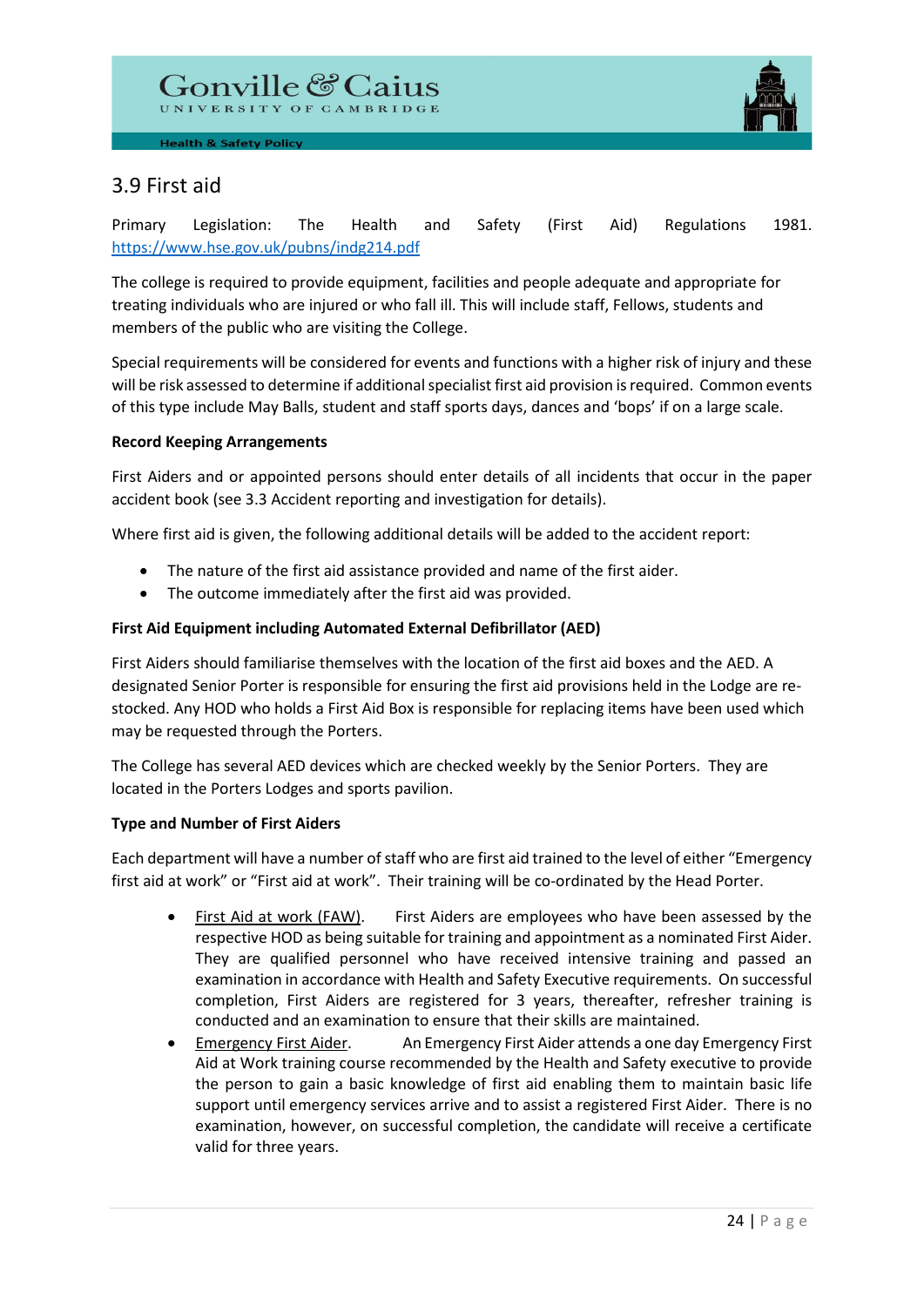

#### **First aiders**

Departments are expected to have one member of staff qualified for approximately each twenty members of staff contracted to the department. This will be influenced by the nature of the work, the location served and the activities that each department undertakes.

All staff in the Porters team will be trained to at minimum the level of Emergency First Aider as they are generally the first point of call for Staff, Fellows and Visitors requiring first aid attention. It is recognised that this supplements any shortfall in Departmental provision.

Information about qualified first aiders is shown in the table below, these staff are trained deliver emergency first aid at work. Some of them are trained to a higher level known as first aid at work, and are denoted by having (FAW) next to their names. This information is also referred to on department noticeboards to allow people find out who current first aid trained staff are.

| <b>Department</b>     | <b>Name</b>              | <b>Name</b>            |
|-----------------------|--------------------------|------------------------|
| <b>Dining</b>         | Milena Caizza            | Sammy Lau              |
|                       | Anna Orzechowska         | Karolina Jankowska     |
|                       | Lucia Alonzo Borrajo     | Agne Keraite           |
|                       | Aleksandra Lakowska      | <b>Peter Nowlan</b>    |
|                       | Alison Lu                | Jody Fletcher          |
|                       | Maria Rusiecka           | Martyna Jakobczyk      |
|                       |                          | <b>Matt Synodinos</b>  |
| <b>Catering</b>       | Mark Hubbard             | <b>Ricky Smith</b>     |
|                       | <b>Pawel Daszkiewicz</b> | Adrian Zaber           |
|                       | Adam Dabrowski           |                        |
| Conference            | Eve Stupart              |                        |
| <b>Maintenance</b>    | Nigel Wynn               | Michal Girdwoyn        |
|                       | Nathan Pilsworth         | Simon Plumb            |
|                       | Andy Barnard             | <b>Nick Geraghty</b>   |
|                       | Lee Johnson              |                        |
| <b>Boathouse</b>      | Simon Goodbrand          |                        |
| <b>Gardening</b>      | Tyrone O'Rourke          | D Pammenter            |
| Sportsground          | Mark Ward                |                        |
| <b>Porters</b>        | Martin May               | Pete Boyden            |
|                       | Marc Baldry              | David Brown (FAW)      |
|                       | David Craig              | Jason Edwards          |
|                       | John Hall                | Krzysztof Kwiatlowski  |
|                       | David Lucas-Greef (FAW)  | <b>Adrian Mann</b>     |
|                       | <b>Robert Mortimer</b>   | Jem Reid               |
|                       | <b>Martin Rule</b>       | Phil Schneider         |
|                       | <b>Richard Smith</b>     | <b>Steve Tawell</b>    |
|                       | John Turton              | Joel Lewis (FAW)       |
|                       | Michelle Whitehead       | <b>Brian Anderson</b>  |
|                       | John Bufton              | <b>Hilary Crowther</b> |
|                       | Lena Dahlen-Pledger      | <b>Neil Harris</b>     |
|                       | <b>Ben Phillips</b>      | Paul Wilson            |
| <b>Communications</b> | Matt McGeehan            |                        |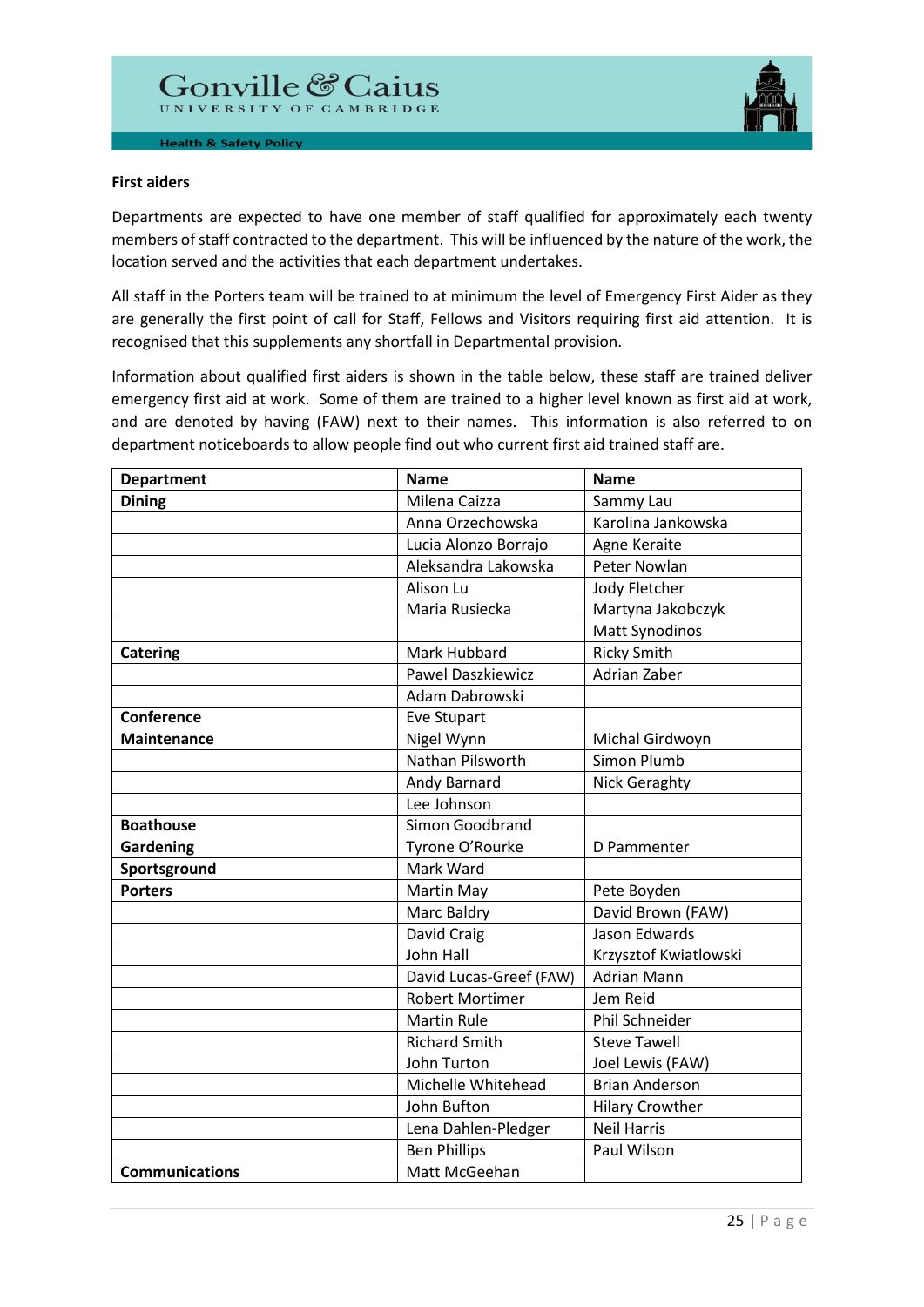# Gonville & Caius



**Health & Safety Policy** 

| <b>Bursary</b> | Debs Baker        |                 |
|----------------|-------------------|-----------------|
| Library        | <b>Marc Price</b> | Lauran Richards |

Provision of first aid trained staff in dining/catering is high but it is important to maintain a good level of cover due to the number of guests and students who they will be around. Whilst not required under the Health and Safety at Work Act the college will provide first aid provision to anyone on its estate for whatever reason who requires assistance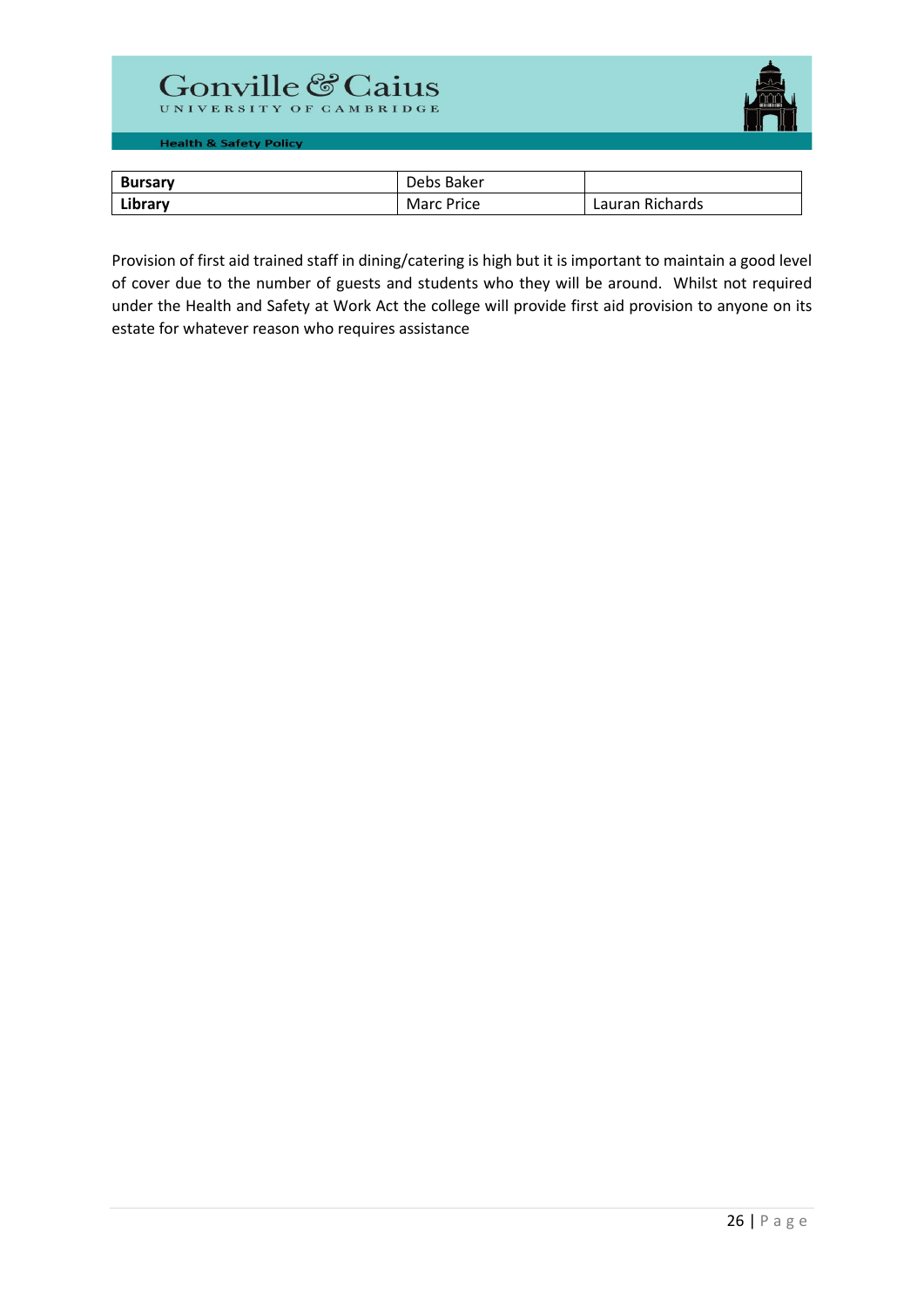# Gonville & Caius



**Health & Safety Policy** 

# 3.10 Hazardous substances

Primary legislation: Control of substances hazardous to health regulations (COSHH)

# <https://www.hse.gov.uk/coshhh/index.htm>

The College is required to assess all substances kept at work to determine what risks there are to employees from their use.

# **Requirements**

Where possible, we are required to substitute harmful substances for less harmful alternatives or, if this is not practicable, to change the way that things are done so that we no longer need to use the substance concerned. If this is not possible we will consider:

- Isolating the substance and process away from general work areas.
- Reducing the amount of the substance used and the number of people exposed to it, as well as the length of time the exposure occurs.

Where use of a substance cannot be avoided, exposure must be controlled by way of ventilation so as to extract fumes and dust away from a process. In addition, the point of extraction should be as close to the source of the process as practicable (possibly by using a localised exhaust ventilation (LEV) system). Such examples are rare in College but examples are the Maintenance workshops which are located below G St Michael's Court, the Boathouse and the Sportsground.

Personal protective clothing and equipment must be provided where relevant, but are used as a last resort and never as a substitute for the controls described above.

No member of staff shall undertake a procedure involving use of a substance potentially hazardous to health unless trained beforehand on its specific use.

# **Risk assessments**

Heads of Departments must produce risk assessments for all hazardous substances and the processes in which they are used. These assessments will be reviewed:

- If any process or substance is changed.
- If changes are made to the Material Safety Data Sheets (MSDS).
- No later than 12 months after a previous assessment.
- Following an accident or incident relating to their use, in which case the Head Porter would identify circumstances from a review of the accident form completed and approach the Head of Department to discuss.

# **Precautions**

When dealing with a substance potentially hazardous to health, particularly a harmful one, the following general points are relevant:

- Copies of the suppliers Material Safety Data Sheets (MSDS) should be kept with department records, accessible to those who use the substances..
- Never decant it into food or drink containers or other unidentifiable containers;.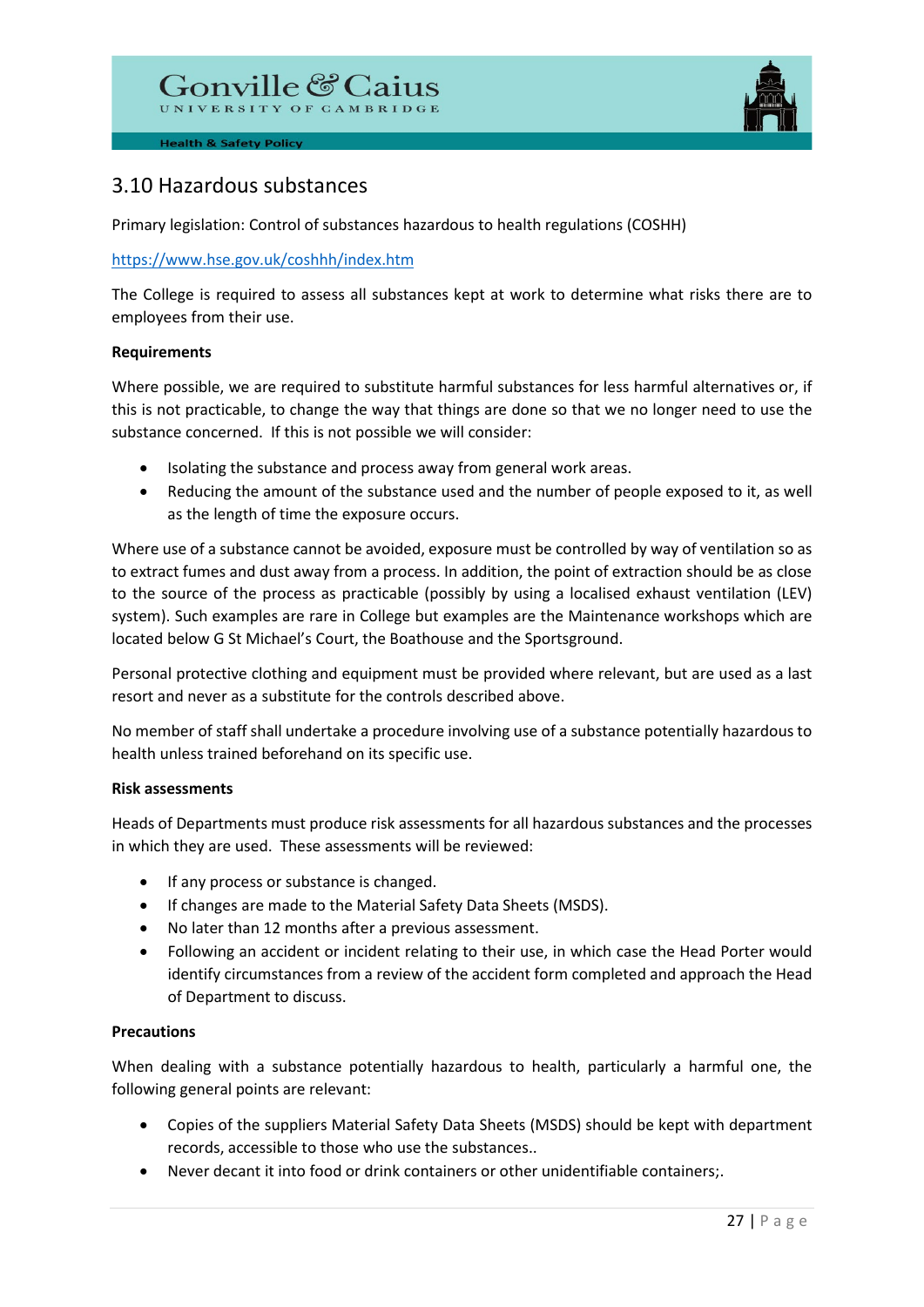

- Never store it in open containers.
- Always store rags or similar items used in conjunction with chemicals in covered containers.
- After handling substances, always remove protective clothing worn (including overalls etc.) and clean your hands before consuming food or drink.
- Do not use solvents, such as turpentine, bleach or white spirit, as a substitute for proper cleaning agents.
- Never siphon substances by mouth.
- Always check that personal protective equipment and substance control arrangements (such as local exhaust ventilation systems) are in good working order, and report all defects when found.
- Seek first aid treatment for all cuts.
- Monitor your skin regularly and consult your GP should any rash appear. Accident form to be complete if relevant.

#### **Training**

Training will be provided to relevant members of staff on their induction which will be organised by the HR Manager. Ongoing and refresher training will be planned and managed by the HOD. A training record will be completed and signed by both the trainer and the trainee. The signed record will be placed on the employee's personal file.

Within the College the roles most likely to routinely apply these principles are:

- Outside Porters.
- Maintenance.
- Housekeeping.
- Gardening.
- Catering.
- Library.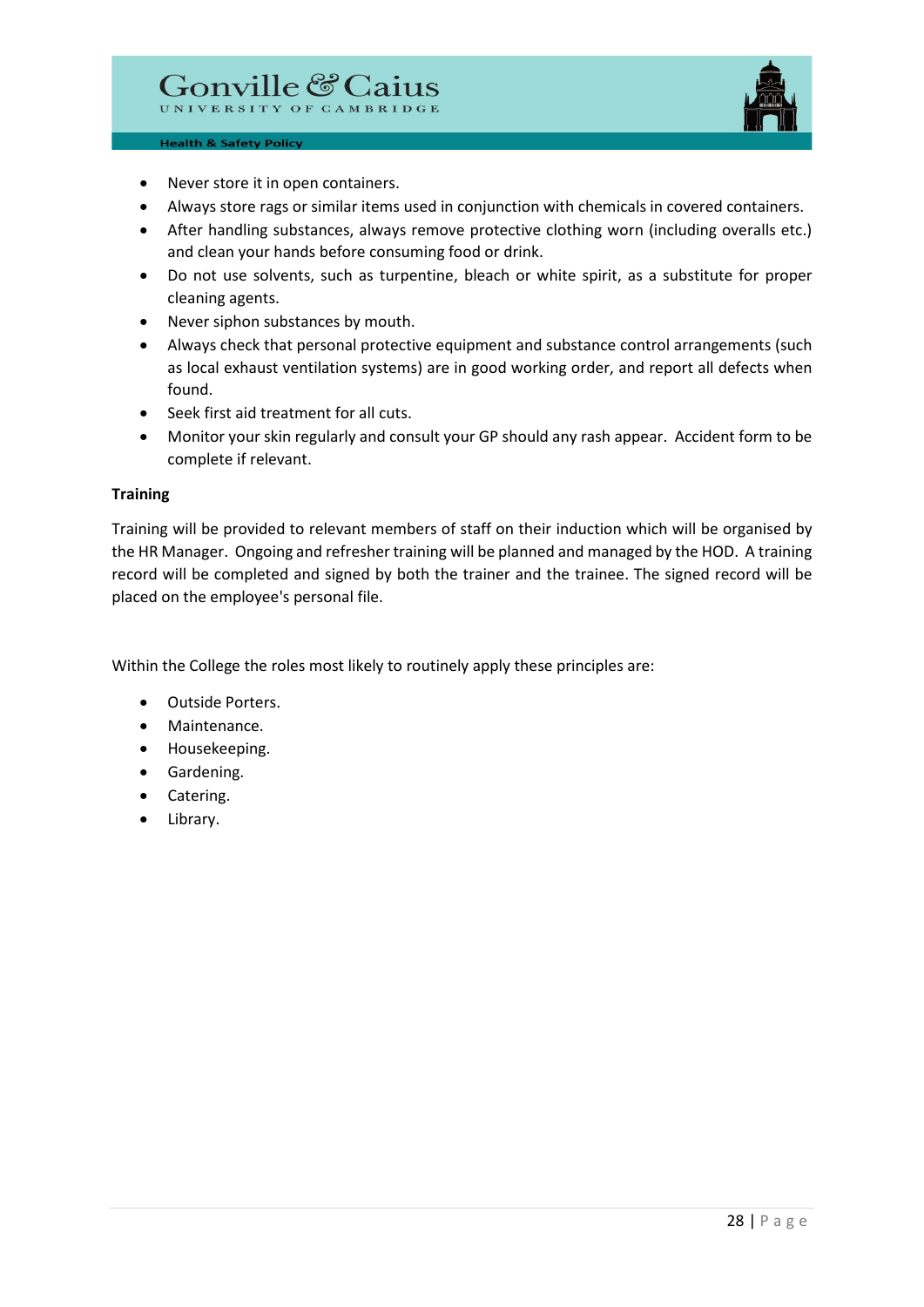

#### **Symbols that help identify hazardous substances**



Common hazardous substances used in college are:

Maintenance:

- Cellulose Thinners: Paint thinners
- Hammerite: Brush Cleaner
- Diamond black: Drain cleaner
- Carbon black: Used as a filler in rubber and plastics
- Liquid Bleach
- Flowrite: Drain cleaner
- Exocet: Granular caustic drain cleaner
- Zonk: Cleaner Degreaser
- Locktite 770: Primer containing solvents
- TT005: Mastic sealant

#### Housekeeping:

- Scale breaker: lime scale remover.
- Liquid descale: toilet cleaner
- TD30: descaler.
- Legion plus: antibacterial cleaner.
- Liquid polics.
- Window and glass cleaner.
- Caterclean: degreaser
- Viraclean: Antibacterial cleaner.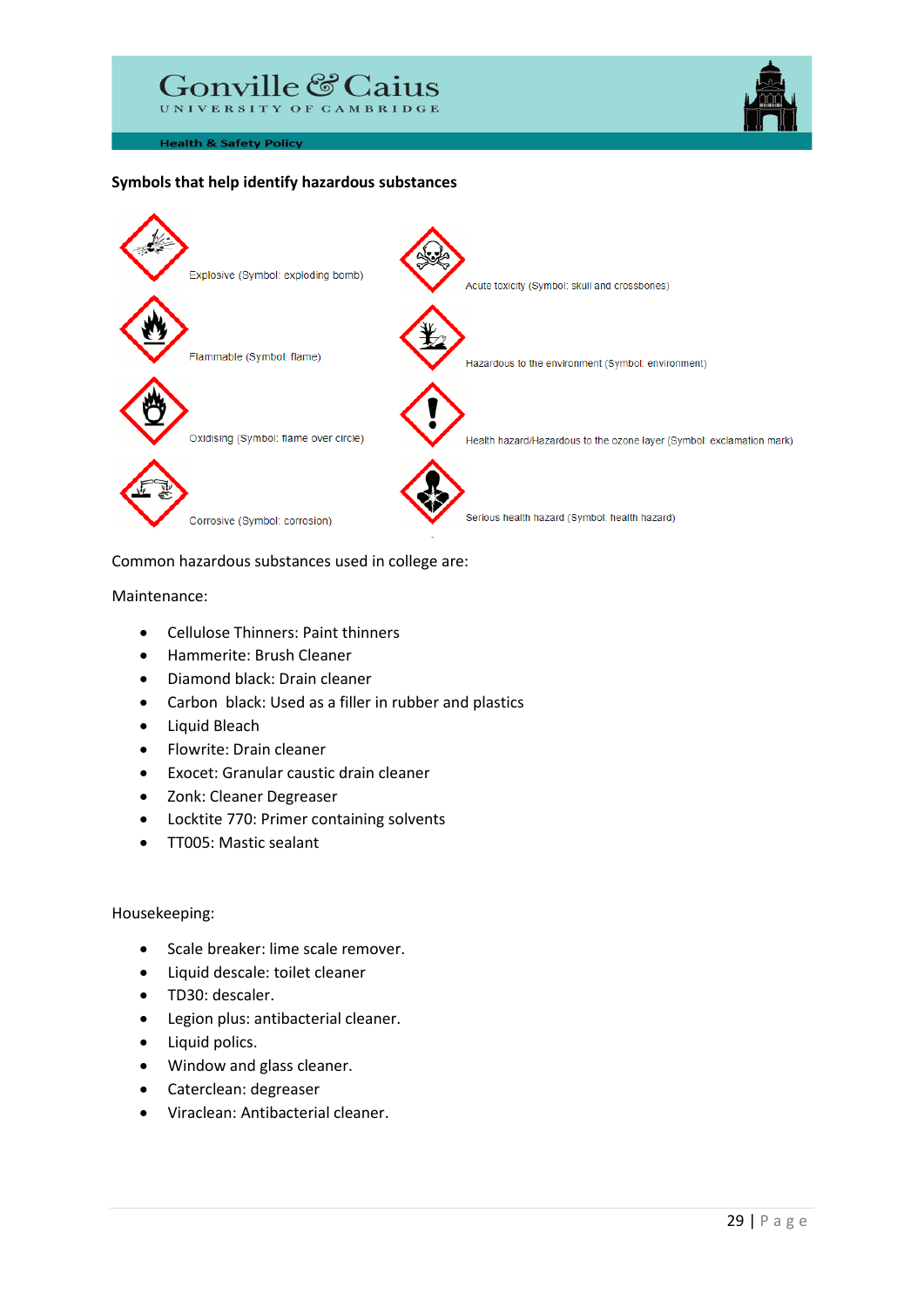

# Catering:

- Dishwasher detergent, Ocean
- Dishwasher detergent, Eclipse
- Hard surface cleaner, Eclipse (N 3)
- Tannin remover powder, Eclipse. For spots on cutlery/crockery
- Liquid descale, Eclipse
- Kitchen heavy duty degreaser, Eclipse
- Sanitiser, Eclipse (N 2)

#### Library:

- Rustin's methylated spirits
- Beeswax furniture polish
- Lavender wax
- Rustin's French polish
- Eclipse Glass and s/s cleaner
- Eclipse Multi-surface polish
- Eclipse Legion and calcium cleaner
- Eclipse Scale breaker
- Eclipse Safe clean
- Eclipse Toilet de-scaler
- Eclipse Virakleen high-level virucidal disinfectant
- Premiere Tile and tap cleaner
- Premiere Catering cleaner
- Premiere Screen-spray powerful disinfectant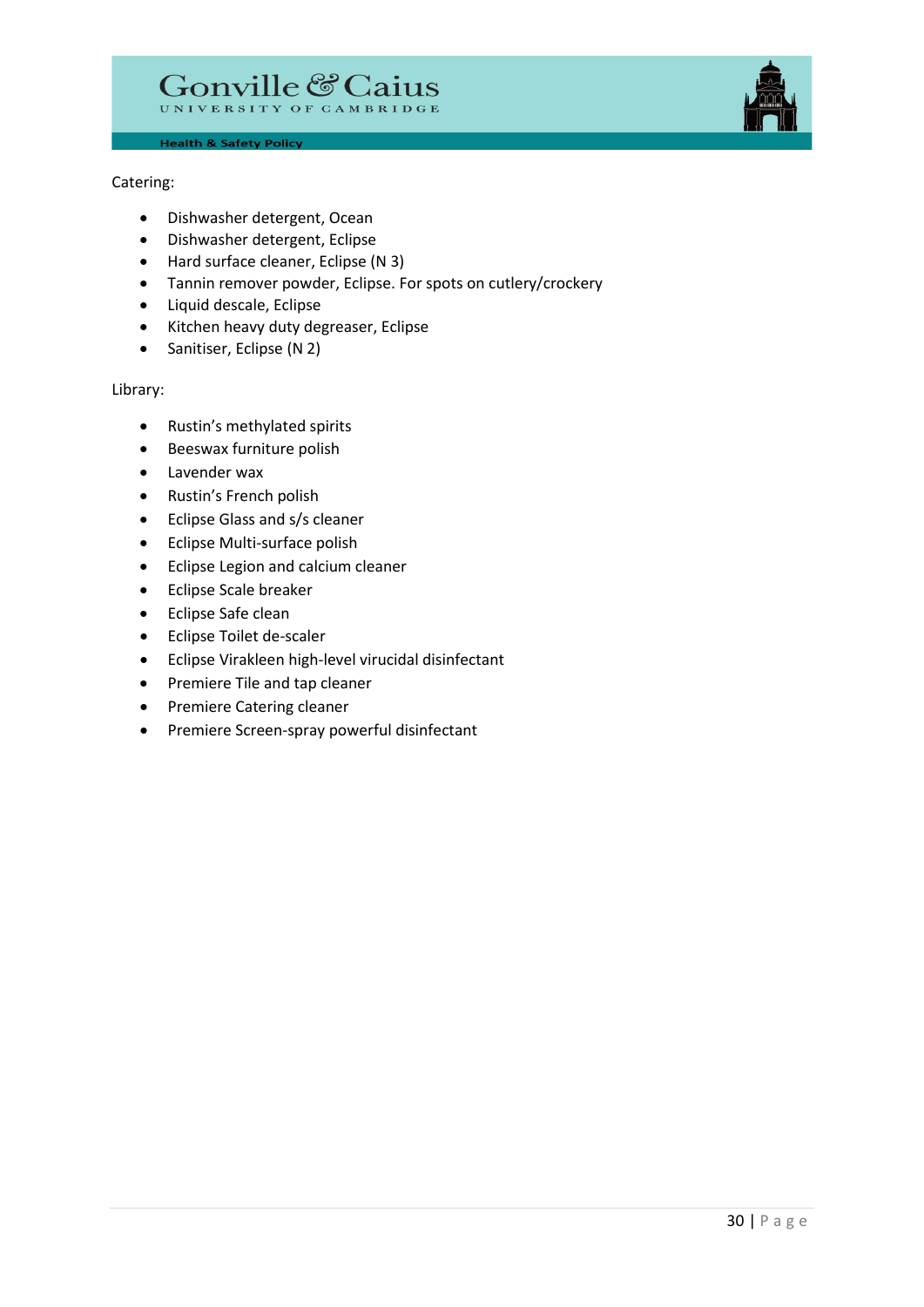# Gonville & Caius



**Health & Safety Policy** 

# 3.11 Infectious diseases

Primary legislation: Control of substances hazardous to health 2002

[The Control of Substances Hazardous to Health Regulations 2002 \(legislation.gov.uk\)](https://www.legislation.gov.uk/uksi/2002/2677/contents/made)

The College has a duty to ensure that its employees are protected from infectious diseases either blood or air borne whilst at work and will take all practicable steps to maintain the welfare of its staff, students and visitors.

The college will:

- Identify the hazards where blood or airborne viruses may be present.
- Decide who might be harmed and how which employees and others may be exposed to viruses and how this might happen, for example through dealing with accidents or handling contaminated items for cleaning or disposal.
- Assess how likely it is that viruses could cause ill health and decide if existing precautions are adequate or whether more should be done.
- Record its findings.
- Review its risk assessment and revise it, if necessary.

Staff, fellows, students and visitors should:

- Refrain from eating, drinking, smoking and the application of cosmetics in working areas where there is a risk of contamination.
- Prevent puncture wounds, cuts and abrasions, especially in the presence of blood and body fluids
- Cover all breaks in exposed skin by using waterproof dressings and suitable gloves.
- Control contamination of surfaces by regular cleaning.
- Dispose of contaminated waste safely.

The College provides suitable cleaning materials for all to help reduce the risk of infection.

*Covid-19 pandemic:* There is a stringent process in place to deal with Covid -19 cases both positive and suspected which are used whenever cases are reported. This process is managed by the Head Porter. A full Covid Risk assessment detailing what actions we will complete is in place and regularly reviewed and can be found at: S:\Everyone\COVID-19 RAMS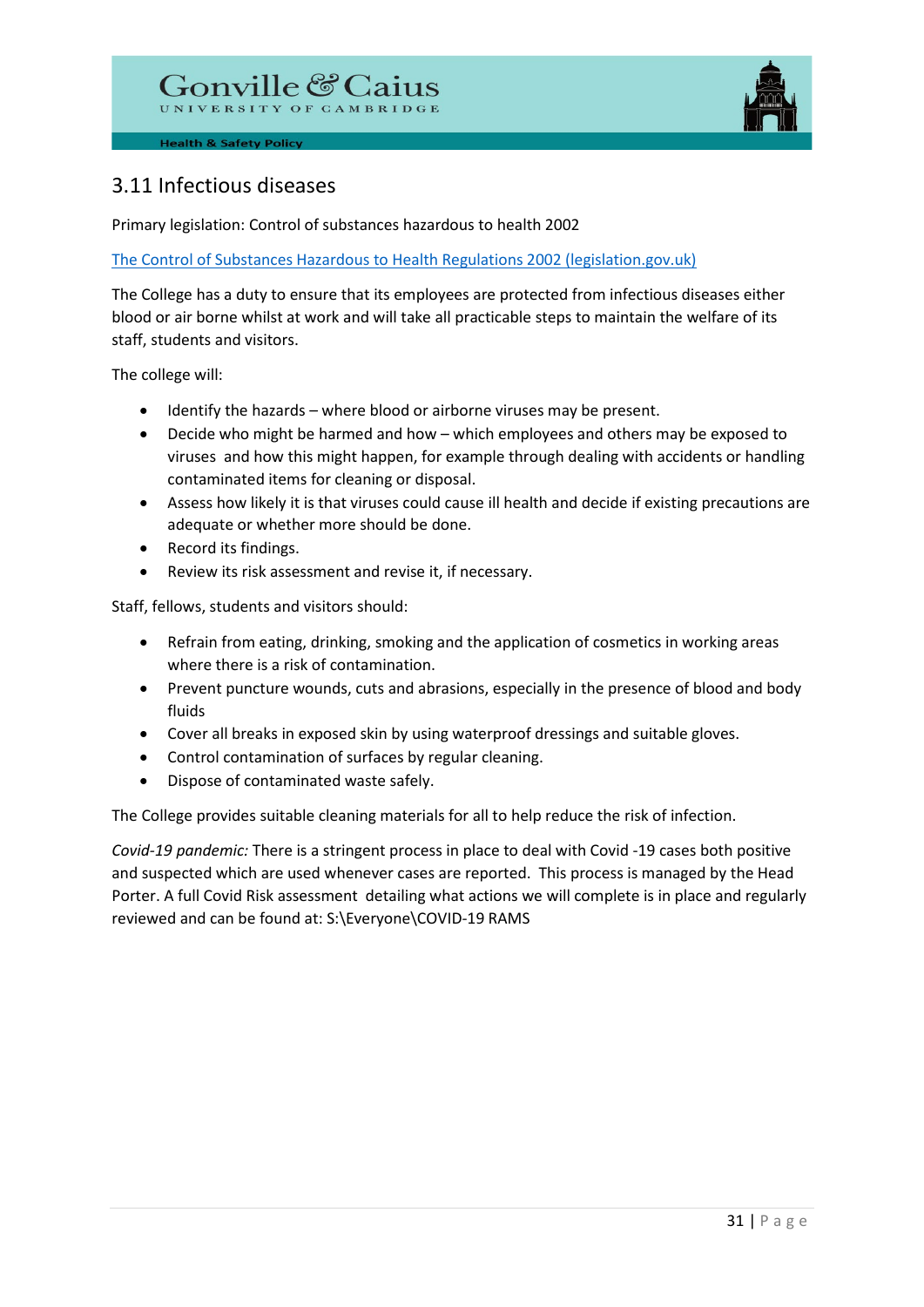

# 3.12 Legionella

Primary legislation: Health and Safety at Work Act 1974

https://www.hse.gov.uk/legionnaires/

Any water system, with the right environmental conditions, could be a source of legionella bacteria growth. There is a reasonably foreseeable legionella risk if the water system:

- Has a water temperature between 20-45 degree Celsius.
- Creates and or spreads breathable droplets, e.g. aerosol created by a cooling tower or water outlets.
- Stores and or re-circulates water.
- Is likely to contain a source of nutrients for the organism to grow, e.g. rust, sludge, scale or organic matter.

The College has a duty to understand and manage legionella risk across its estate and in all of its properties.

# **Prevention**

The Estates Manager under the oversight of the Domestic Bursar will be responsible for:

- Identifying and assess sources of risk.
- Manage risks through testing.
- Prevent or control the risks.
- Keep and maintain the correct records.

The College will use an outside company to complete testing as specialists in this field. Together with the contractor the Maintenance Manager has developed a plan which breaks the estate down into areas which will be assessed on a regular basis. It will be for the Estates Manager to ensure that the treatment is carried out to the required standards and the company appointed are able to work to the standard required. Where appropriate or necessary the Estates Manager, together with the Estates Health and Safety Co-ordinator, may attend enhanced training to ensure they are confident in attaining such standards.

Records will be kept within the Maintenance department through the period for which they remain relevant and for at least five years after that.

Those properties that are managed through an outside agency such as Bidwells or Belvoir perform their own checks on the properties that they manage to conform with their requirements.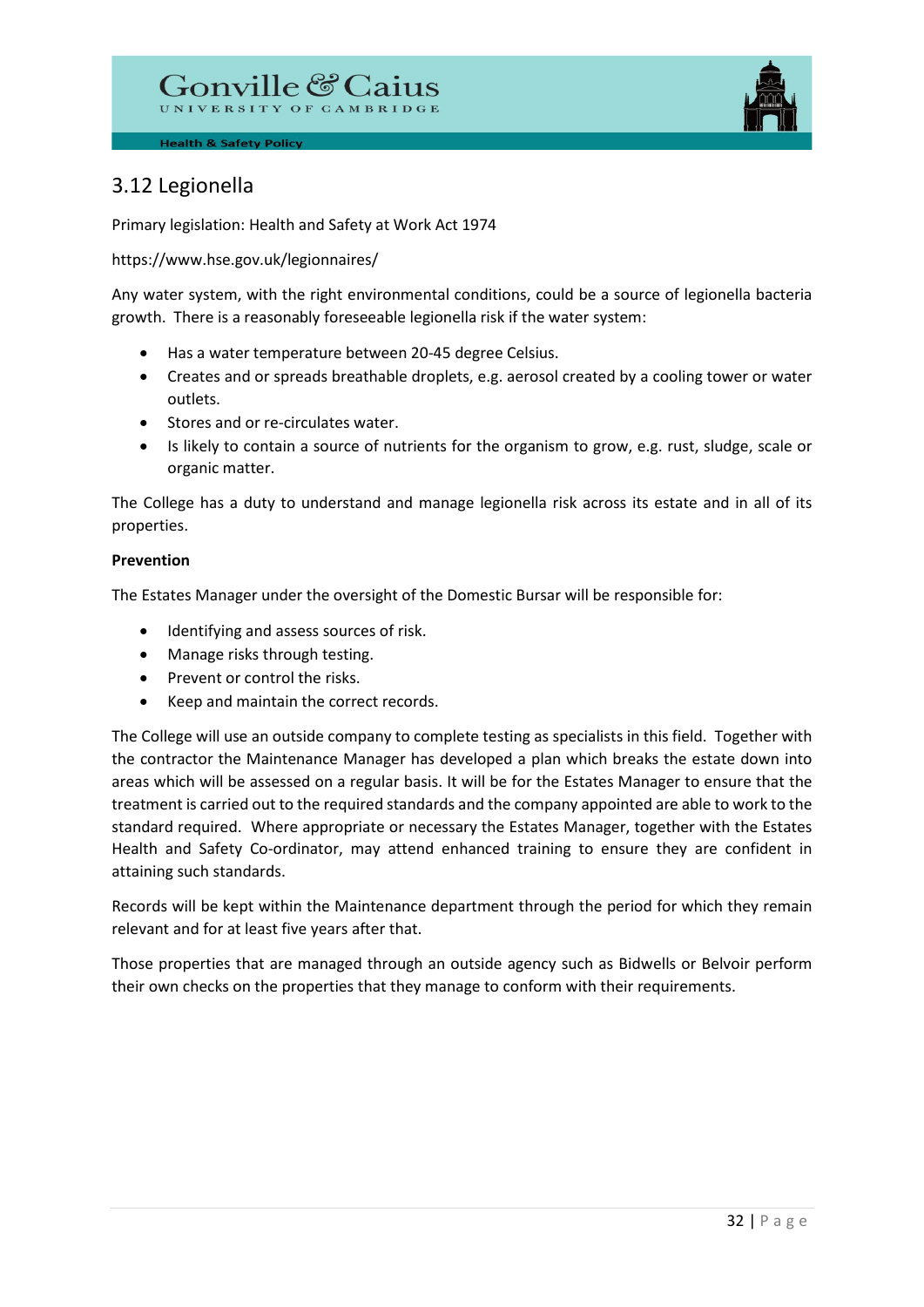

# 3.13 Lifts

Primary legislation: Lifting Operations and Lifting Equipment Regulations (LOLER)

[Passenger lifts and escalators - Work equipment and machinery \(hse.gov.uk\)](https://www.hse.gov.uk/work-equipment-machinery/passenger-lifts.htm)

The college has twelve lifts provided for use by staff, Fellows, students and visitors which are subject to the above legislation.

The table below indicates which lifts installed in the College are combined goods and passenger lifts, and may be used to transport people. They are subject to periodic thorough examination and inspection as required by LOLER guidance.

All passenger lifts are fitted with an emergency call point which eithers connects to an operator for assistance with the exception of lift Gon4 which only has an audible alarm to summons assistance of others nearby.

In the event of a lift breakdown the Maintenance Department must be contacted and they will call the qualified lift engineer team that support the College. If it is outside of normal working hours the responsibility for calling the engineers will fall to the Porters.

In the event of persons being trapped in a lift the same procedure applies. The contractor call out response time for entrapment is one hour from the time of the call. The call out time for a breakdown is twelve hours. If danger of harm is an immediate concern the Fire Service may also be called to assist.

There is a lift access key held in the Porters Lodge and this may not be removed unless authorised by the Head or Deputy Head Porter.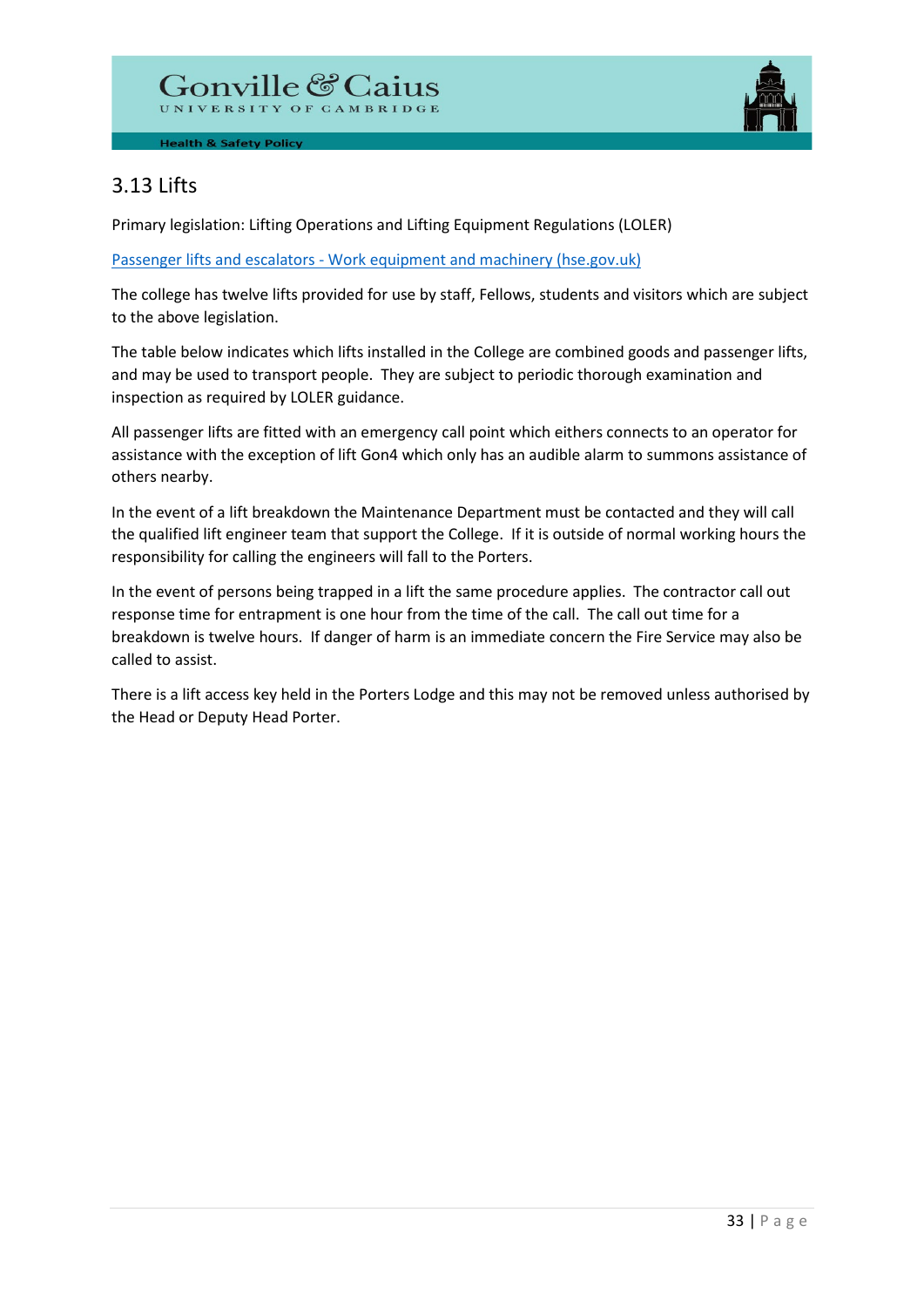

| <b>OLD COURTS</b> | <b>LIFT DESCRIPTION</b> | <b>TYPE OF LIFT</b>                                                           |
|-------------------|-------------------------|-------------------------------------------------------------------------------|
| Gon1              | Pot wash                | Goods lift (no alarm point)                                                   |
| Gon2              | Bakery                  | Goods lift (no alarm point)                                                   |
| Gon3              | Basement to gallery     | Passenger & goods lift (Alarm call point fitted connects to<br>operator)      |
| Gon4              | Loading bay             | Passenger & goods lift (Audible alarm fitted does not connect<br>to operator) |
| Gon5(E)           | Fellows                 | Passenger lift (Alarm call point fitted connects to operator)                 |
| <b>Cockerell</b>  |                         |                                                                               |
| Gon6              | Library                 | Passenger & goods lift                                                        |
| Gon7              | Cockerell stairlift     | Cockerell stairlift                                                           |
| <b>SHB</b>        |                         |                                                                               |
| Gon8              | <b>Disabled</b>         | Passenger lift                                                                |
| Gon9              | Cavonius Furniture lift | Goods lift                                                                    |
| Gon10             | Passenger               | Passenger & goods lift                                                        |
| <b>HC</b>         |                         |                                                                               |
| Gon11             | Passenger               | Passenger & goods lift                                                        |
| Gon12             | Platform disabled lift  | Passenger lift                                                                |

# The full list of college lifts and their permitted use is described below: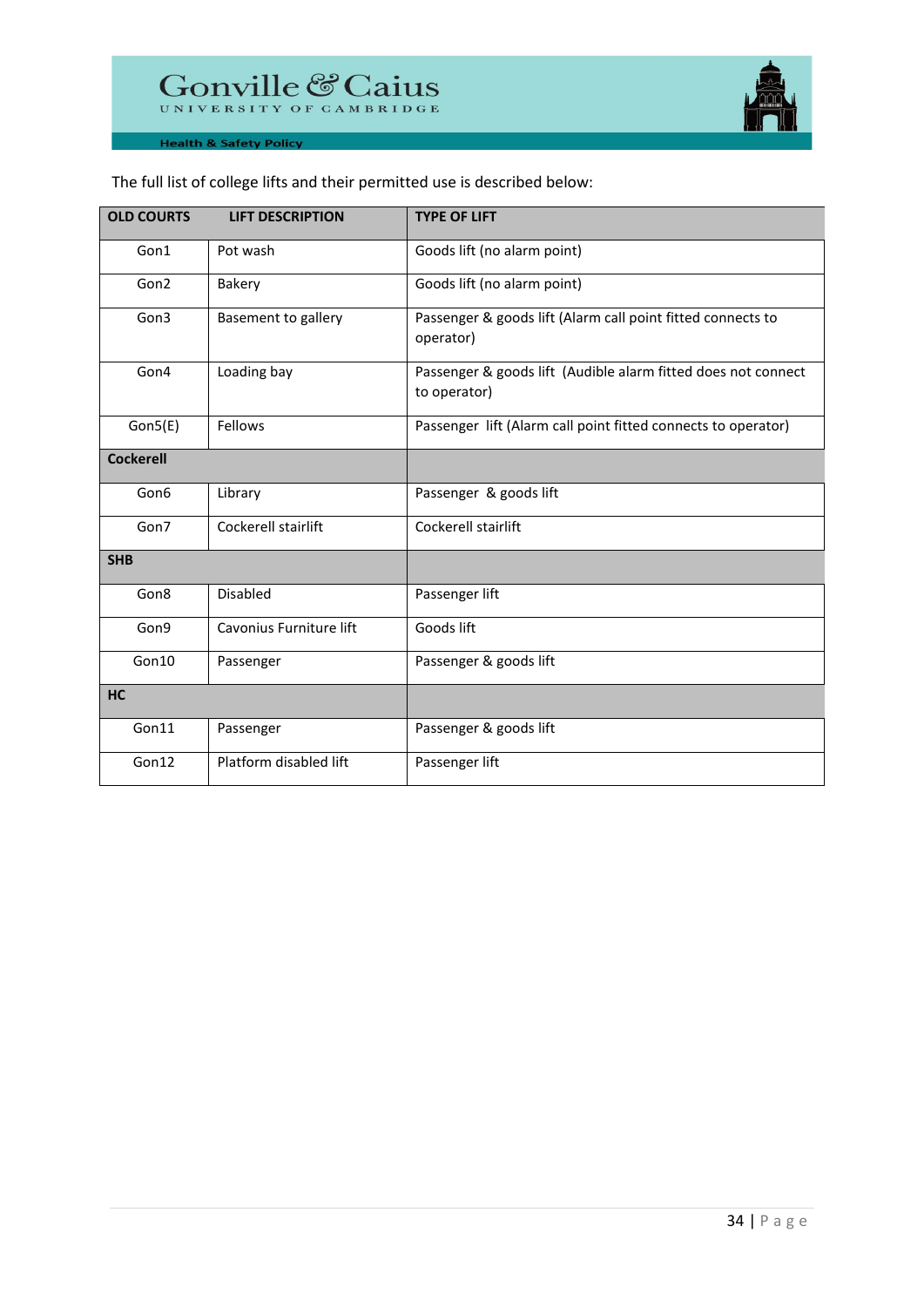

# 3.14 Lone Working

Primary legislation: The Management of Health and Safety at Work Regulations 1999

# <http://www.hse.gov.uk/toolbox/workers/lone.htm>

There is no specific piece of legislation which says that people cannot work on their own, however the Health and Safety at Work etc. Act places a duty on the employer to ensure that all work activities are carried out safely.

Lone workers are people who work on their own with little or no supervision. Thus in the event of an emergency there is no one to give assistance, or summon help. There is no time limit attached to working alone. It may be for the whole work period, or only for several minutes. This can take place in a number of situations.

# **Safety Measures**

Factors to be considered by HOD in assessing the risks of lone working situations should include:

- The health of the individual, and their medical fitness for the task required.
- Who would be contacted in an emergency situation and how? (eg. fire)
- Provision in the event of an accident or illness
- Workplace conditions e.g. access, temperature, etc.
- Manual handling requirements.
- Hazardous substance exposure.
- Time of day or night.
- Wider populous of the area (e.g working in residential accommodation vs working in a remote garden).

# **Risk Assessment**

Further risk assessments, in full or in part as relevant, will be undertaken:

- Should the health or the personal circumstances of the individual change (see section two above).
- If any process or procedure is altered.
- No later than 12 months after a previous assessment.

# **Precautions**

The College will take reasonable precautions to protect lone workers. HOD's will put measures in place which range from regular phone calls to lone worker devices, radio communications, and other relevant systems that are applicable to their department's requirement.

Within the College the roles most likely to routinely apply these principles are:

- Outside Porters.
- Maintenance.
- Housekeeping.
- Gardening.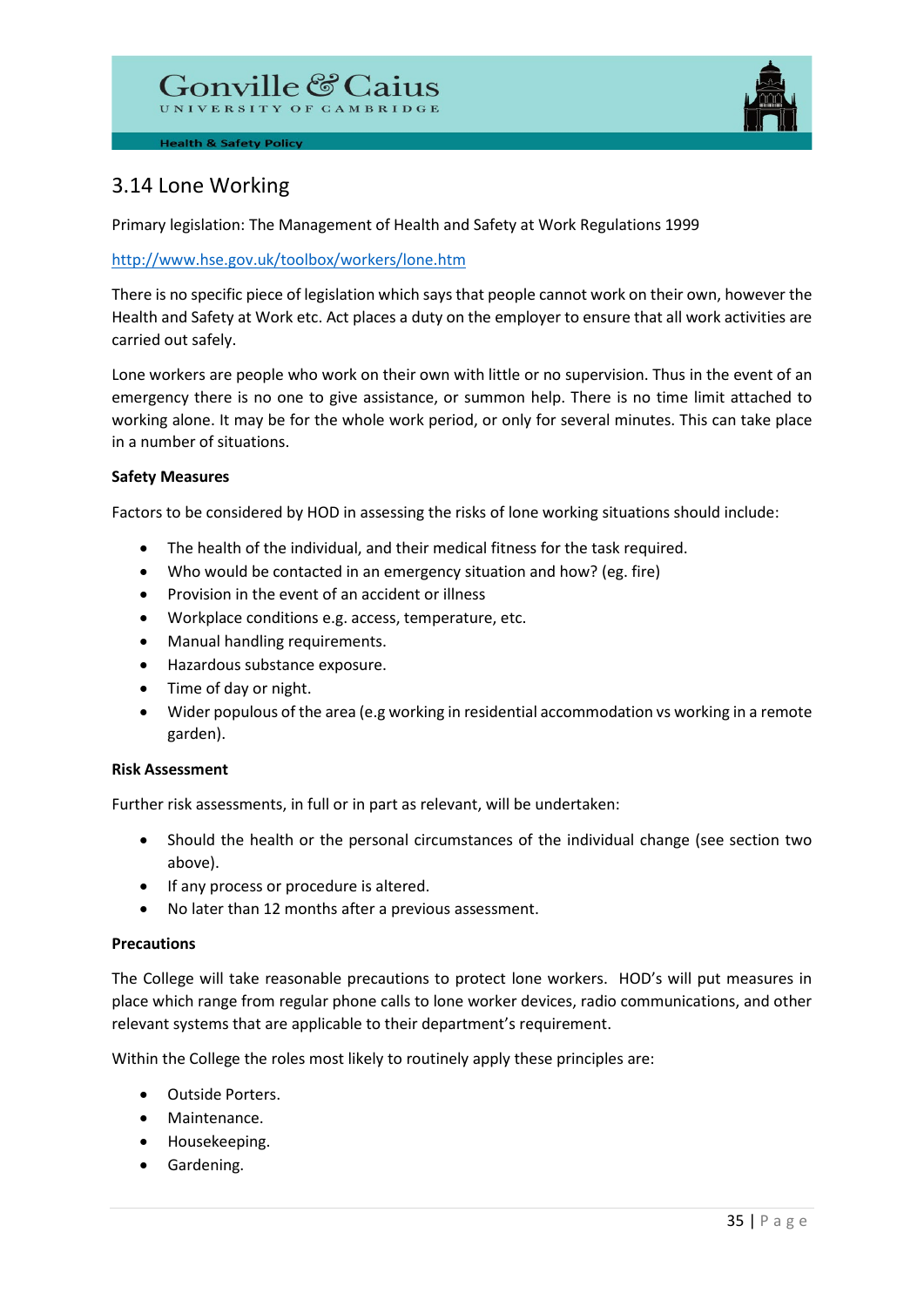# Gonville & Caius



**Health & Safety Policy** 

- Porters.
- Library.
- Groundsman / Boatman.
- Archives.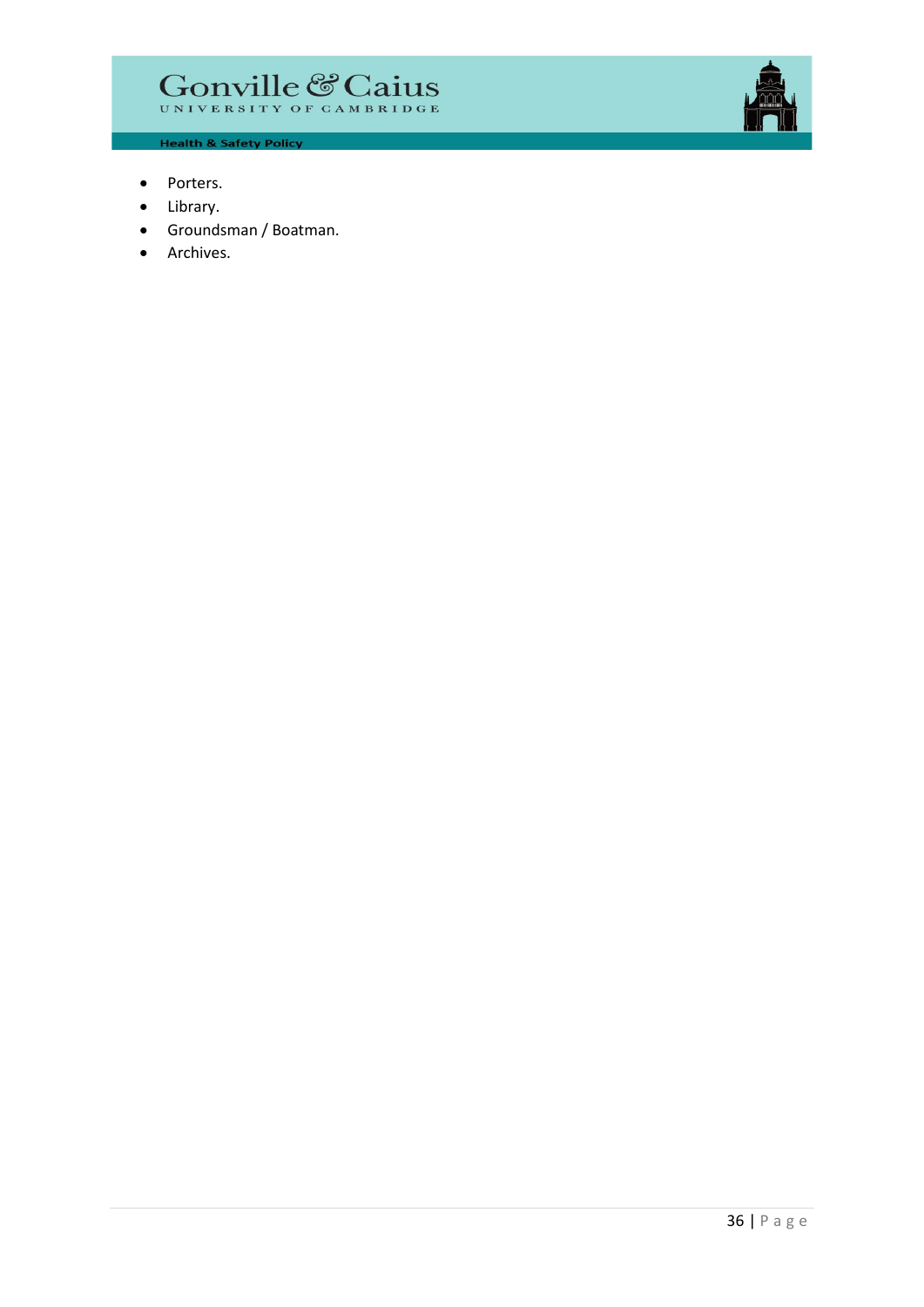# Gonville & Caius



**Health & Safety Policy** 

# 3.15 Manual handling

Primary Legislation: The Manual Handling Operations Regulations 1992.

The College is required to assess its workplace and identify where hazardous manual handling takes place in the course of what it does.

Manual Handling includes any transportation or supporting of any load by hand or use of the body to support/move by force. This will include the lifting, lowering, pushing, pulling, carrying, supporting or movement.

The Regulations require the College to ensure, where reasonably practicable, that manual handling is avoided – for example by changing work processes or by the introduction of mechanical aids. Where it is not reasonably practicable to make such changes, the College is required to identify the risks associated with a manual handling task and make arrangements to reduce these.

The College is also required to provide members of staff with instruction in the correct techniques to use when manually handling an object to ensure that, as far as possible, injuries are not sustained.

# **Precautions to follow**

Where it is not possible to avoid handling a weight manually, the following points are relevant:

What can be handled by any particular individual will depend on his or her build, age, gender and physical condition.

Suitable protective clothing and footwear must be considered.

- Always make sure the lifting route is clear of obstructions and trip hazards.
- Always reduce loads to more manageable, smaller and lighter ones if possible.
- Make sure no single person does all the lifting.
- Seek help if in doubt about your capacity to carry any load, especially one that is awkward in shape.
- Any person or persons assisting you should be similar in height and build to you to ensure the load does not become unbalanced during the lift.
- Where help is obtained, one member of the team should give instructions.
- When team handling, ensure good vision, good handholds for all, and that team members do not obstruct each other.

# **Training in manual handling**

HODs must consequently ensure that training in correct procedures is provided to their staff, details are given below. Training must be provided to relevant members of staff by competent persons. This could take the form of annual in house, in person refresher training, or by online training accessible via HR. In all circumstances a training record must be kept and, when the training is complete a record will be made which will be held on the staff members' personnel file and held by their HOD.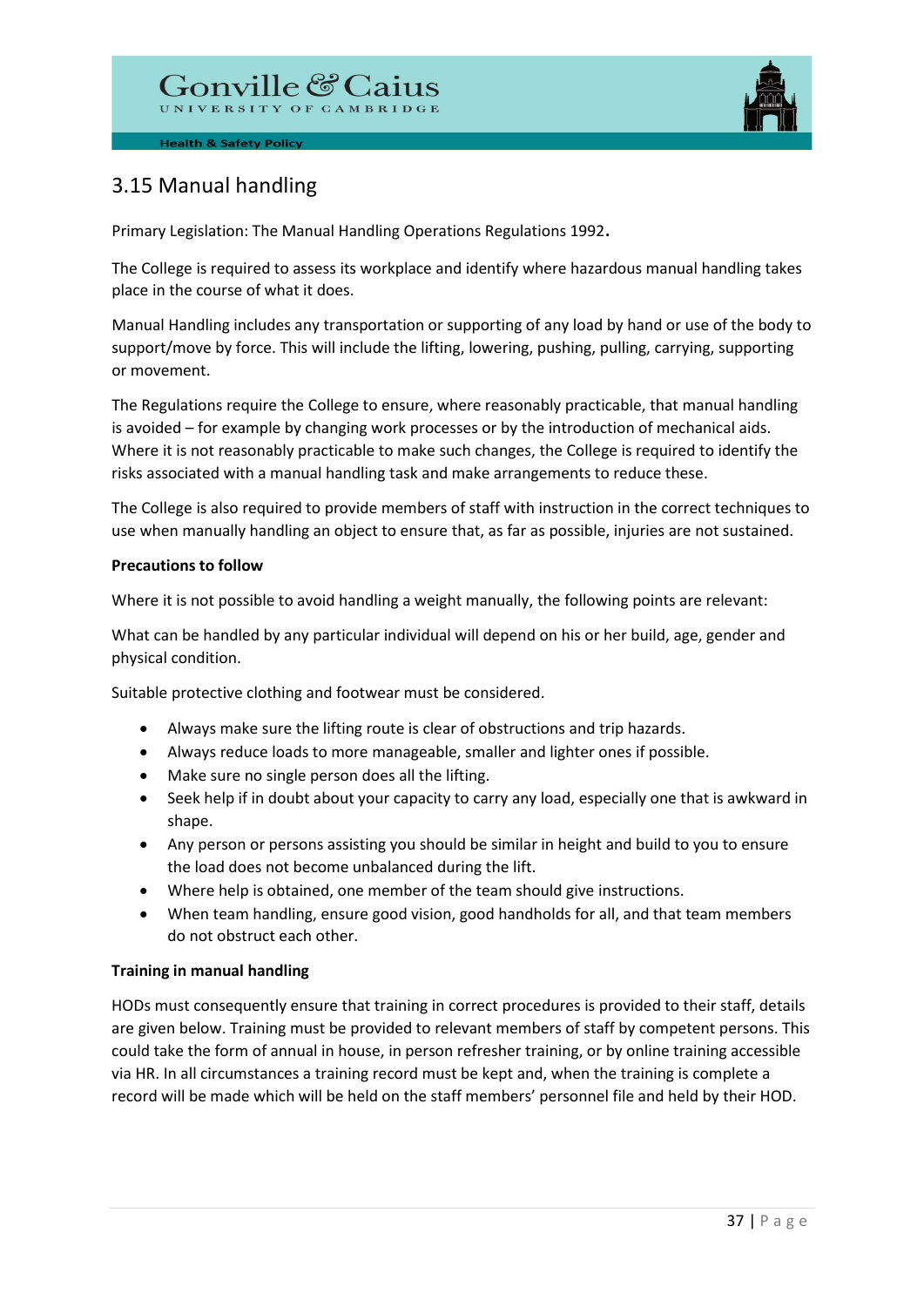

Within the College the roles considered most likely to routinely apply these principles are:

• Outside Porters.

**Health & Safety Policy** 

- Catering.
- Maintenance.
- Porters.
- Library.
- Housekeeping.

All staff will receive initial training at the start of their employment with the College as part of their induction arranged by the HR Manager and then regular refresher training which will be planned by the HOD's. The College has staff that are able to complete this role and measures are in place to maintain this service.

Manual handling training is delivered by way of an online training package which is administered by the HR department. It will be the responsibility of the HOD to ensure that all of their staff are up to date with their training. All training records from the on line training system will be managed by HR on a central system.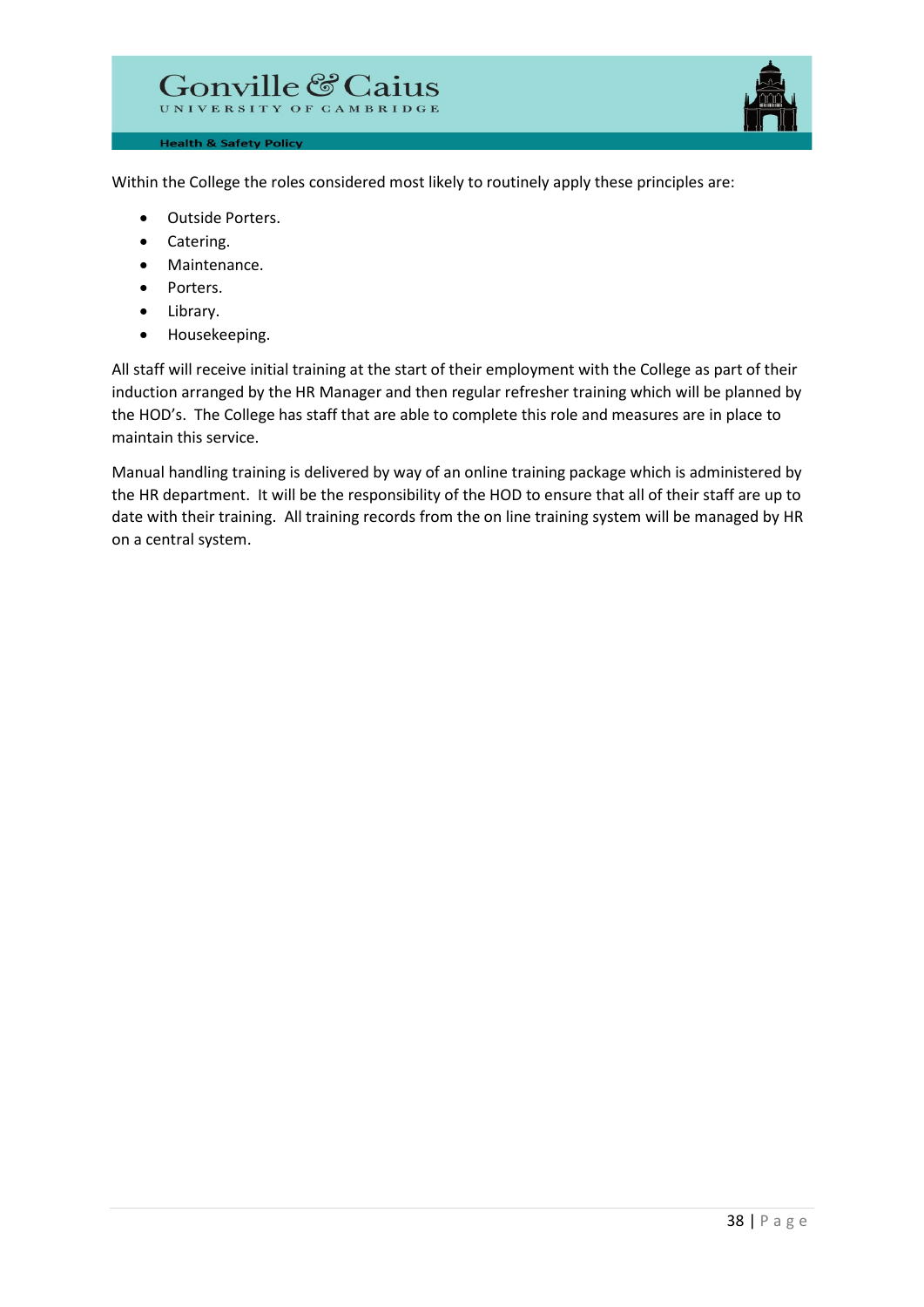

# 3.16 Noise

Primary Legislation: The control of noise at work regulations 2005.

# <https://www.hse.gov.uk/pubns/books/l108.htm>

The College is required to take action to protect members of staff where, throughout any eight-hour period of work, they are likely to be exposed to noise averaging 86 decibels or more. Where this is the case, the College must inform those members of staff affected and provide hearing protection for those affected. In all cases this provision is via the relevant HOD.

# **Reduction in exposure to noise**

Where staff are likely to be exposed to noise averaging 86 or more decibels, the College is required to reduce either the level of this noise or the time staff are exposed to it. Practical measures to achieve this relevant to the College environment are:

- Rotating jobs to ensure that no one person is exposed throughout the whole eight-hour period.
- Constructing noise refuges.
- Insulating for sound around noisy machines using sound insulation material.
- Changing machines and methods of work.
- Regular checks of machinery to ensure they are operating at safe noise levels (managed by EHSC).

Where it is not practical or possible to reduce noise level over an eight-hour period in any work area to below 86 decibels, the College must mark the area concerned with recognised signs and ensure that no one enters these areas unless wearing hearing protection.

# **Awareness**

Employees shall be given information by HOD's on:

- The risk of hearing damage from exposure to high volume noise levels.
- How to minimise risk
- How to obtain hearing protection
- How to report issues
- Employee's obligations under the regulations

# **Training**

Training will be provided to relevant members of staff on their induction which will be organised by the HR Manager. Ongoing and refresher training will be planned and managed by the HOD. A training record will be completed and signed by both the trainer and the trainee. The signed record will be placed on the employee's personal file.

Within the College the roles most likely to routinely apply these principles are:

- Maintenance. (if working with machinery, completing projects or in plant rooms)
- Gardening / Sportsground.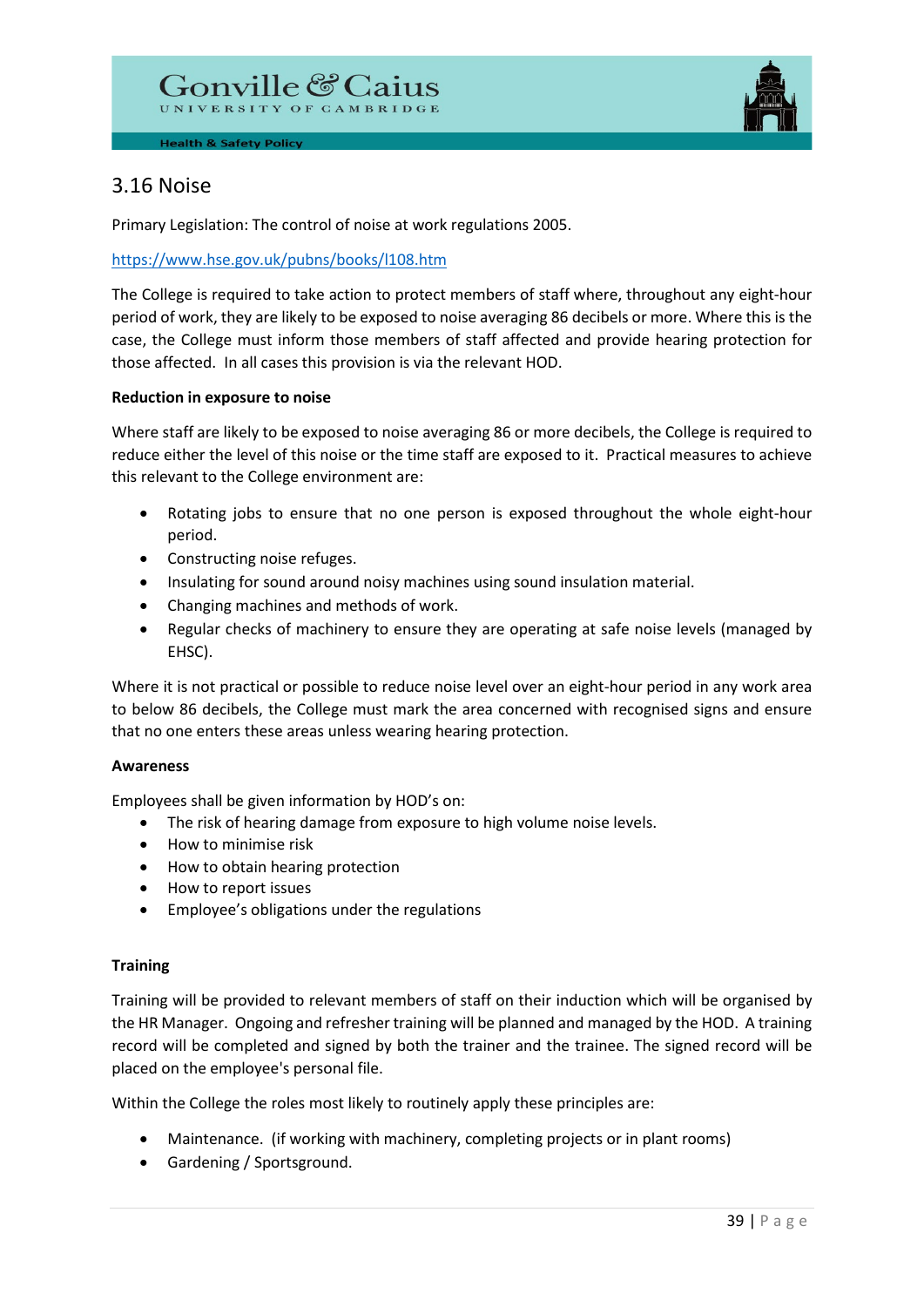# Gonville & Caius



# 3.17 Permits to work

Permits to work (PTW) will be issued for both employees and contractors for the following work types and high risk areas:

- Asbestos.
- Hot works.
- Confined spaces.
- Lift shafts.
- Roof access and work.
- Live electrical work.

The Estate Health and Safety Coordinator will approve all PTW procedures. Out of hours a permit can be issued by the Senior Porter present for lift access and roof access only.

On arrival of the contractor they will sign in at the Porters Lodge and then be directed to the Estates Health and Safety Coordinator (EHSC) who will issue them with a permit to work. This process with see the contractor being talked through the work they are about to complete and gaining an understanding of how long the work should take and what potential hazards there will be. In the absence of the EHSC the Maintenance Manager will complete this role. In the absence of both the EHSC and the Maintenance Manager the role will be completed by the Head Porter.

One copy of the permit will be kept in the Porters lodge and the other passed to the contractor who must keep it with them whilst on site. Once the work is completed both copies will be taken to the EHSC, (or Maintenance Manager or Head Porter in their absence). The permit will then be closed providing all standards have been met around fire watches or other, similar, precautions for the work.

Once the permit has been issued it will be held in the Porters' Lodge until the works are completed, when it is returned to the Estate Health and Safety Coordinator.

For jobs spanning several days a new permit will be issued each day. This allows the College to ensure that the contractors are aware of all safety information on a live basis.

The completed and closed permits will be held in the Maintenance office in a specific folder for that type of work. This will be managed by the Estate Health and Safety Coordinator for all departments.

In all cases the permit to work system must specify:

- The member of College staff responsible for the works.
- The period of time for which the PTW is valid.
- The responsibilities of those involved in the PTW.
- Hand back and cancellation details for the PTW.

The following additional measures are detailed in handouts that are provided to contractors.

- The warning signs and notices that are required for the PTW.
- The procedures and necessary precautions to be followed.

PTW procedures will be regularly monitored and reviewed to assess their effectiveness.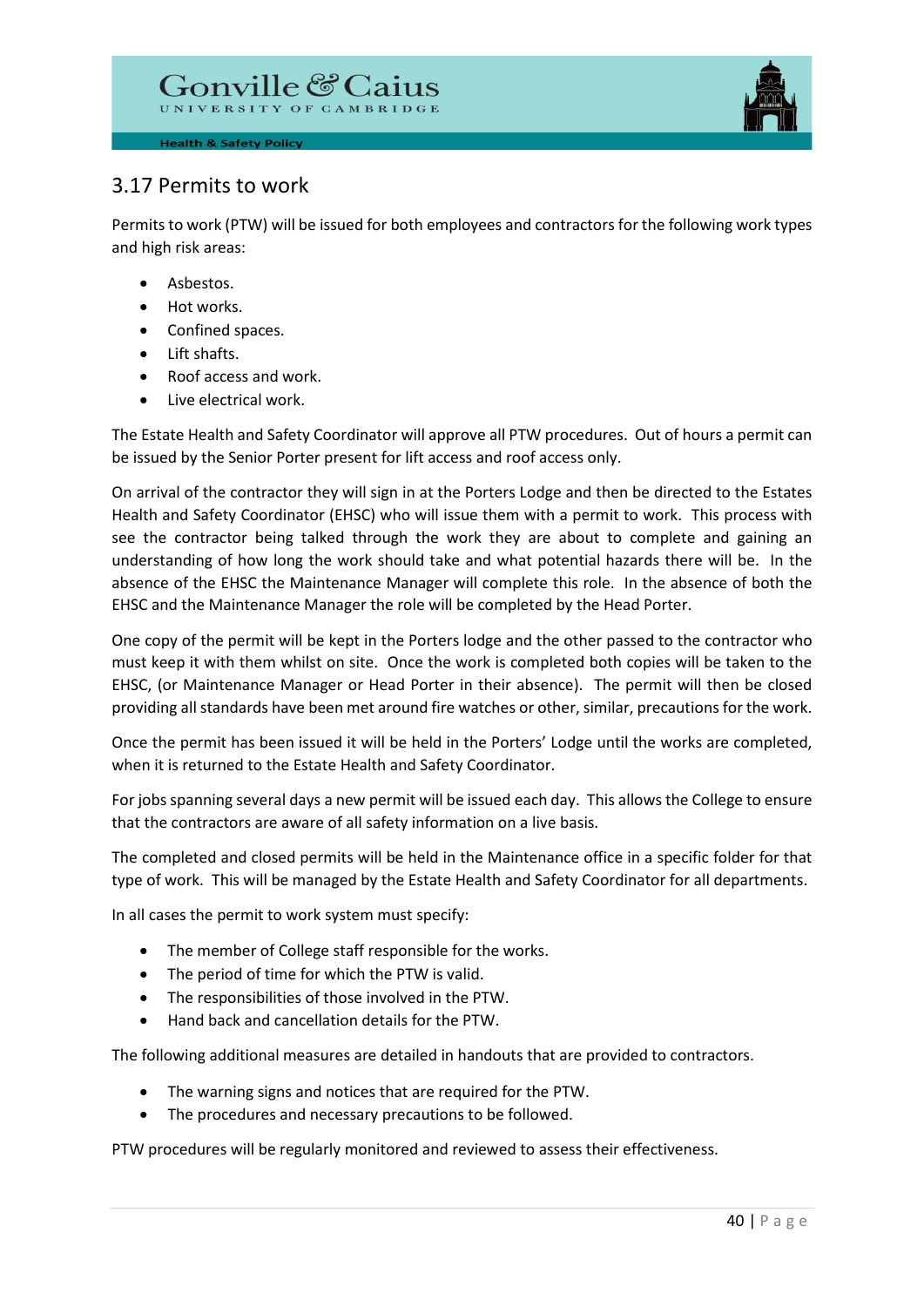



Only competent and designated employees or contractors will be permitted to undertake a process involving a PTW.

Hot works will require a fire watch of ninety minutes from the conclusion of works and this will be the responsibility of the Contractor.

Within the College the roles most likely to routinely apply these principles are:

- Maintenance.
- Housekeeping.
- Contractors.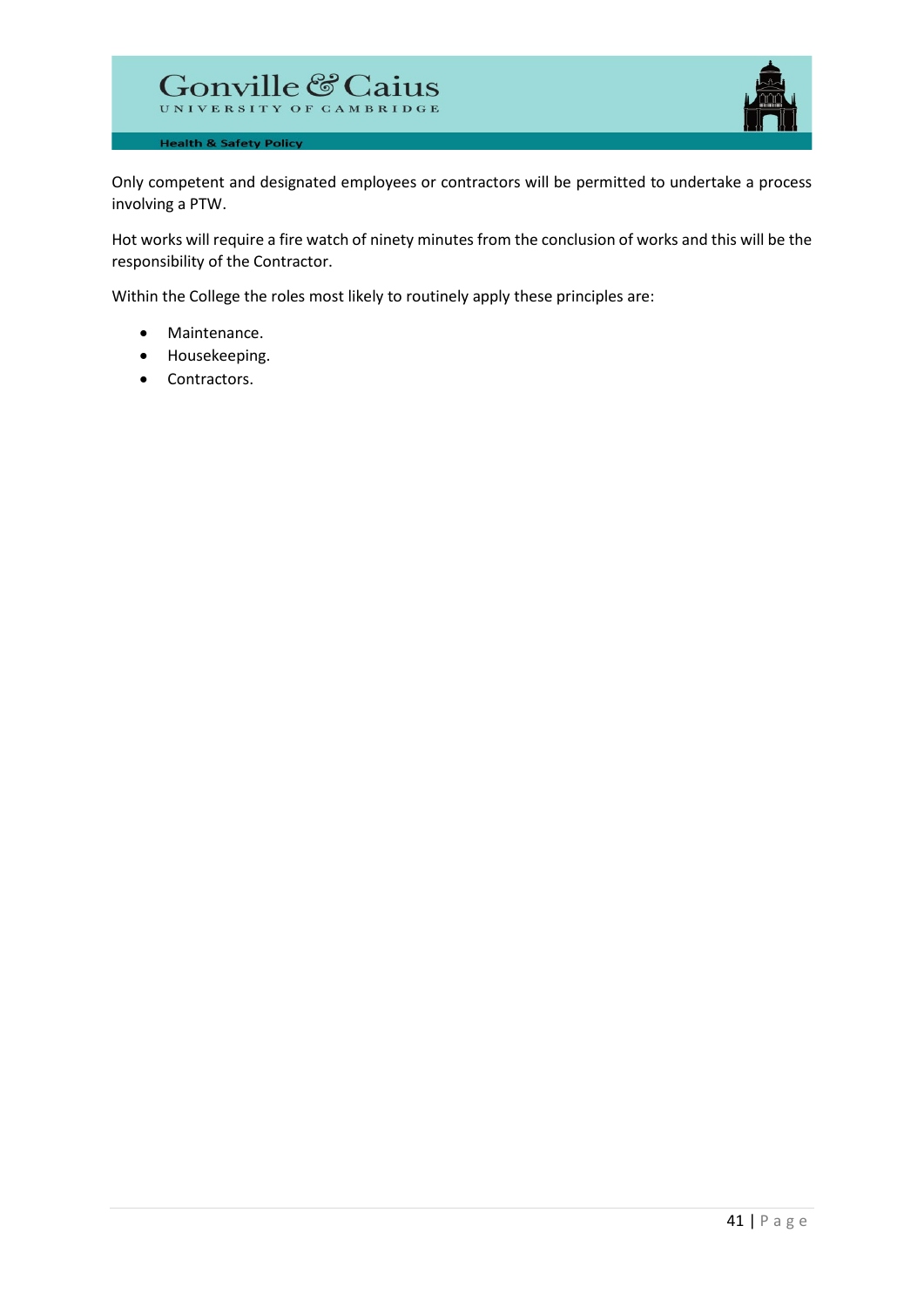

# 3.18 Personal protective equipment

Primary legislation Personal Protective Equipment at Work Regulations 1992

Personal protective equipment (PPE) will protect the user against health and safety risks at work. In the College setting this can include items such as safety helmets, gloves, eye protection, safety footwear, safety harnesses and over clothing.

All efforts should be taken to reduce risks in work situations and as such PPE should only be used as a last resort. The use of PPE will be reflected in the risk assessments for the relevant tasks which will be completed by the HOD's.

Even when all precautions have been taken some hazards might remain and this will be when PPE is used.

# **Selecting PPE**

When selecting PPE, users and HODs should:

- Choose products which are CE marked now UKCA marked post Brexit
- Choose equipment that suits the user size, fit and weight.
- If more than one item of PPE is worn at the same time ensure they are compatible.
- Ensure they are confident in their training on how to use it.

#### **Maintenance of PPE**

PPE must be properly looked after and stored when not in use. Suitable storage must be provided by the Head of Department.

# **Training on PPE**

Training will be provided to relevant members of staff on their induction which will be organised by the HR Manager. Ongoing and refresher training will be planned and managed by the HOD. A training record will be completed and signed by both the trainer and the trainee. The signed record will be placed on the employee's personal file.

Within the College the roles most likely to routinely apply these principles are:

- Outside Porters.
- Maintenance.
- Housekeeping.
- Gardening.
- Library.
- Catering.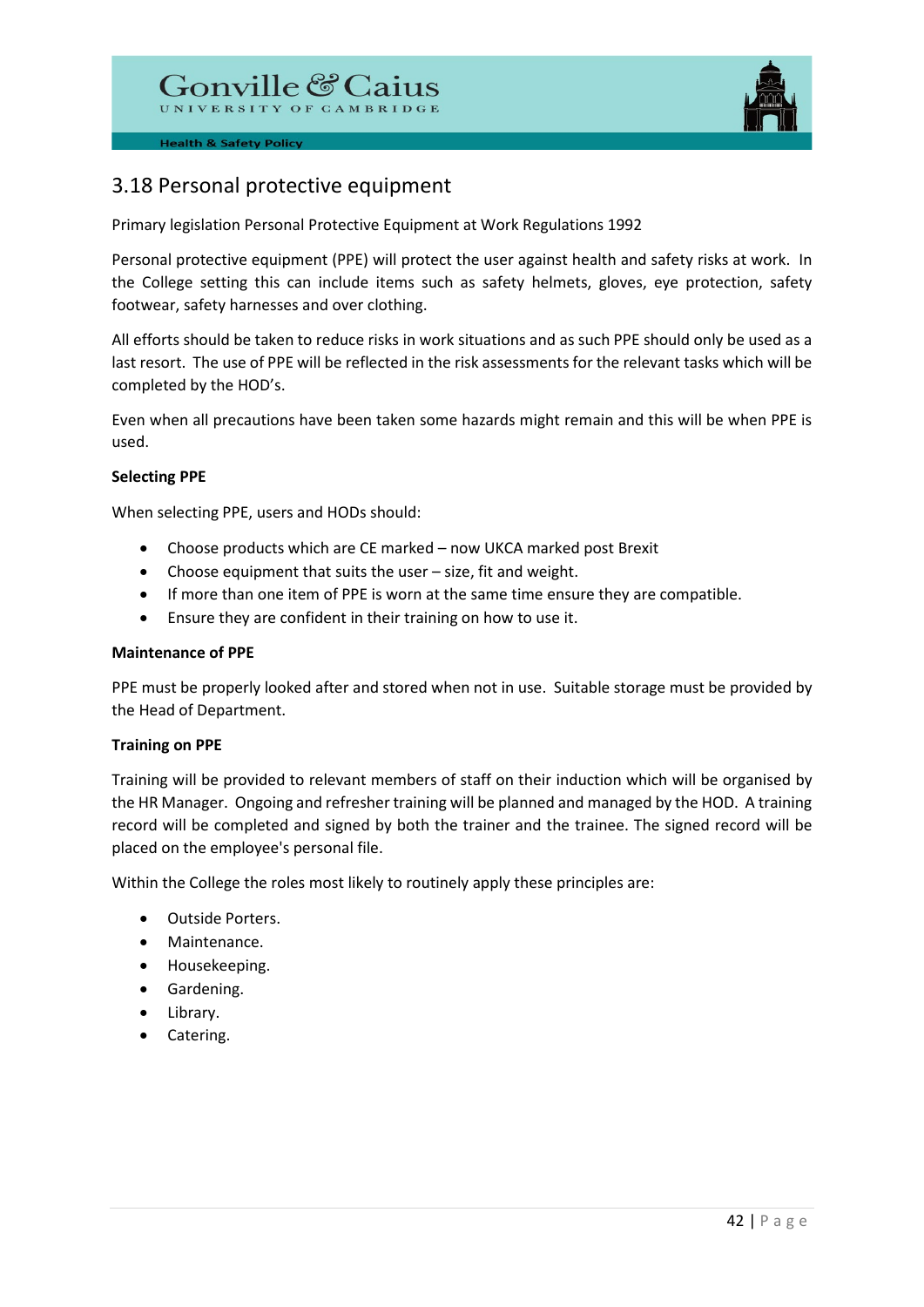

# 3.19 Personal safety

# **Slips, trips and falls**

The Health and Safety at Work Act 1974 requires employers to ensure the health and safety of all employees and anyone affected by their work, so far as is reasonably practicable, which means balancing the level of risk against the measures needed to control the risk in terms of money, time or trouble. This includes taking steps to control slip and trip risks.

The Management of Health and Safety at Work Regulations 1999 require employers to assess risks (including slip and trip risks) and, where necessary, take action to address them.

The Workplace (Health, Safety and Welfare) Regulations 1992 require floors to be suitable, in good condition and free from obstructions. People should be able to move around safely.

In order to stop floors becoming contaminated the College will strive to:

- Use entrance matting.
- Fix leaks from machinery or buildings.
- Make sure plant and equipment are maintained.
- Design tasks to minimise spillages.
- Plan pedestrian and vehicle routes to avoid contaminated areas.
- Running cabling across floors.
- Use the right cleaning methods
- Leave smooth floors dry after cleaning or exclude pedestrians until the floor is dry.
- Remove spillages promptly.
- Have effective arrangements for both routine cleaning and dealing with spills.
- Use the appropriate detergent mixed at the correct concentration. Consider the flooring and work environment
- Check for loose, damaged and worn flooring and replace as needed.
- Floors likely to get wet or have spillages on them should be of a type that does not become unduly slippery.
- Make sure lighting is sufficient and that slopes or steps are clearly visible.
- Keep walkways and work areas clear of obstructions.
- Get the right footwear

The college estate in many place is very old and as such floors, paths and stairs do not conform to modern building standards. As such there is a risk that cables will be run across floors to provide additional power supplies. The College will ensure that all surfaces are maintained to minimise the risk to those using them. Lighting will be maintained in areas it is required to assist in preventing slips, trips and falls.

The College operates a program of stair upgrades where worn surfaces are repaired or covered to produce a safer surface for people to use. Wherever possible handrails have been installed and are correctly maintained.

Paths are gritted using products to prevent snow and ice build-up when required.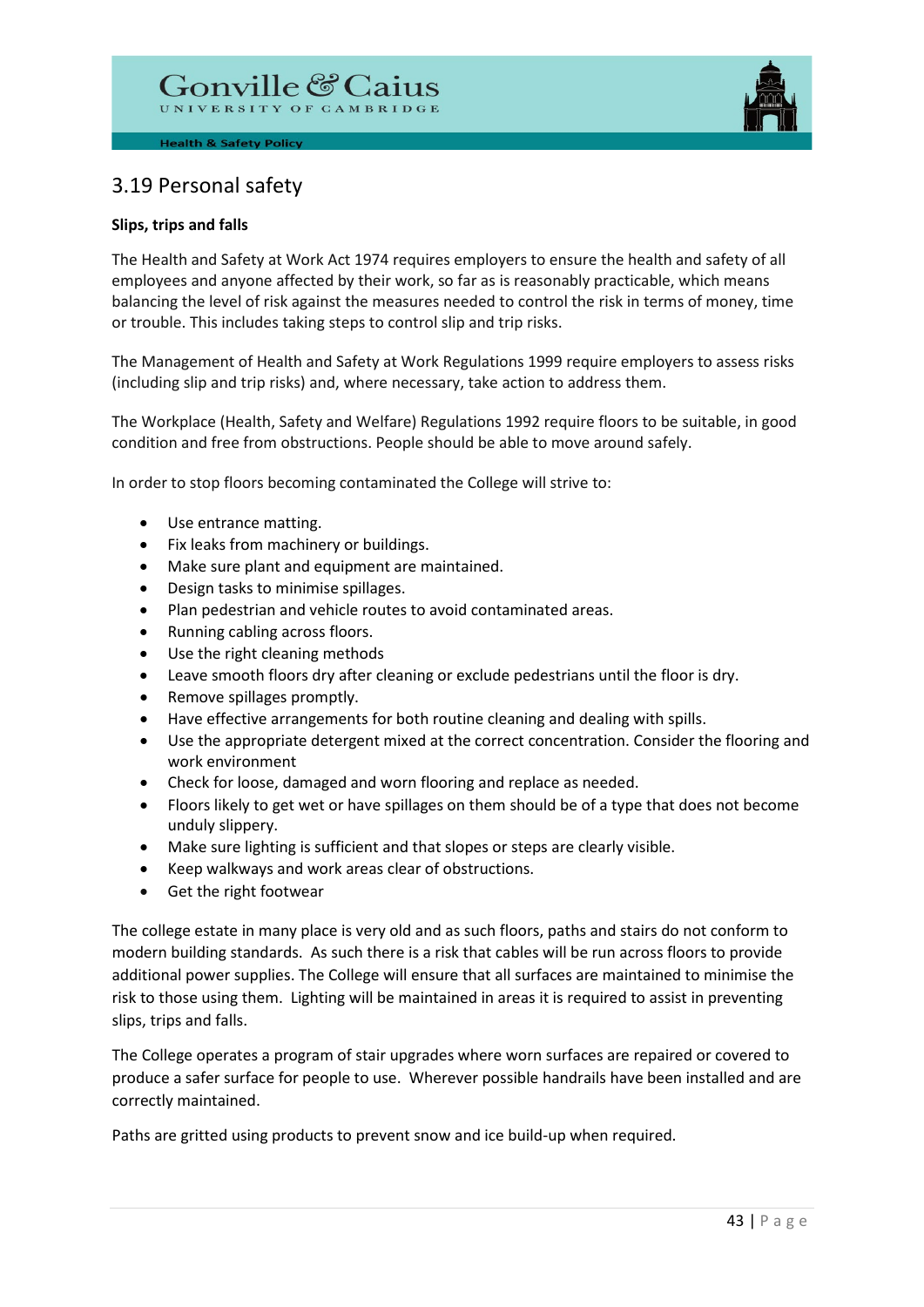

Floor coverings are replaced when required and with the best possible surface material to prevent slips, trips and falls.

The college holds an at minimum bi-monthly infrastructure working group meeting where work projects are monitored to ensure compliance.

#### **Violence**

The Health and Safety Executive (HSE) defines work-related violence as: Any incident in which a person is abused, threatened or assaulted in circumstances relating to their work. This can include verbal abuse or threats as well as physical attacks.

The College believes that any form of harassment and violence against workers, whether committed by co-workers, managers or third-parties, is unacceptable. It breaches ethical standards, as well as affecting the physical and psychological health of those affected.

Staff are advised not to engage in situations where violence is anticipated and to maintain a safe space wherever possible. There are exceptions to this and on occasion Porters will deal with confrontational situations and each case should be treated in line with the security patrols risk assessment.

#### **Mental health, stress at work, including a note on vulnerable students**

The College offers a wide range of options to help those in need including counselling services.

Staff can access through the Employee Assistance Programme (EAP) through the following link:

# [Employee Assistance Programme \(EAP\) | The Venn \(cam.ac.uk\)](https://intranet.cai.cam.ac.uk/staff/employee-assistance-programme-eap)

It is recognised that the College is a place of education for young people, often living for the first time away from family and support networks. Vulnerable students will be supported through the Tutorial and medical teams within college; each student is accordingly assigned a Tutor on arrival at the College. Staff will be supported by their line manager if they raise concerns to their welfare from student linked violence.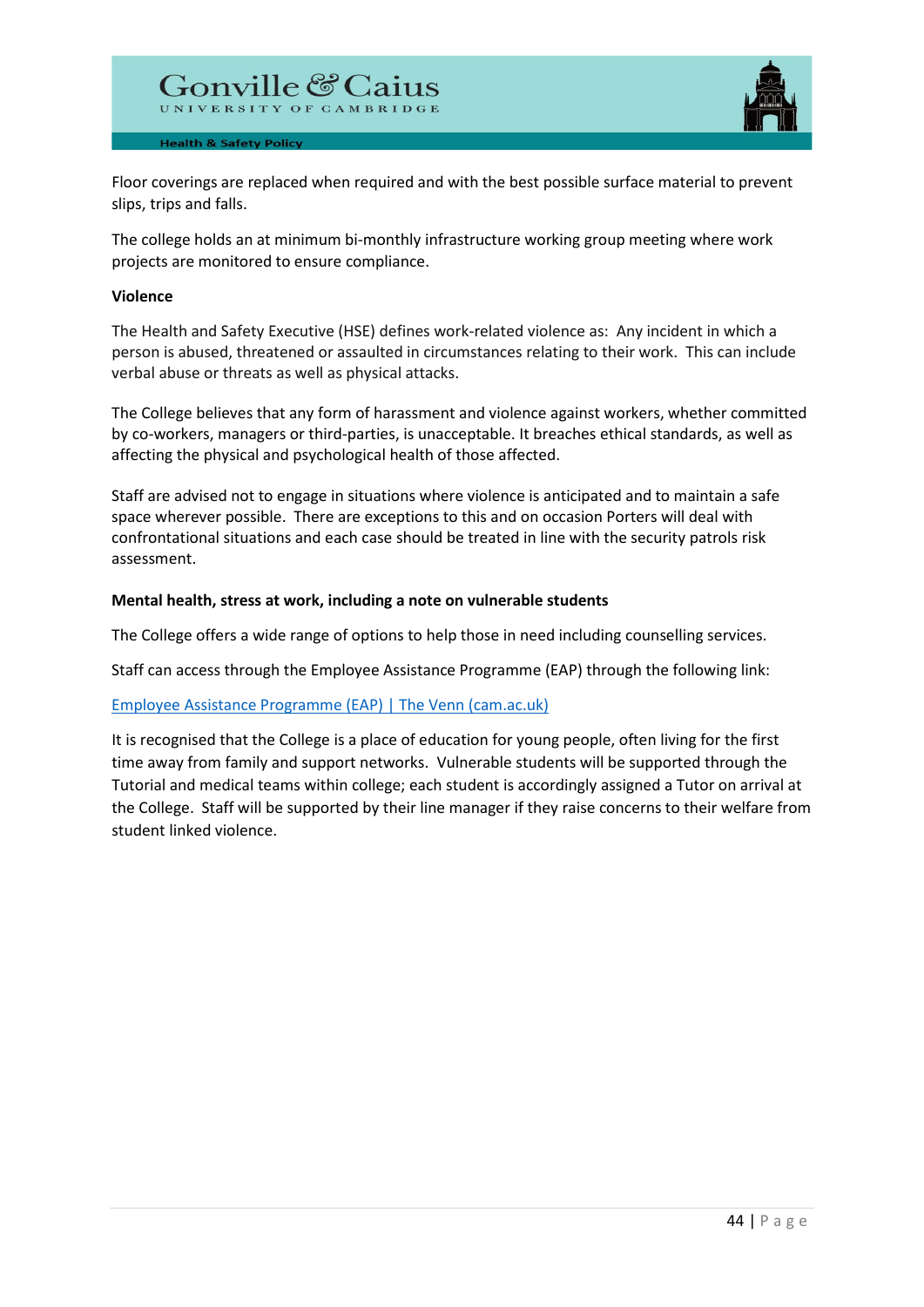

# 3.20 Risk Assessment

Primary Legislation: Management of Health and Safety at Work Regulations 1999

# <https://hse.gov.uk/toolbox/index.htm>

Gonville and Caius recognises that risk assessments are not only a legal requirement but are fundamental in identifying risk control measures including safe systems of work, training requirements, engineering and management controls.

The concept of risk assessment is to focus on the risks that really matter in the workplace – the ones with potential to cause real harm.

In principle a risk assessment is simply a careful examination of what, in the workplace, could cause harm to people, so that the College can weigh up whether they have taken enough precautions or could and should do more.

It is College policy that risk assessments will be carried out by a competent person but will be performed in such a way that will encourage staff involvement. There is a template risk assessment form which is stored on the Venn with instructions for completion.

# [https://intranet.cai.cam.ac.uk/sites/intranet.cai.cam.ac.uk/files/risk\\_assessment\\_template.pdf](https://intranet.cai.cam.ac.uk/sites/intranet.cai.cam.ac.uk/files/risk_assessment_template.pdf)

The importance of keeping staff informed not only assists in the identification hazards but provides assurance that what they propose to do will not only work in practice but will not introduce any new hazards. In general members of staff are more likely to embrace risk control strategies if they have been involved in the process. HOD's will hold responsibility for producing risk assessments for their areas of responsibility.

When considering additional control measures the College will support the application of the recognised health and safety control hierarchy:

- Eliminate (can the hazard removed altogether?).
- Try a less risky option (e.g. switch to using a less hazardous chemical).
- Prevent access to the hazard (e.g. by guarding).
- Organise work to reduce exposure to the hazard (e.g. put adequate barriers between pedestrians and traffic).
- Issue Personal Protective Equipment (e.g. clothing, footwear, goggles, masks etc).
- Provide welfare facilities (e.g. first aid and washing facilities for the removal of contamination, for example, chemicals or bloody fluids).

The College will ensure that members of staff discuss the content of the risk assessments and that they are easily accessible for review. Copies of risk assessments are retained and filed in a formalised, accessible manner on the College's internal servers under S/Everyone/Risk Assessments .

Risk assessments will be reviewed annually or in certain circumstances:

- A change in legislation.
- The introduction of a new process, equipment or new working practices.
- A change in personnel.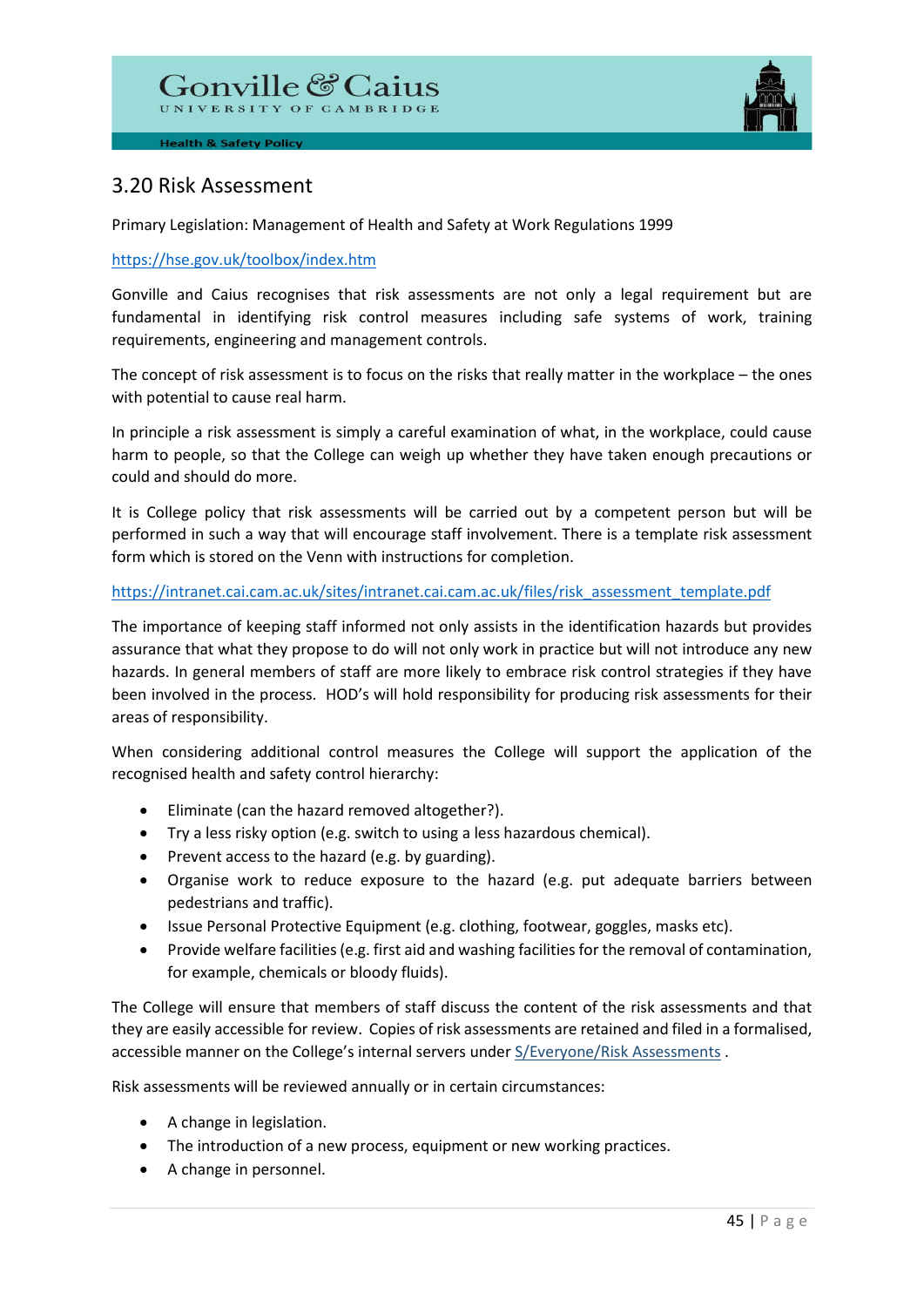

- As the result of an accident, incident or near miss.
- In light of new technology or information.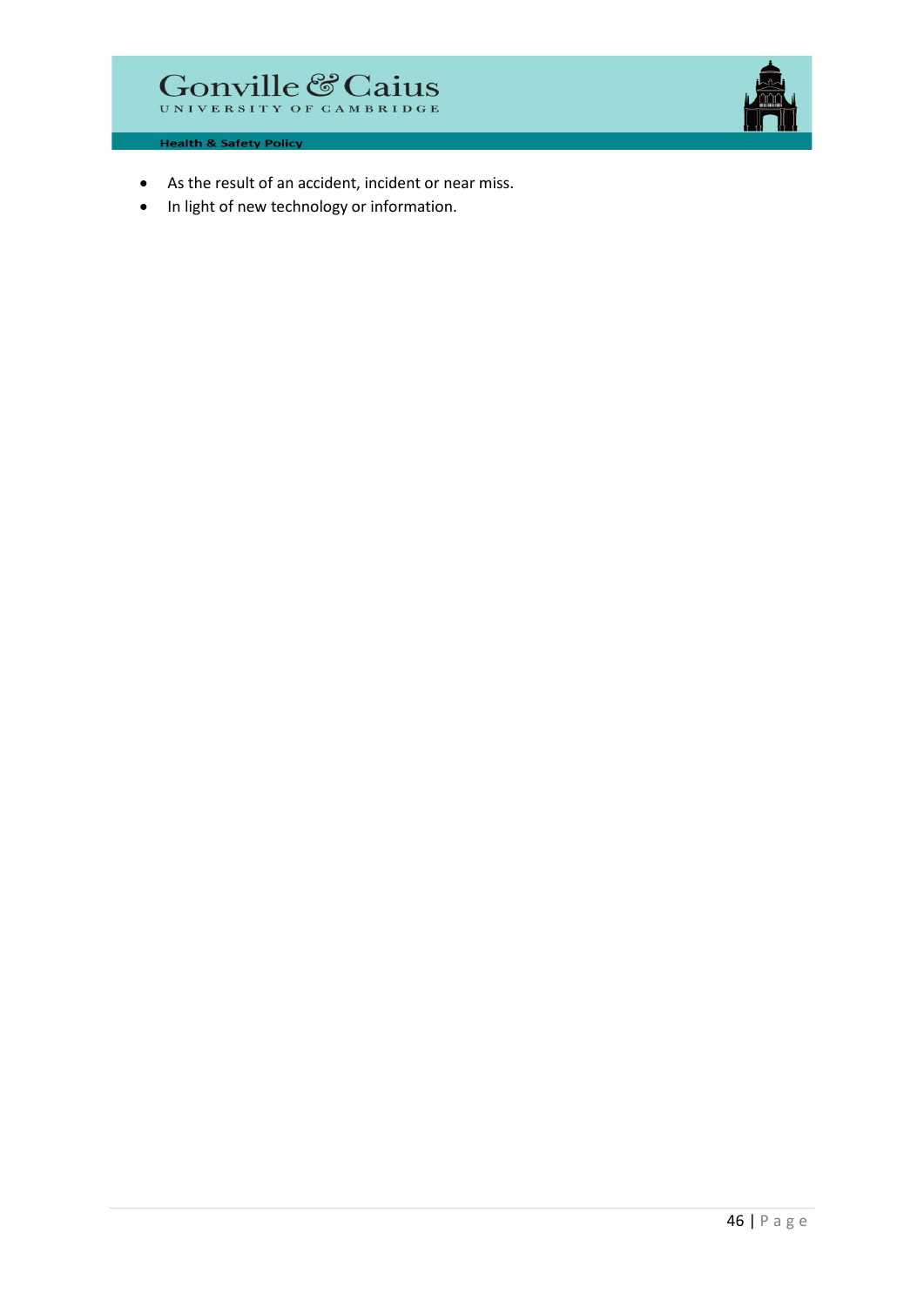

# 3.21 Training

Primary Legislation: The Health and Safety at Work etc. Act 1974

# <http://www.legislation.gov.uk/ukpga/1974/37/contents>

It is a legal requirement for employers to train members of staff on the processes, equipment and welfare arrangements they will need in the course of their work.

Gonville and Caius College recognises the importance of maintaining a safe working environment and views the training of staff in the correct and safe way of doing their jobs as a key contribution to achieving that goal.

The factors that determined the scope and frequency of training are determined by a combination of the following:

- Risk Assessment.
- Legal Requirement.
- Individual job reviews and appraisals.
- Health and Safety Audits.
- Accident investigations.
- Individual training requests.

**Heads of Departments** are responsible for

- Assessing the training needs of each member of their department, at minimum, annually.
- Carry out adequate training, suitable and appropriate for each task and individual.
- Maintain accurate training records.
- Scheduling and completing regular refresher training.

A sample of indicative training programmes is given below for reference.

| Porters (Line Managers) | Accident reporting                 |
|-------------------------|------------------------------------|
|                         | Anti bribery                       |
|                         | Bullying & harassment for managers |
|                         | Conflict resolution                |
|                         | Cyber security awareness           |
|                         | Display screen equipment           |
|                         | Equality, diversity & inclusion    |
|                         | <b>GDPR UK</b>                     |
|                         | Health and safety for managers     |
|                         | Manual handling                    |
|                         | Personal protective equipment      |
|                         | Working at height                  |
| Porters                 | Accident reporting                 |
|                         | Anti-bribery                       |
|                         | Mental health awareness            |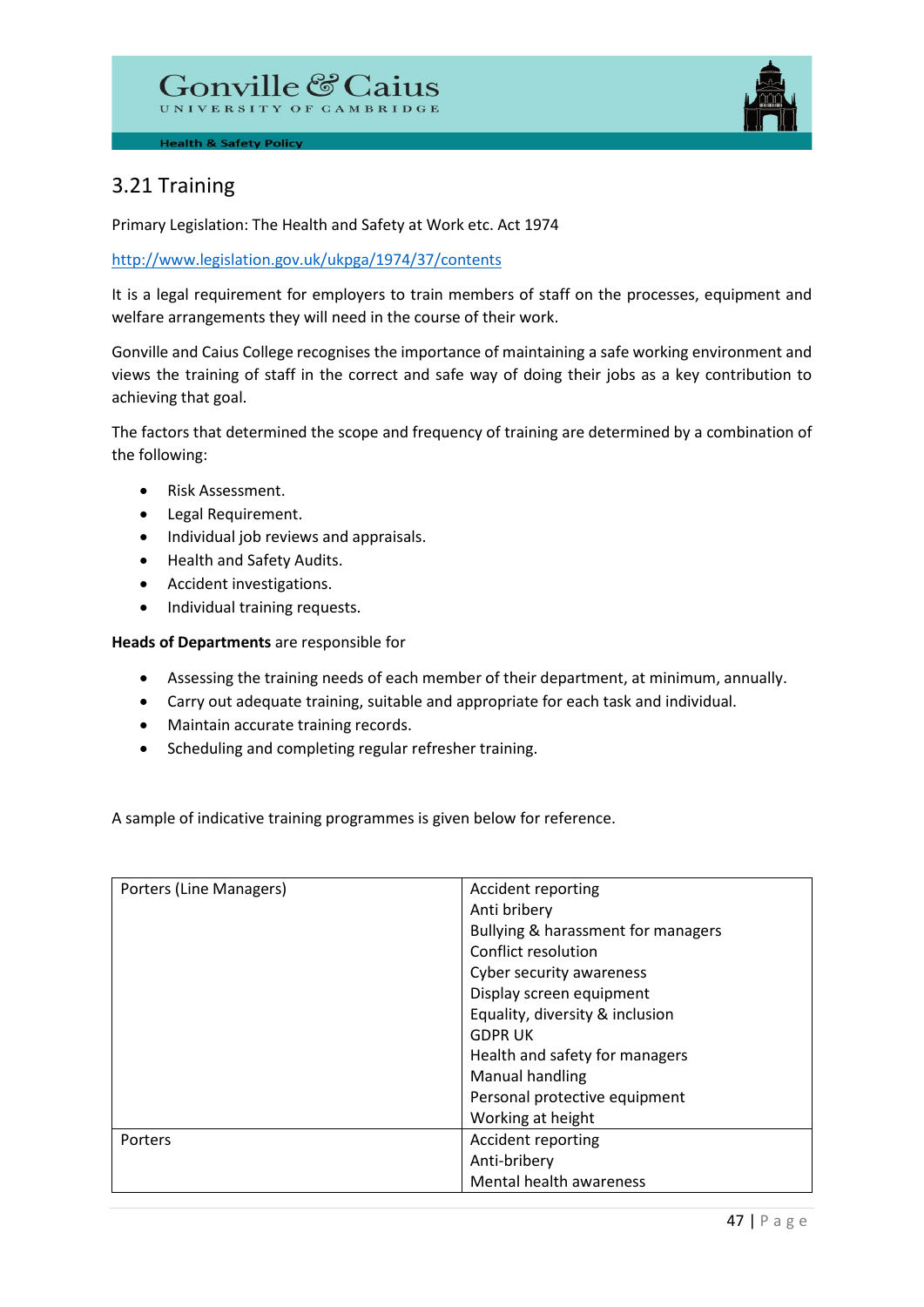



|              | Conflict resolution                                                                     |  |
|--------------|-----------------------------------------------------------------------------------------|--|
|              | Cyber security awareness<br>Display screen equipment<br>Equality, diversity & inclusion |  |
|              |                                                                                         |  |
|              |                                                                                         |  |
|              | <b>GDPRUK</b>                                                                           |  |
|              | Manual handling                                                                         |  |
|              | Personal protective equipment                                                           |  |
|              | Working at height                                                                       |  |
|              | Bullying and harassment for employees                                                   |  |
| Housekeeping | Personal protective equipment                                                           |  |
|              | <b>Bullying &amp; Harassment for employees</b>                                          |  |
|              | Cyber security awareness                                                                |  |
|              | Slips, trips and falls                                                                  |  |
|              | Manual handling                                                                         |  |
|              | <b>COSHH</b>                                                                            |  |
|              | Display screen equipment                                                                |  |
|              | <b>GDPR UK: Essentials</b>                                                              |  |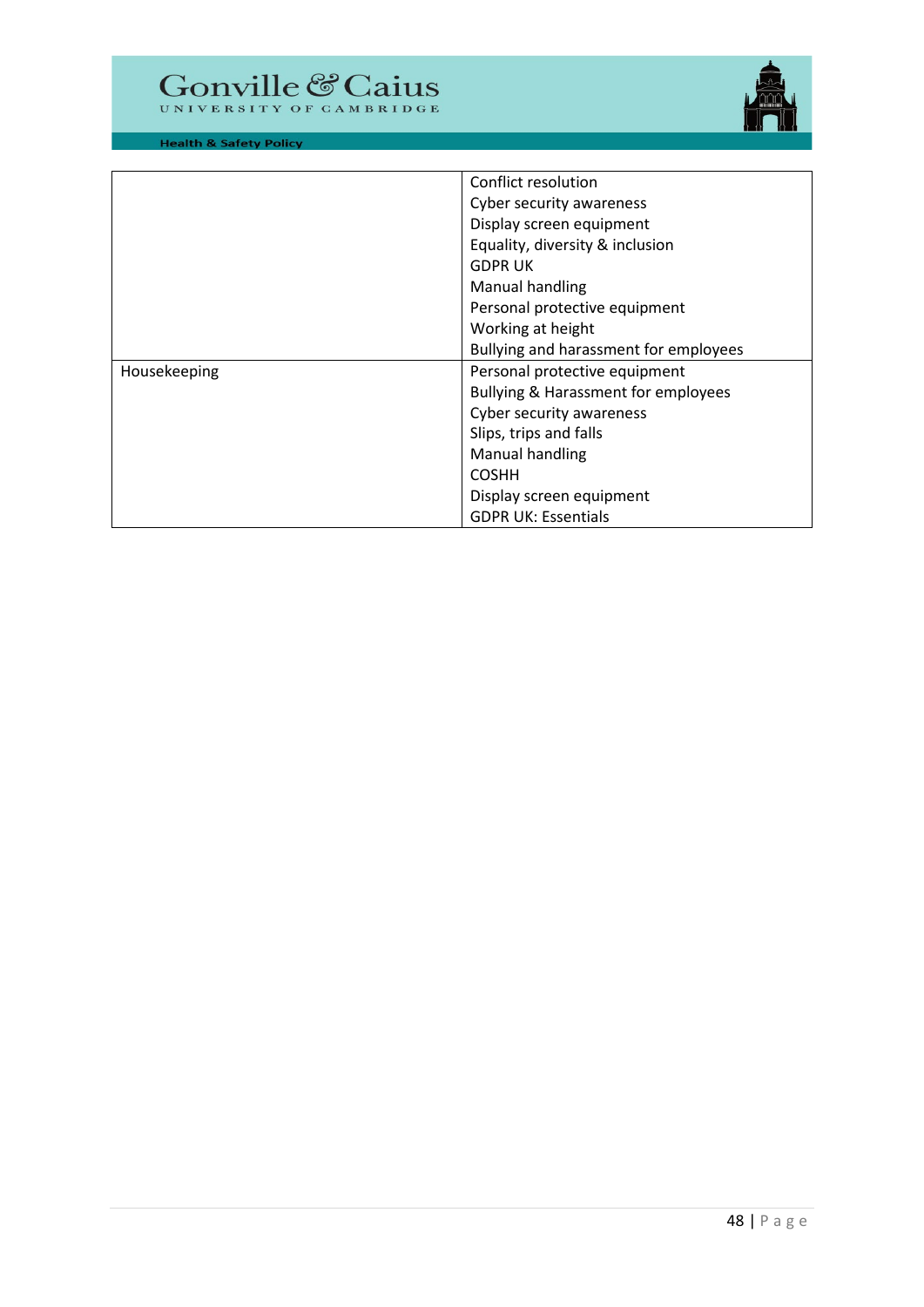

# 3.22 Transport

The Transport Management Policy is issued under the authority of the Domestic Bursar. It applies throughout the College except where specific exemptions are approved. This policy applies to all vehicles owned, leased or hired to undertake College business, including bicycles.

The College is committed to ensuring that all vehicles under its control are operated in a safe, efficient and economical manner in accordance with all current legislation. It is the policy of the College to ensure that all vehicles are serviced and maintained at minimum in accordance with manufacturers' recommendations and the law and operated in a safe manner.

Members of staff who drive College vehicles are required to notify the Head Porter of any endorsements on their driving licence. Heads of departments should include as part of their annual staff review a check of driving licence status and endorsements.

The use of private vehicles for work purposes (for example attending training or delivering parcels) is not anticipated but if needed then the member of staff will need to prove that they have a valid certificate of insurance in place for the vehicle which covers business use.

Drivers of College vehicles must observe the requirements of this policy and comply with any appropriate legislation.

Vehicles are the responsibility of the Head of Department (HoD) to which they are allocated. Department heads are to ensure that the following actions are carried out as and when necessary:

- Servicing. All vehicles must be serviced according to the manufacturer's guidelines with maintenance log books kept up to date.
- MOT. All College vehicles that are over 3 years old require an MOT test Certificate and will be subject to an annual MOT Inspection. Failed vehicles will not be made available for use until rectification work has taken place, and a new Certificate issued. The HoD is responsible for ensuring that their vehicle has a current MOT Certificate (if appropriate).
- Vehicle Defects. All vehicle defects must be reported as soon as possible in order to facilitate a repair. A vehicle shall not be used with a defect that affects vehicle safety
- Road Fund Licence. The HoD is responsible for ensuring that their vehicle is correctly licensed, the Bursary will inform departments when the license is due (HMRC reminder). Payment will be processed by the Bursary but they will contact the HoD to obtain the MOT in order to make payment.
- Vehicle Insurance. The Bursary currently insures all vehicles under a collective policy and will renew where appropriate.
- Weekly Checks. The HoD is responsible for conducting weekly checks and recording the findings.
- Routine Checks. Prior to daily use, all drivers must carry out pre-use checks to ensure that the vehicle is safe and roadworthy. Defects are to be reported immediately.
- Vehicle Cleanliness. Vehicles are to be cleaned internally and externally at least once a month, weather and conditions permitting, by the department which owns the vehicle.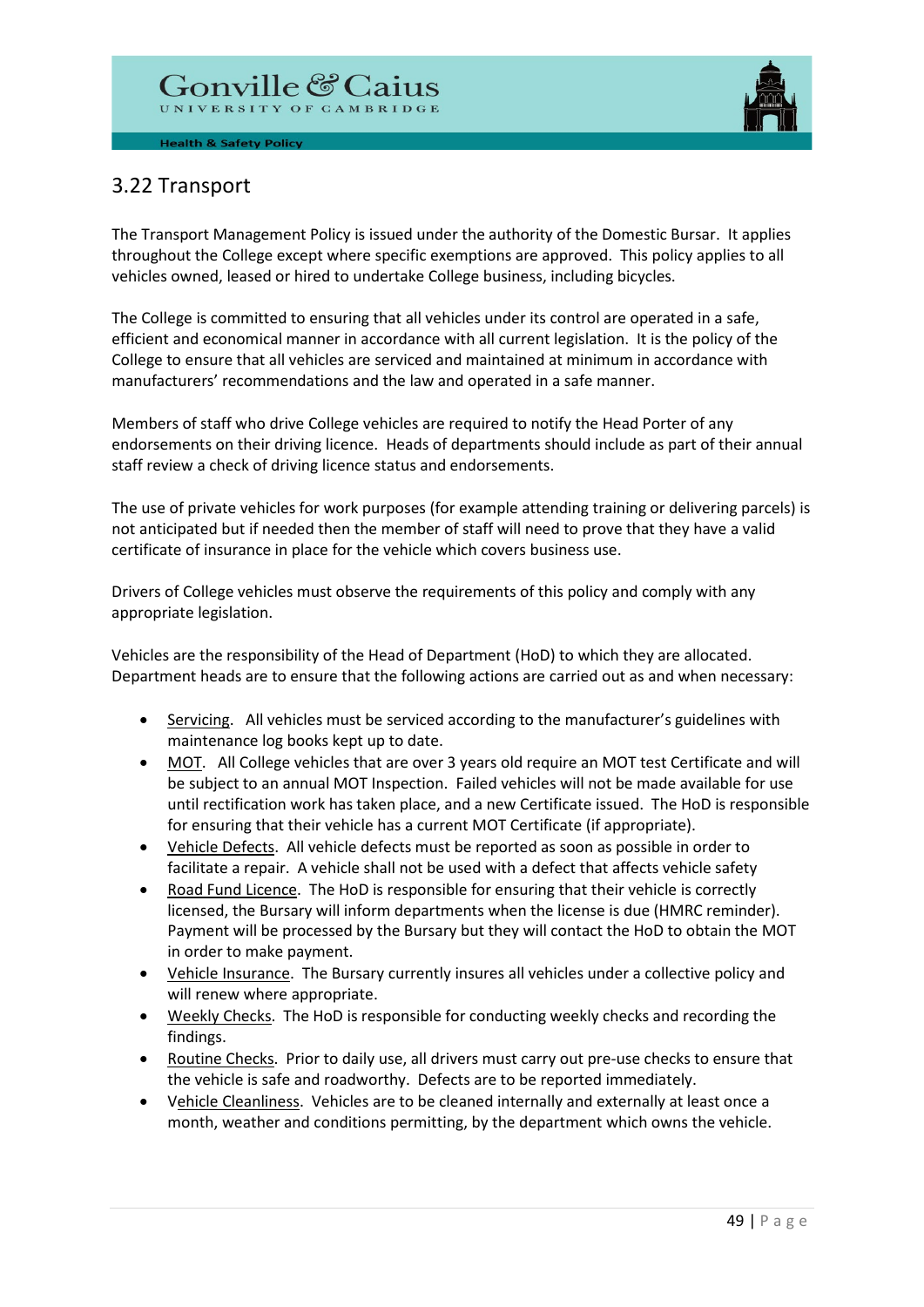

Those driving college vehicles must only drive what they are entitled to according to the DVLA. Drivers must ensure they are in a fit state to drive in a safe manner and not impaired in any way.

Vehicles in use in the College represent:

- Gardeners Flat bed light goods vehicle.
- Maintenance Car derived van.
- Housekeeping light goods vehicle (long wheel based).
- Porters/catering light goods vehicle suitable for food deliveries (not refrigerated).

This is not an exhaustive list and will be subject to change over time.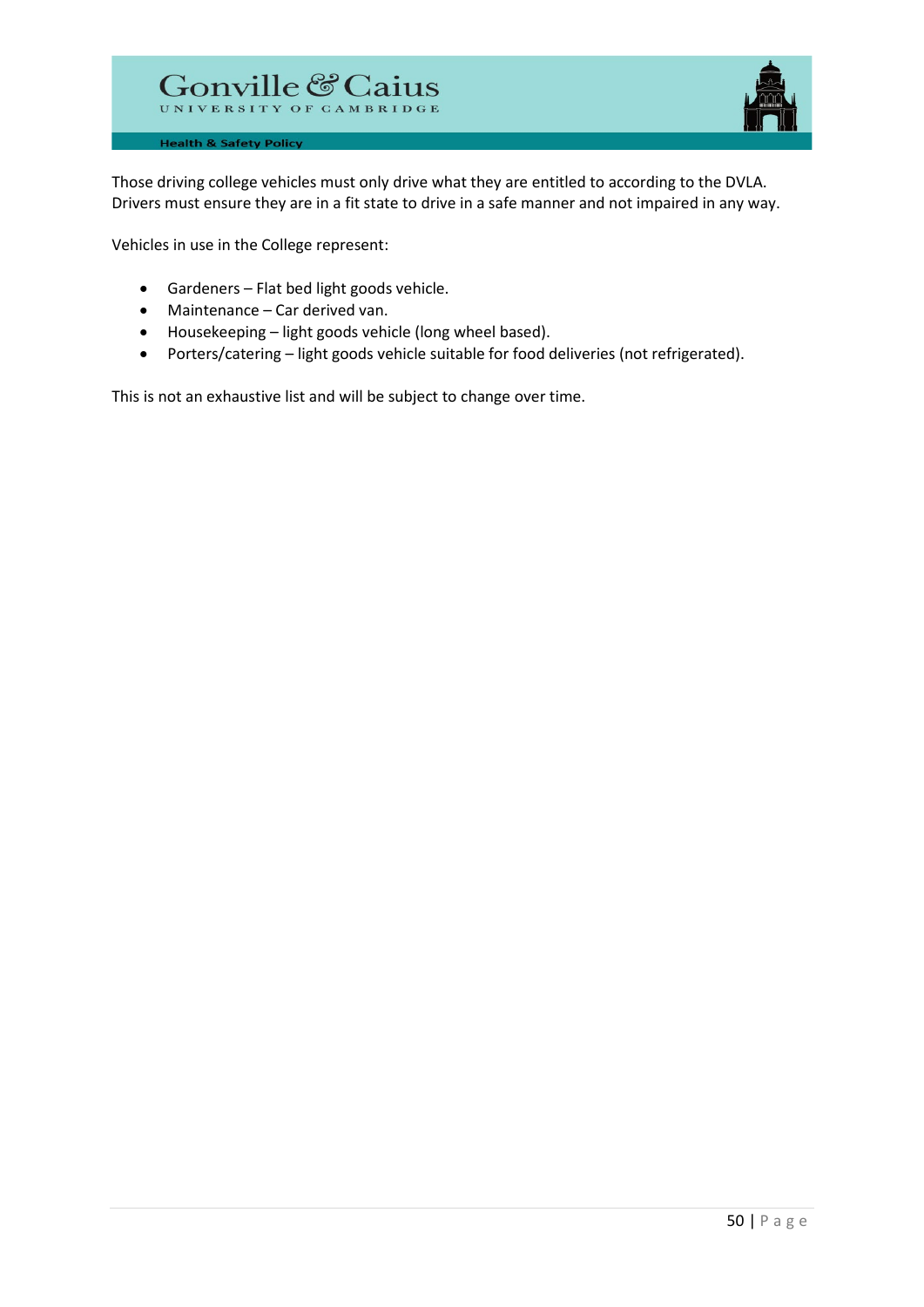

# 3.23 Tree management

The College estate has a number of established trees and as such loss of branches and limbs is a risk.

A range of tree surveys are completed periodically to identify those trees that are most at risk. These surveys are reported by the head Gardener to the Gardens Committee who will decide on the best course of action to manage the tree.

The head gardener is empowered to take action immediately if a risk of harm to the public arises (e.g. due to storm damage) but will still more usually liaise with the Domestic Bursar for authority to act if urgency is required.

Specialist contractors will be consulted if needed for larger works.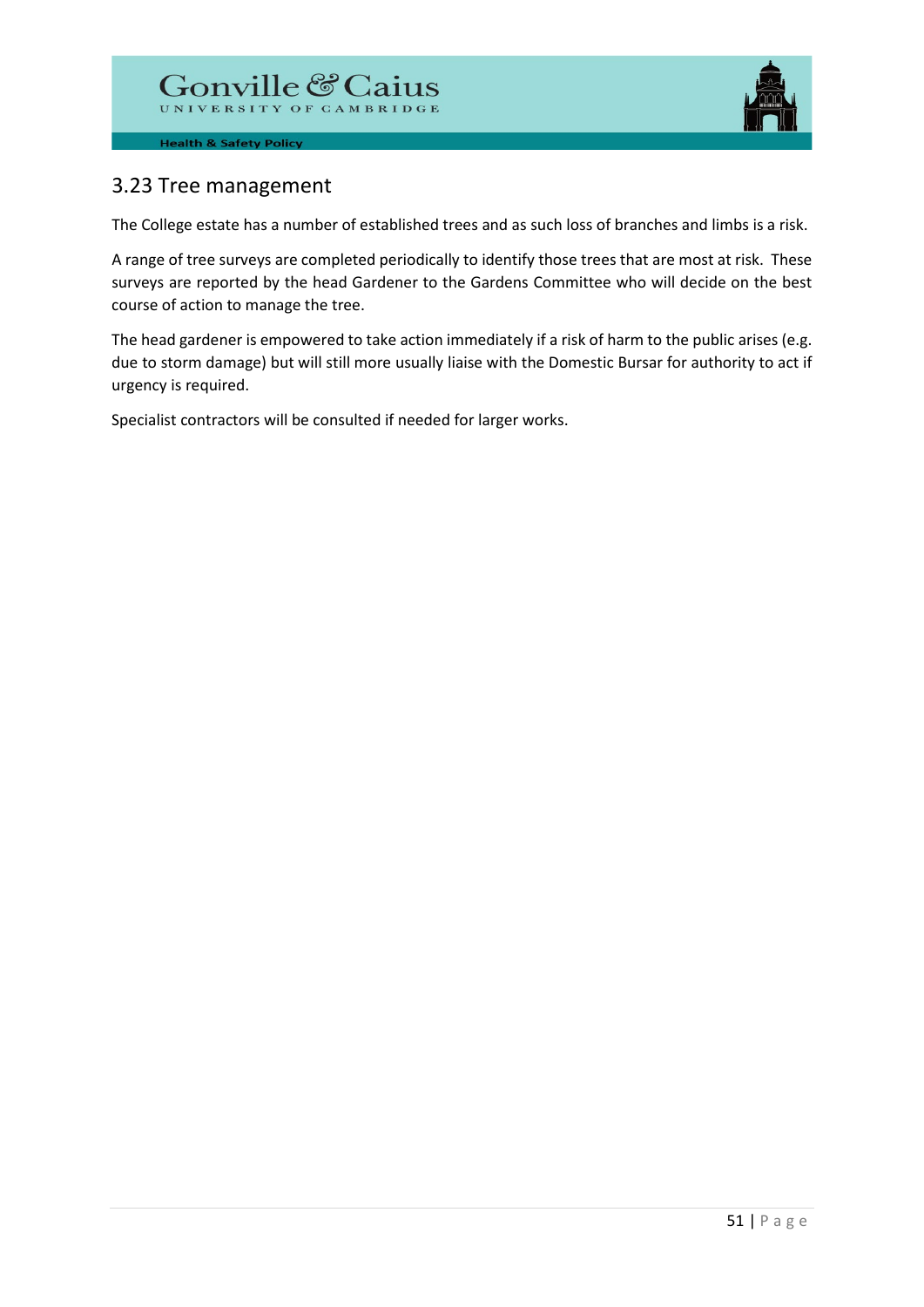

# 3.24 Vibration

Primary legislation: The Control of Vibration at Work Regulations 2005.

# <https://www.hse.gov.uk/vibration/>

The College is required to undertake a risk assessment of all processes that result in operators experiencing hand-arm vibration and then take action to help protect those undertaking these tasks from developing hand-arm vibration syndrome (HAVS). These will be held by HOD's and maintained accordingly.

# **Prevention**

A range of recommended protective actions has been drawn up by the HSE, including the following:

- Changing the way work is carried out to avoid contact.
- Replacing tools with those that incorporate vibration reduction devices.
- Ensuring that equipment is properly maintained.
- Only using such equipment for relatively short periods of time before taking a break.
- Rotating work between staff members.

These steps will be included wherever possible into working practices and managed by the HOD's.

# **Training in relation to vibration**

Training will be provided to relevant members of staff on their induction which will be organised by the HR Manager. Ongoing and refresher training will be planned and managed by the HOD. A training record will be completed and signed by both the trainer and the trainee. The signed record will be placed on the employee's personal file.

# **Assessments**

Risk assessments, in full or in part as relevant, will be undertaken:

- On the introduction of new or second-hand machinery and equipment.
- If any process is altered.
- No later than 12 months after a previous assessment.

Within the College the roles most likely to routinely apply these principles are:

- Outside Porters.
- Maintenance.
- Housekeeping.
- Gardening / Sportsground.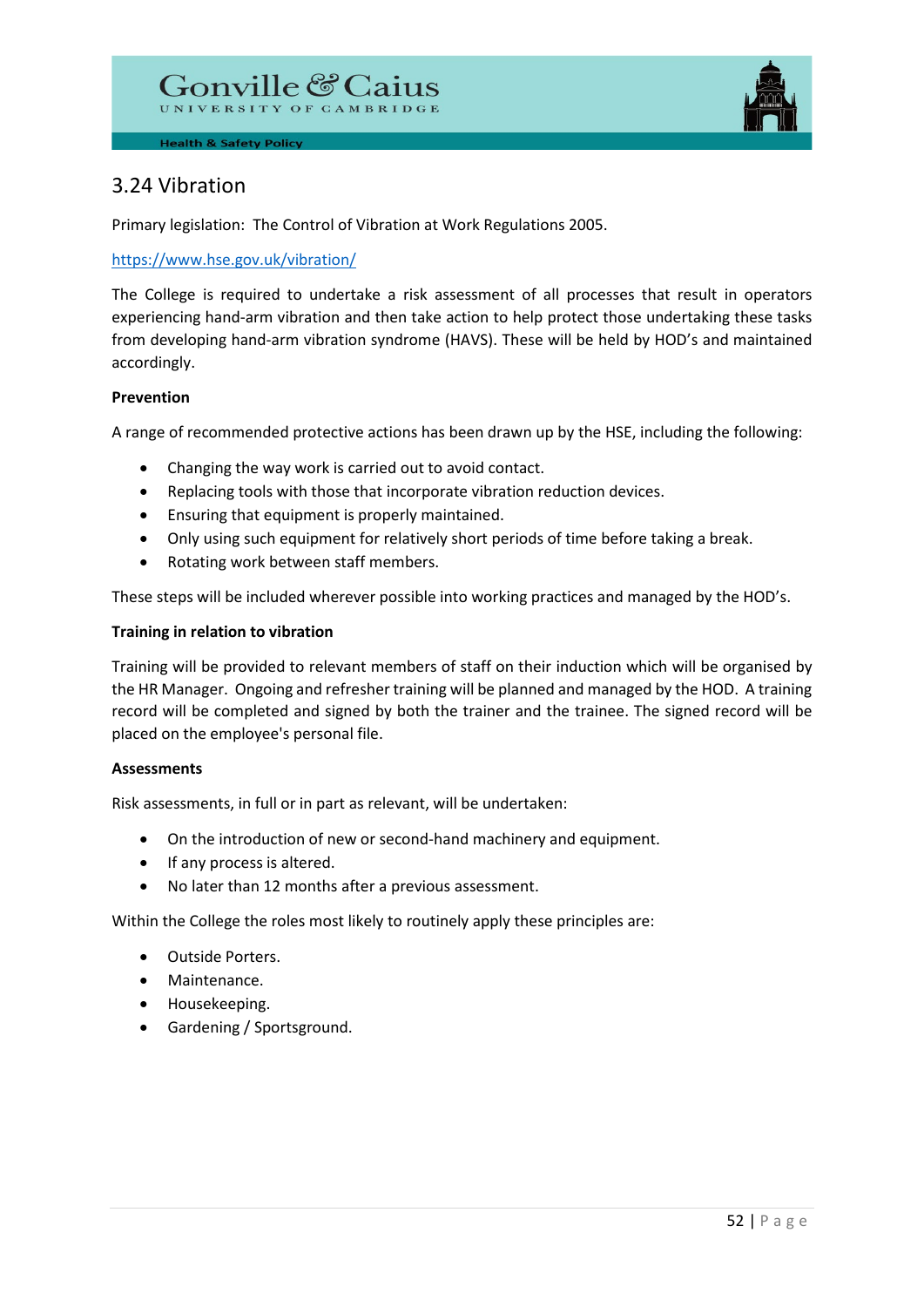

# 3.25 Welfare

Primary Legislation: Workplace (Health, Safety and Welfare) Regulations 1992. Approved Code of Practice and guidance L24.

The College recognises its duty to ensure that suitable welfare facilities are provided for everyone while at work. Within College the main facilities are Hall at lunch times and the Bar area/Red room which is open to all. There are specific rest areas for other departments:

- Housekeeping K St. Marys, Harvey Court and Harvey Road.
- Maintenance A St. Michaels and 7 Gresham Road.
- Gardeners Gardeners compound.
- Sports Ground Pavilion.
- Catering rest room in catering office area.
- IT, Library & Archives Cockerel building staff room.

#### **General requirements:**

- All welfare facilities must be readily accessible.
- All welfare facilities must have adequate heating, lighting and ventilation.
- Clear arrangements must be made to ensure that welfare facilities are kept clean and tidy.

#### **Toilets:**

• An adequate number of toilets must be provided at all times. If facilities are provided that include cubicles they will be separated by gender. A single sealed room however, can be for mixed use. This matter is currently in consultation at Government level and the policy will remain under close review as it conflicts with the move towards gender neutral provision in other aspects of College life.

# **Washing facilities:**

- Must be proximate to both toilets and changing facilities.
- There must be a supply of clean, hot and cold water.
- Soap and towels (or a dryer) must be provided.

# **Storing and changing clothes:**

- There must be a provision for storing clothing not worn on site if the staff member is required to change into specific clothing for work. They only need to be provided for those departments who are required to change for work purposes which in the case of the College will be Kitchen staff only.
- There must be a provision for storing protective clothing needed for site working.
- The facilities should provide for wet clothing (ie coats) to be dried.
- Men and women must have separate changing facilities if the staff member is required to change into specific clothing for work and no acceptable alternative arrangements can be made.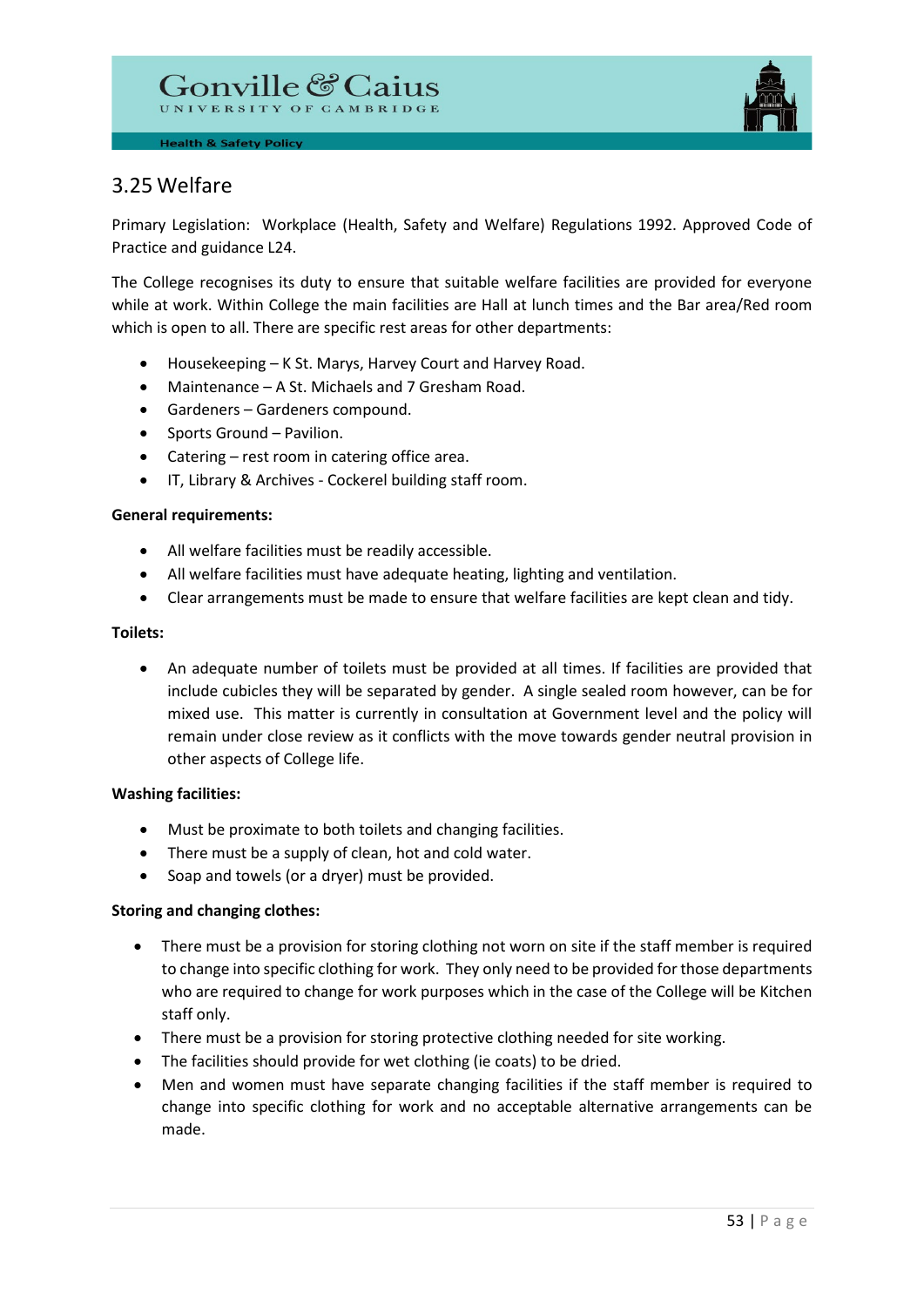

#### **Rest facilities:**

- There must be facilities for taking breaks and they must provide shelter from the weather and be adequately heated.
- Rest facilities should have: tables and chairs, facilities for boiling water, provision for preparing food e.g. a microwave (gas rings are not suitable due to the risk of fire).

#### **Drinking water:**

- There must be an adequate supply of potable drinking water provided.
- Drinking water must be conspicuously marked as drinking water.
- Cups should be made available.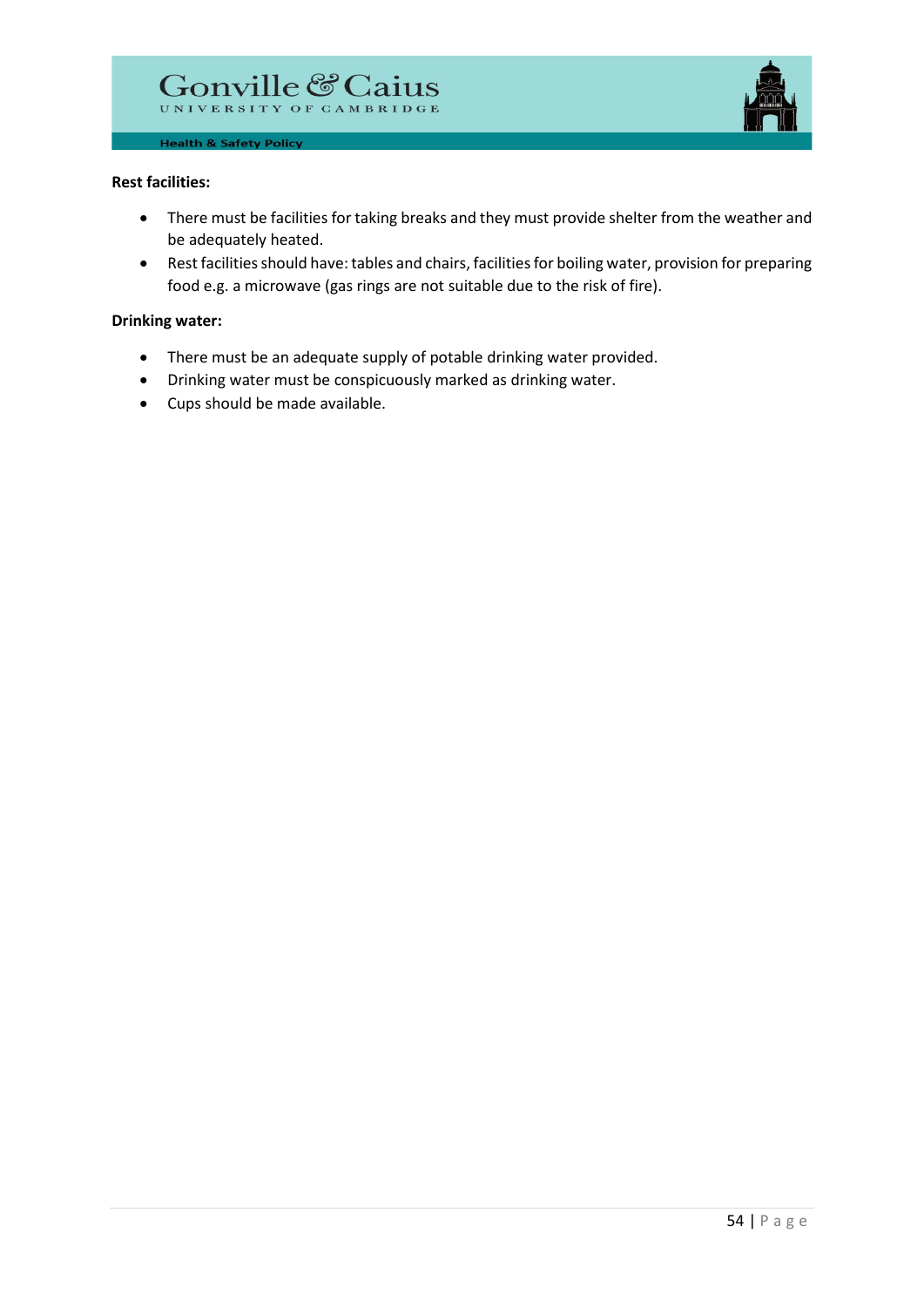

# 3.26 Work equipment

Primary Legislation: Provision and Use of Work Equipment Regulations 1998 (PUWER).

Work equipment is generally any equipment used by a person at work (whether exclusively or not), i.e. any machinery, appliance, apparatus, tool or installation.

The definition is equally applicable to all departments

- Work equipment should be purchased by the HODs or deputies based on its suitability to carry out work safely and effectively, not on a cost only basis.
- All tools/equipment should be inspected each working day by the staff member using it prior to use to determine that it is fit for purpose.
- Any item found to be faulty must not be used until either repaired by a competent person or replaced.
- Where specialised equipment is used, only sufficiently trained competent people shall operate such equipment.

For each of the departments, the primary operational responsibility for discharging and implementing the health and safety requirements in relation to work equipment lies with the Head of Departments. They must plan, organise, control, monitor and review their health and safety management systems around work equipment. Where they consider the advice and assistance of specialist advisors to be required this should be discussed with the Head Porter or Domestic Bursar. On an annual basis all machinery is inspected by an outside contractor to ensure it meets current safety standards. This review will see recommendations made for additional safety features that might be needed. This is further supported by our annual insurance check which will also identify improvements.

All work equipment must be used for its intended purpose in a suitable environment, with appropriate cleaning, ventilation, escape routes and other safety measures.

# **Training on work equipment**

Training will be provided to relevant members of staff on their induction which will be organised by the HR Manager. Ongoing and refresher training will be planned and managed by the HOD. A training record will be completed and signed by both the trainer and the trainee. The signed record will be placed on the employee's personal file.

Within the College the roles most likely to routinely apply these principles are:

- Outside Porters.
- Housekeeping
- Catering.
- Maintenance.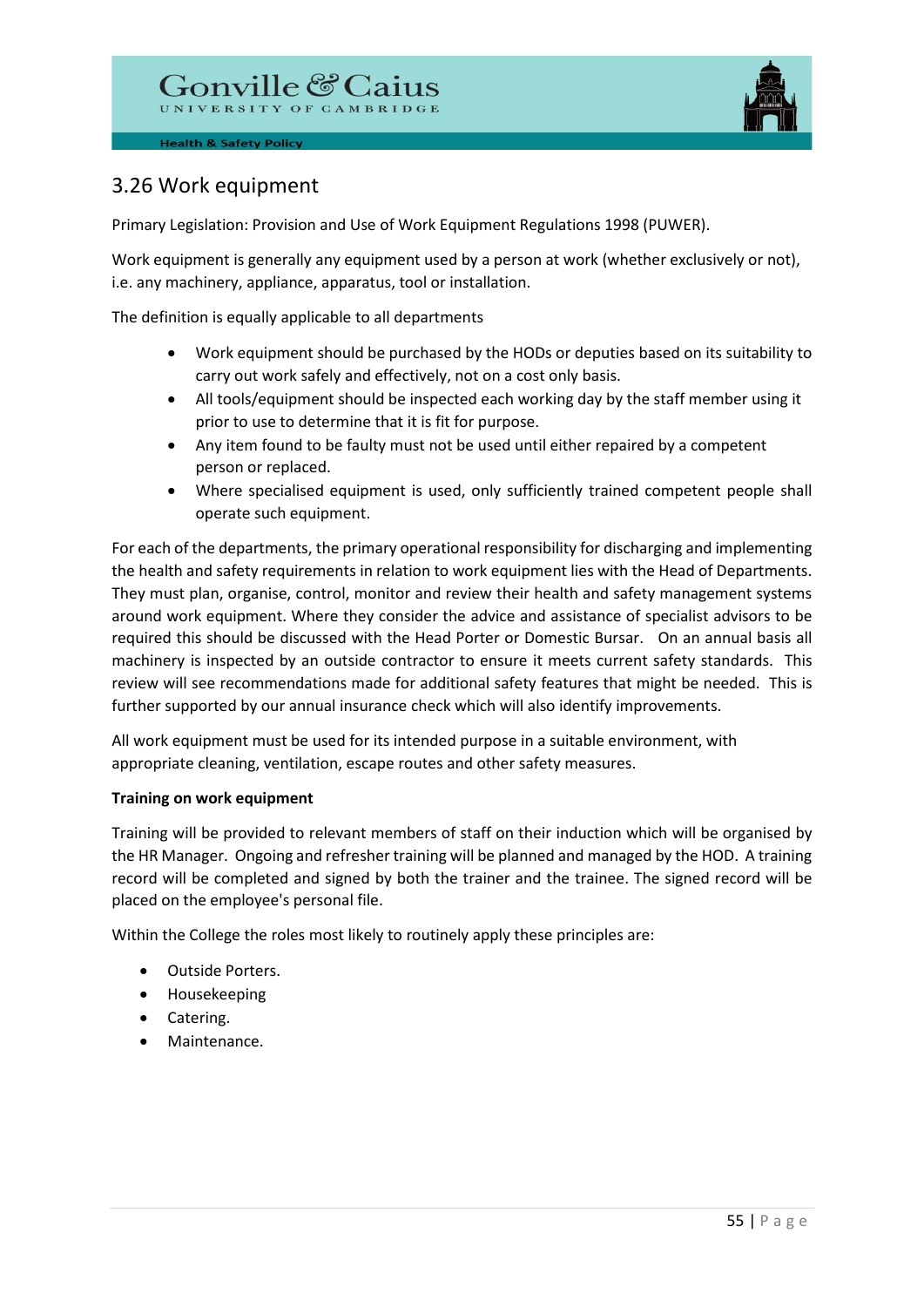# Gonville & Caius



**Health & Safety Policy** 

# 3.27 Working at height

Primary legislation: Working at Height Regulations 2005

# <https://www.hse.gov.uk/pubns/indg401.pdf>

The Working at Height Regulations 2005 apply to all work undertaken at height wherever there is the potential for a fall to occur which may cause personal injury. No height limits are specified in the Regulations, in recognition that all work undertaken at height has the ability to result in injury.

Working at height is deemed to be any work related activity carried out above ground level. A place is 'at height' if a person could be injured falling from it, even if it is at or below ground level.

Work at height regulations will potentially affect all staff as it can be as simple as using a stool to reach a file from a shelf through to higher risk activities such as working on a roof or above a drop.

# **Requirements**

Working at height is a common cause of serious injury and death in the UK. The regulations require that the College does all that is reasonably practicable to prevent anyone falling and sets out the following guidelines for managing and selecting equipment for work at height:

- Avoid work at height wherever possible.
- If work involves a long period of time working a height from a ladder or when three points of contact cannot be maintained then alternatives such as towers or scaffolding will be considered and used wherever possible.
- Use work equipment or other measures to prevent falls where working at height cannot be avoided.

The regulations require that:

- A risk assessment is carried out to ensure risks are eliminated or at best mitigated.
- All work at height is properly planned and organised. This includes work by contractors working on College grounds.
- Where applicable, all work at height should take account of weather conditions that could endanger health and safety.
- Those involved in work at height are trained and competent to do so.
- The place where work at height is undertaken is safe.
- Equipment used for work at height is appropriately selected, used, inspected and maintained.
- The risks from fragile surfaces are properly controlled; and the risks from falling objects are properly controlled.

# **Responsibilities**

College HODs are best placed to understand the types of work their teams will perform and in most cases are expected to meet the regulatory requirements and ensure risk control measures are implemented. Heads of departments must ensure that:

• No work is undertaken at height if it is safe and reasonably practicable to use alternative means.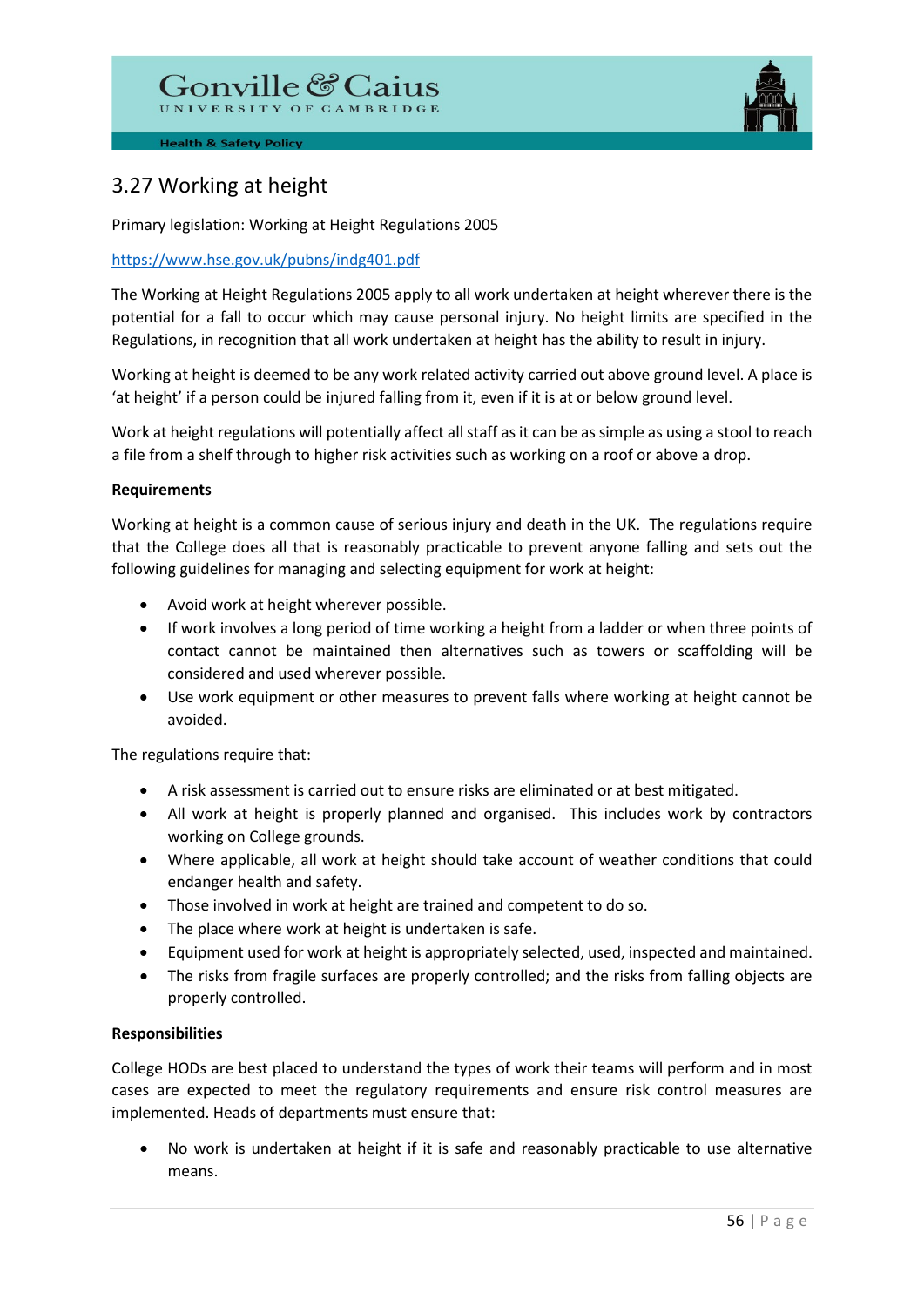

- The work is properly planned, appropriately supervised and carried out in way as safely as is reasonably practicable.
- They take account of the findings of the risk assessment referred to above.
- Those working at height are competent to do so, and have suitable information, instruction and training to work safely.

For generic office work risk, a central risk assessment may be completed by the Head Porter and shared with relevant HODs.

#### **Responsibilities**

Heads of departments will be responsible for ensuring that their staff have the appropriate equipment for the height they need to work at. This is likely to be felt particularly by those who will regularly use ladders in their tasks, but must also be addressed by all departments who require staff to step above ground height whilst working. Common issues within office environments will be reaching items on high shelves.

Within the College the roles most likely to routinely apply these principles are:

- Outside Porters.
- Catering.
- Maintenance.
- Library.
- Contractors.
- IT

# **Minimising risk from working at height**

The College owns and occupies a significant number of buildings of varying ages and construction type. Some are protected by heritage listings and change can be challenging. Nonetheless, the College seeks to continuously improve mitigation of the risk of falls from height through:

- Staircase risk assessments, and plans to insert improved handrails.
- Limitations on external openings on upper floors of residential buildings where appropriate hand rails are not in place.
- The implementation of 'man safe' systems or other means of safe and secure roof access, especially to areas requiring regular access for example gutter clearance.
- Ladders, scaffold towers and other similar equipment will be inspected for safety every 12 months. When in use scaffolding must be inspected every 7 days.
- If work involves a long period of time working a height from a ladder or when three points of contact cannot be maintained then alternatives such as towers or scaffolding will be considered and used wherever possible

These points remain work in progress and all risk assessments should reflect this.

#### **Training in relation to working at height**

Training will be provided to relevant members of staff on their induction which will be organised by the HR Manager. Ongoing and refresher training will be planned and managed by the HOD. A training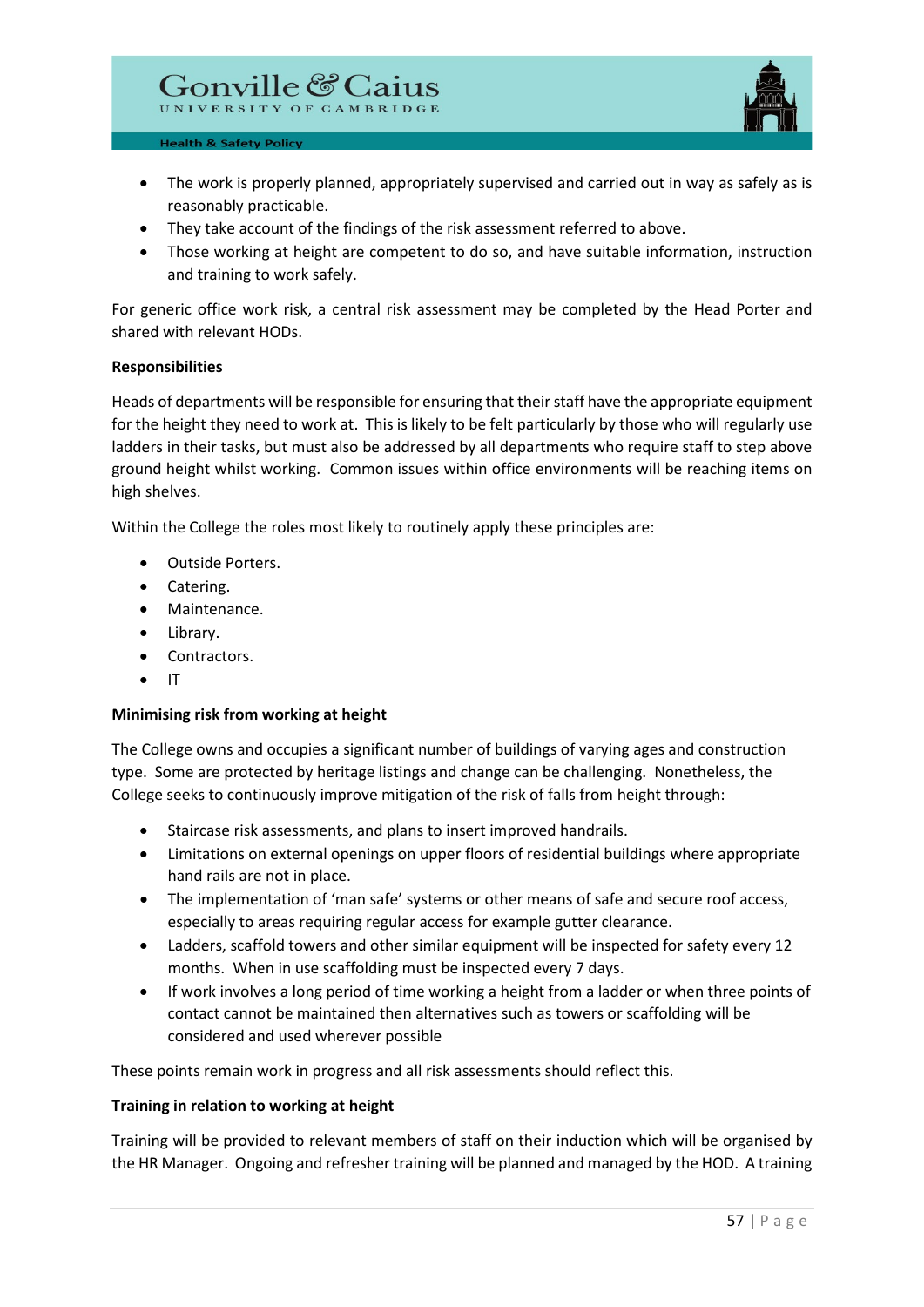



record will be completed and signed by both the trainer and the trainee. The signed record will be placed on the employee's personal file.